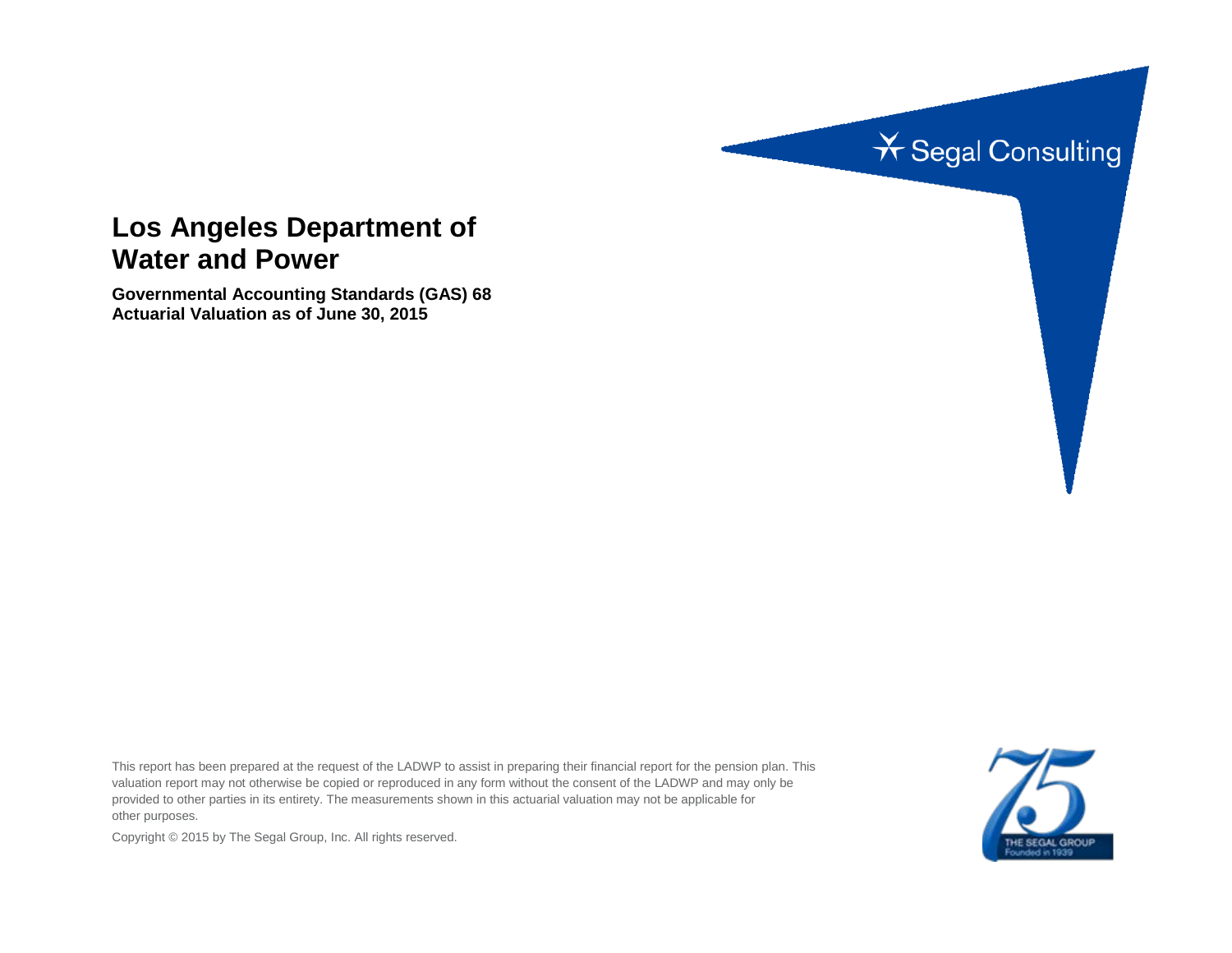

100 Montgomery Street Suite 500 San Francisco, CA 94104-4308 T 415.263.8200 www.segalco.com

*November 17, 2015*

*Ms. Ann Santilli Assistant Chief Financial Officer & Controller Department of Water and Power – City of Los Angeles 111 North Hope Street, Room 450 Los Angeles, CA 90012*

*Dear Ann:*

*We are pleased to submit this Governmental Accounting Standard (GAS) 68 Actuarial Valuation as of June 30, 2015. It contains various information that will need to be disclosed in order to comply with GAS 68.*

*This report was prepared in accordance with generally accepted actuarial principles and practices at the request of the Los Angeles Department of Water and Power (LADWP) to assist in preparing their financial report for the Water and Power Employees' Retirement Plan of the City of Los Angeles (WPERP). The census and financial information on which our calculations were based was prepared by the Retirement Office. That assistance is gratefully acknowledged.* 

*The measurements shown in this actuarial valuation may not be applicable for other purposes. Future actuarial measurements may differ significantly from the current measurements presented in this report due to such factors as the following: plan experience differing from that anticipated by the economic or demographic assumptions; changes in economic or demographic assumptions; and changes in plan provisions or applicable law.*

*The actuarial calculations were completed under the supervision of John Monroe, ASA, MAAA, Enrolled Actuary. We are members of the American Academy of Actuaries and we meet the Qualification Standards of the American Academy of Actuaries to render the actuarial opinion herein. To the best of our knowledge, the information supplied in the actuarial valuation is complete and accurate. Further, in our opinion, the assumptions as approved by the Board are reasonably related to the experience of and expectations for the WPERP.*

*We look forward to reviewing this report with you and to answering any questions.*

*Sincerely,*

*Segal Consulting, a Member of The Segal Group, Inc.*

*By:*

*Senior Vice President and Actuary Vice President and Actuary*

Monoe

*Paul Angelo, FSA, MAAA, FCA, EA John Monroe, ASA, MAAA, FCA, EA*

*DTB/hy*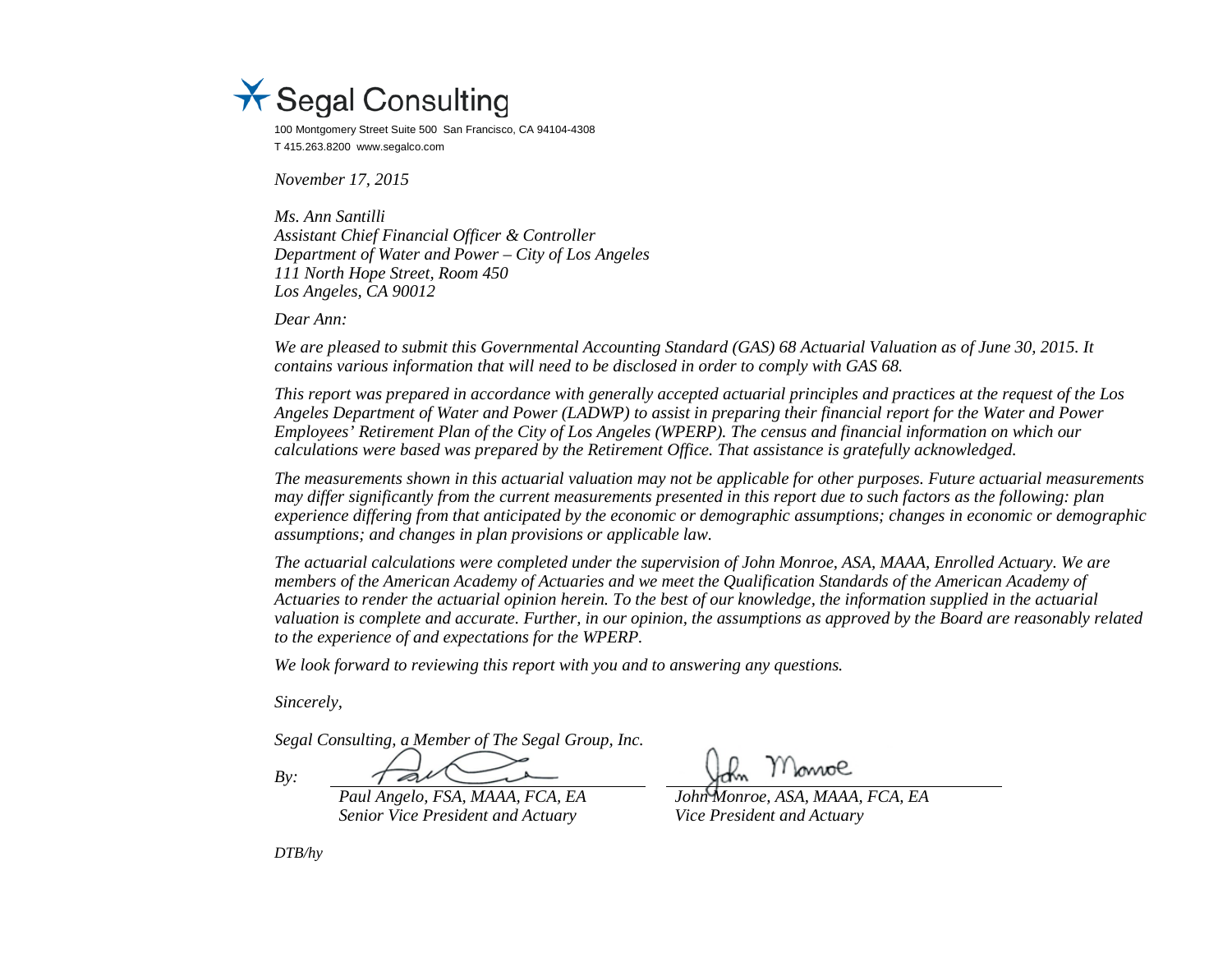## **SECTION 1 SECTION 2 SECTION 2 (CONTINUED) SECTION 3**

| Significant Issues in Valuation                               |
|---------------------------------------------------------------|
| Summary of Key Valuation                                      |
| <b>Important Information About</b><br>Actuarial Valuations iv |

EXHIBIT 1 General Information – "Financial Statements", Note Disclosures and Required Supplementary Information for a Single-Employer Pension Plan............... 1 EXHIBIT 2 Net Pension Liability .................. 4 EXHIBIT 3 Target Asset Allocation .............. 5 EXHIBIT 4 Discount Rate Sensitivity ........... 6 EXHIBIT 5 Schedule of Changes in Net Pension Liability – Last Two Fiscal Years................................ 7 EXHIBIT 6 Schedule of Employer Contributions – Last Ten Fiscal Years................. 8 EXHIBIT 7 Determination of Proportionate

Share......................................... 10

EXHIBIT 8 Pension Expense ....................... 13 EXHIBIT 9 Deferred Outflows of Resources

and Deferred Inflows of Resources.................................. 16

EXHIBIT 10 Schedule of Proportionate Share of the Net Pension Liability...... 20

EXHIBIT 11 Schedule of Reconciliation of Net Pension Liability....................... 23

EXHIBIT 12 Schedule of Recognition of Changes in Total Net Pension Liability .................................... 26

EXHIBIT 13 Allocation of Changes in Total Net Pension Liability ................ 28

#### **VALUATION SUMMARY GAS 68 INFORMATION ACTUARIAL ASSUMPTIONS AND METHODS AND APPENDICES**

| Actuarial Assumptions and                         |
|---------------------------------------------------|
| Appendix A<br><b>Calculation of Discount Rate</b> |
| Appendix B<br><b>Calculation of Discount Rate</b> |
| Appendix C                                        |

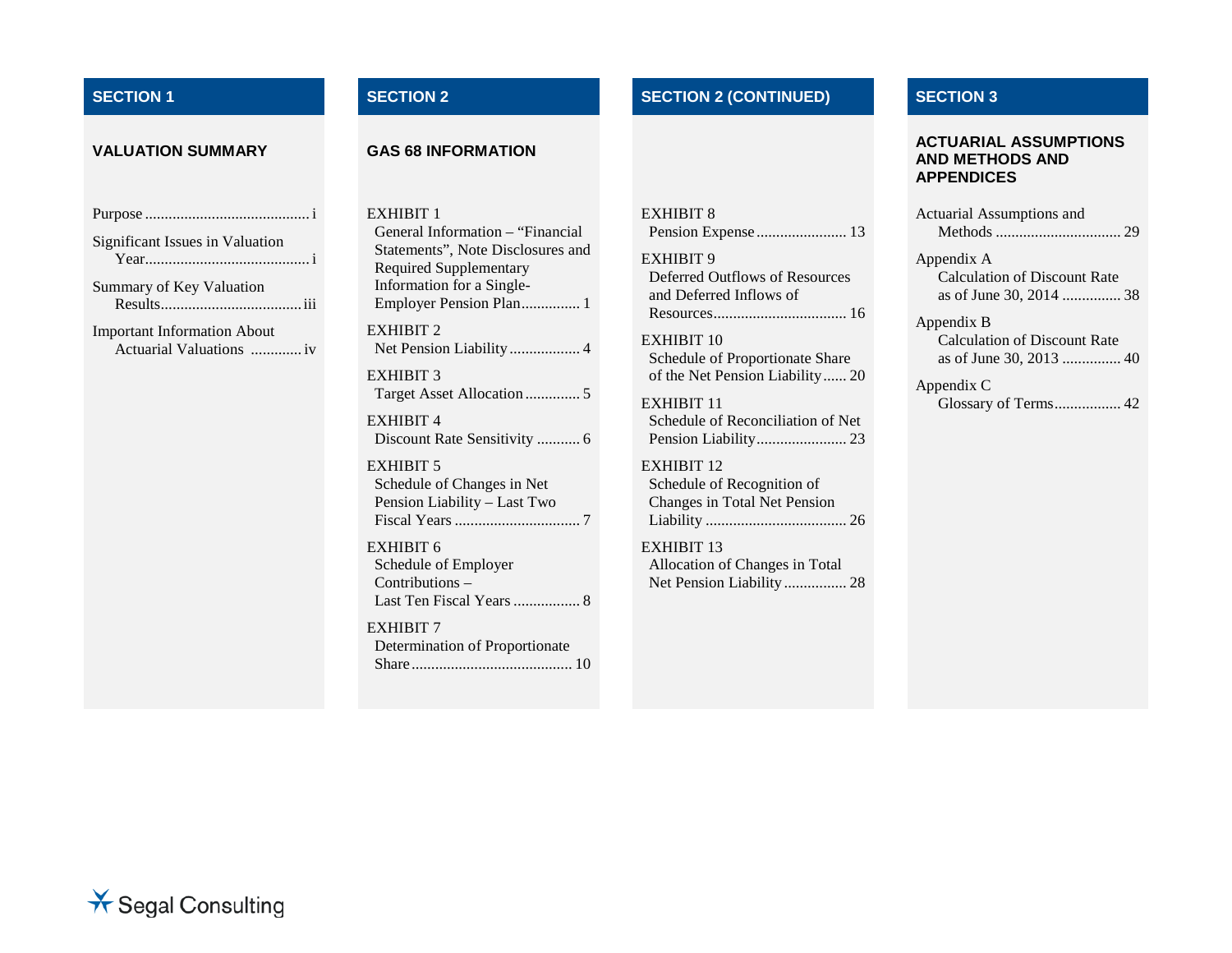## **Purpose**

This report has been prepared by Segal Consulting to present certain disclosure information required by Governmental Accounting Standard (GAS) 68 as of June 30, 2015. The results used in preparing this GAS 68 report are comparable to those used in preparing the Governmental Accounting Standard (GAS) 67 report for the WPERP based on a reporting date and a measurement date as of June 30, 2014. This valuation is based on:

- $\triangleright$  The benefit provisions of the WPERP, as administered by the Retirement Office;
- $\geq$  The characteristics of covered active members, inactive vested members, and retired members and beneficiaries as of March 31, 2014, provided by the Retirement Office;
- > The assets of the WPERP as of June 30, 2014, provided by the Retirement Office;
- Economic assumptions regarding future salary increases and investment earnings; and
- Other actuarial assumptions, regarding employee terminations, retirement, death, etc.

## **Significant Issues in Valuation Year**

The following key findings were the result of this actuarial valuation:

- The Governmental Accounting Standards Board (GASB) approved two new Statements affecting the reporting of pension liabilities for accounting purposes. Statement 67 replaces Statement 25 and is for plan reporting. Statement 68 replaces Statement 27 and is for employer reporting. Statement 67 is effective with the fiscal year ending June 30, 2014 for Plan reporting and Statement 68 is effective with the fiscal year ending June 30, 2015 for employer reporting. The information contained in this valuation is intended to be used (along with other information) in order to comply with Statement 68.
- $\geq$  It is important to note that the new GASB rules only redefine pension liability and expense for financial reporting purposes, and do not apply to contribution amounts for pension funding purposes. Employers and plans can still develop and adopt funding policies under current practices.
- When measuring pension liability GASB uses the same actuarial cost method (Entry Age method) and the same type of discount rate (expected return on assets) as WPERP uses for funding. This means that the Total Pension Liability (TPL) measure for financial reporting shown in this report is determined on the same basis as WPERP's Actuarial Accrued Liability (AAL) measure for funding. We note that the same is generally true for the Normal Cost component of the annual plan cost for funding and financial reporting.

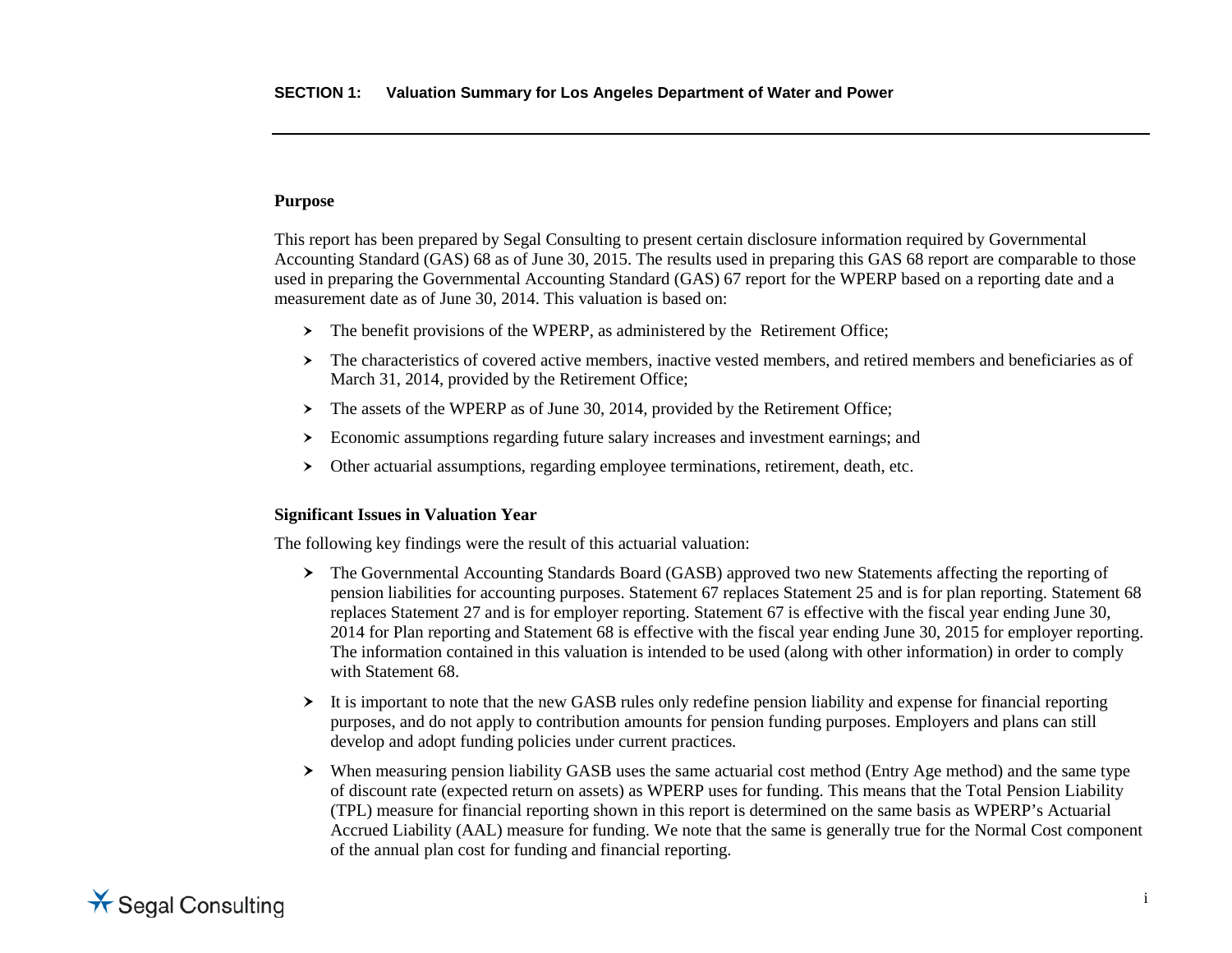- The Net Pension Liability (NPL) is equal to the difference between the TPL and the Plan's Fiduciary Net Position. The Plan's Fiduciary Net Position is equal to the market value of assets and therefore, the NPL measure is very similar to an Unfunded Actuarial Accrued Liability (UAAL) calculated on a market value basis. The NPL decreased from \$1.79 billion as of June 30, 2013 to \$1.27 billion as of June 30, 2014 due to the approximately 17% return on the market value of assets during 2013/2014 that exceeded the assumed return of 7.75%. Changes in these values during the last two fiscal years ending June 30, 2013 and June 30, 2014 can be found in Exhibit 3. In particular, the June 30, 2014 NPL was measured using the new actuarial assumptions and the NPL would have been lower by about \$525 million if measured using the old assumptions.
- For this report, the reporting dates for the employer are June 30, 2015 and June 30, 2014. The NPL was measured as of June 30, 2014 and 2013, respectively, and determined based upon the results of the actuarial valuations as of July 1, 2014 and July 1, 2013, respectively. Plan fiduciary net position (plan assets) and the TPL were valued as of the measurement date. Consistent with the provisions of GAS 68, the assets and liabilities measured as of June 30, 2014 and June 30, 2013 are not adjusted or rolled forward to June 30, 2015 and June 30, 2014, respectively.
- The discount rates used to measure the TPL and NPL as of June 30, 2014 and 2013 were 7.50% and 7.75%, respectively, following the same assumptions used by the WPERP in the funding valuations as of July 1, 2014 and July 1, 2013. The detailed calculations used in the derivation of the discount rate can be found in Appendices A and B of Section 3. Various other information that is required to be disclosed can be found throughout Exhibits 1 through 13 in Section 2.
- $\triangleright$  The NPL has been allocated based on the projected compensation for each entity for the year following the measurement date. The NPL allocation can be found in Exhibit 7 in Section 2.
- Results shown in this report exclude any employer contributions made after the measurement date of June 30, 2014. The LADWP should consult with their auditors to determine the deferred outflow that should be created for these contributions.

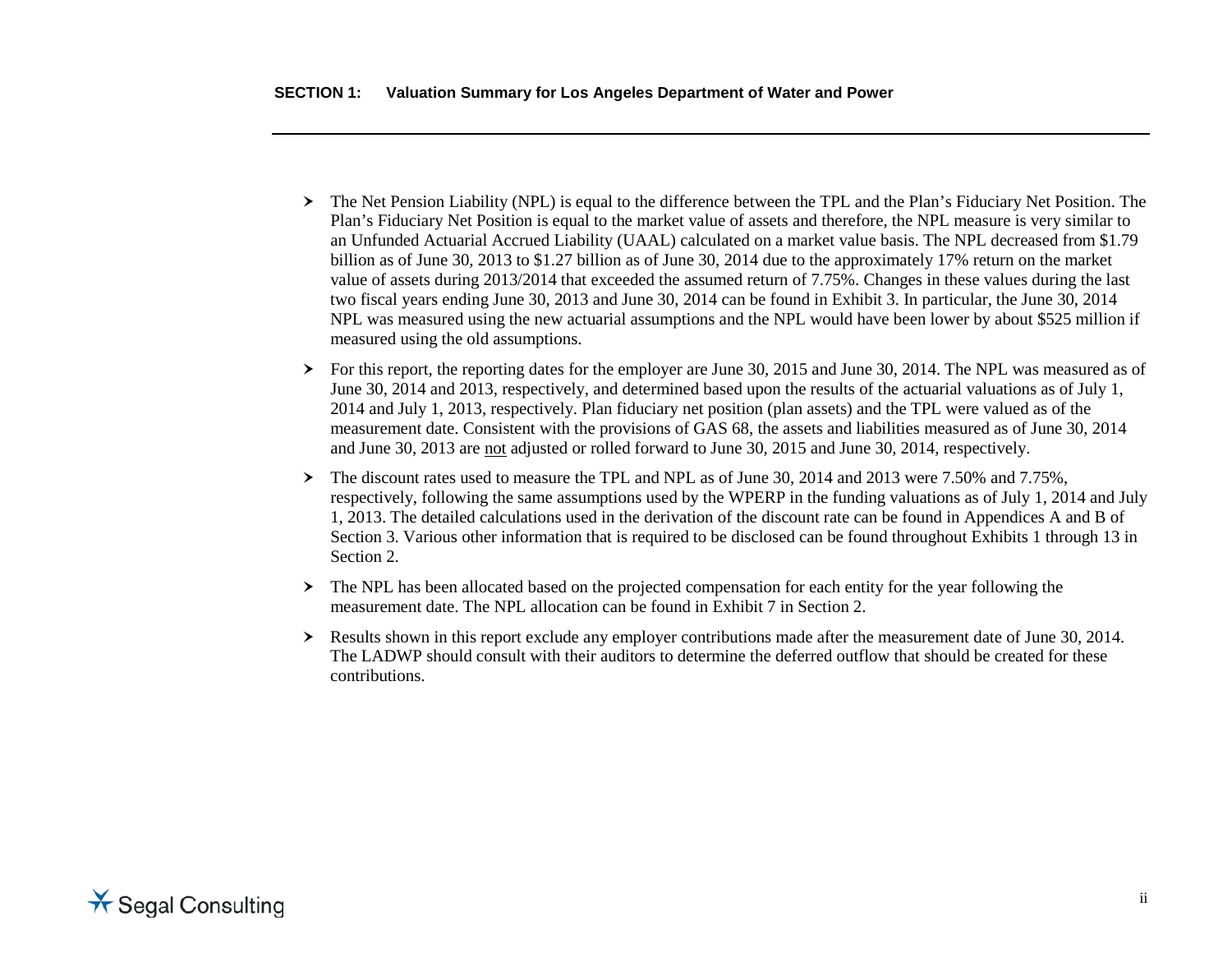## **Summary of Key Valuation Results**

| <b>Reporting Date for Employer under GAS 68</b><br><b>Measurement Date for Employer under GAS 68</b><br>6/30/2014 |                                                           | $6/30/2015^{(1)}$                                           | $6/30/2014^{(2)}$                                           |
|-------------------------------------------------------------------------------------------------------------------|-----------------------------------------------------------|-------------------------------------------------------------|-------------------------------------------------------------|
|                                                                                                                   |                                                           |                                                             | 6/30/2013                                                   |
|                                                                                                                   | Disclosure elements for fiscal year ending June 30:       |                                                             |                                                             |
| 1.                                                                                                                | Service cost                                              | \$193,661,118                                               | \$189,950,104                                               |
| 2.                                                                                                                | <b>Total Pension Liability</b>                            | 10,975,550,617                                              | 10,094,867,871                                              |
| 3.                                                                                                                | Plan's Fiduciary Net Position                             | 9,703,317,303                                               | 8,304,011,429                                               |
| 4.                                                                                                                | Net Pension Liability $(2) - (3)$                         | 1,272,233,314                                               | 1,790,856,442                                               |
| 5.                                                                                                                | Pension expense                                           | 93,359,854                                                  | 212,485,611                                                 |
|                                                                                                                   | Schedule of contributions for fiscal year ending June 30: |                                                             |                                                             |
| 6.                                                                                                                | Actuarially determined contributions                      | \$387,823,989                                               | \$376,667,610                                               |
| 7.                                                                                                                | Actual contributions                                      | 384, 265, 892                                               | 368,426,348                                                 |
| 8.                                                                                                                | Contribution deficiency (excess) $(6) - (7)$              | 3,558,097                                                   | 8,241,262                                                   |
|                                                                                                                   | Demographic data for plan year ending June 30:            |                                                             |                                                             |
| 9.                                                                                                                | Number of retired members and beneficiaries               | 8,739                                                       | 8,642                                                       |
| 10.                                                                                                               | Number of vested terminated members <sup>(3)</sup>        | 1,484                                                       | 1,555                                                       |
|                                                                                                                   | Number of active members                                  | 8,960                                                       | 8,913                                                       |
|                                                                                                                   | Key assumptions as of June 30:                            |                                                             |                                                             |
| 12.                                                                                                               | Investment rate of return                                 | 7.50%                                                       | 7.75%                                                       |
| 13.                                                                                                               | Inflation rate                                            | 3.25%                                                       | 3.50%                                                       |
|                                                                                                                   | 14. Projected salary increases $(4)$                      | 4.75% to 10.00%, varying by<br>service, including inflation | 5.35% to 10.50%, varying by<br>service, including inflation |

*(1) The reporting date and measurement date for the plan are June 30, 2014.*

*(2) The reporting date and measurement date for the plan are June 30, 2013.*

*(3) Includes terminated members due a refund of member contributions and members receiving PTD benefits.*

*(4) Includes inflation at 3.25% (3.50% for the June 30, 2013 valuation) plus real across-the-board salary increases of 0.75% plus merit and promotional increases that vary by service.* 

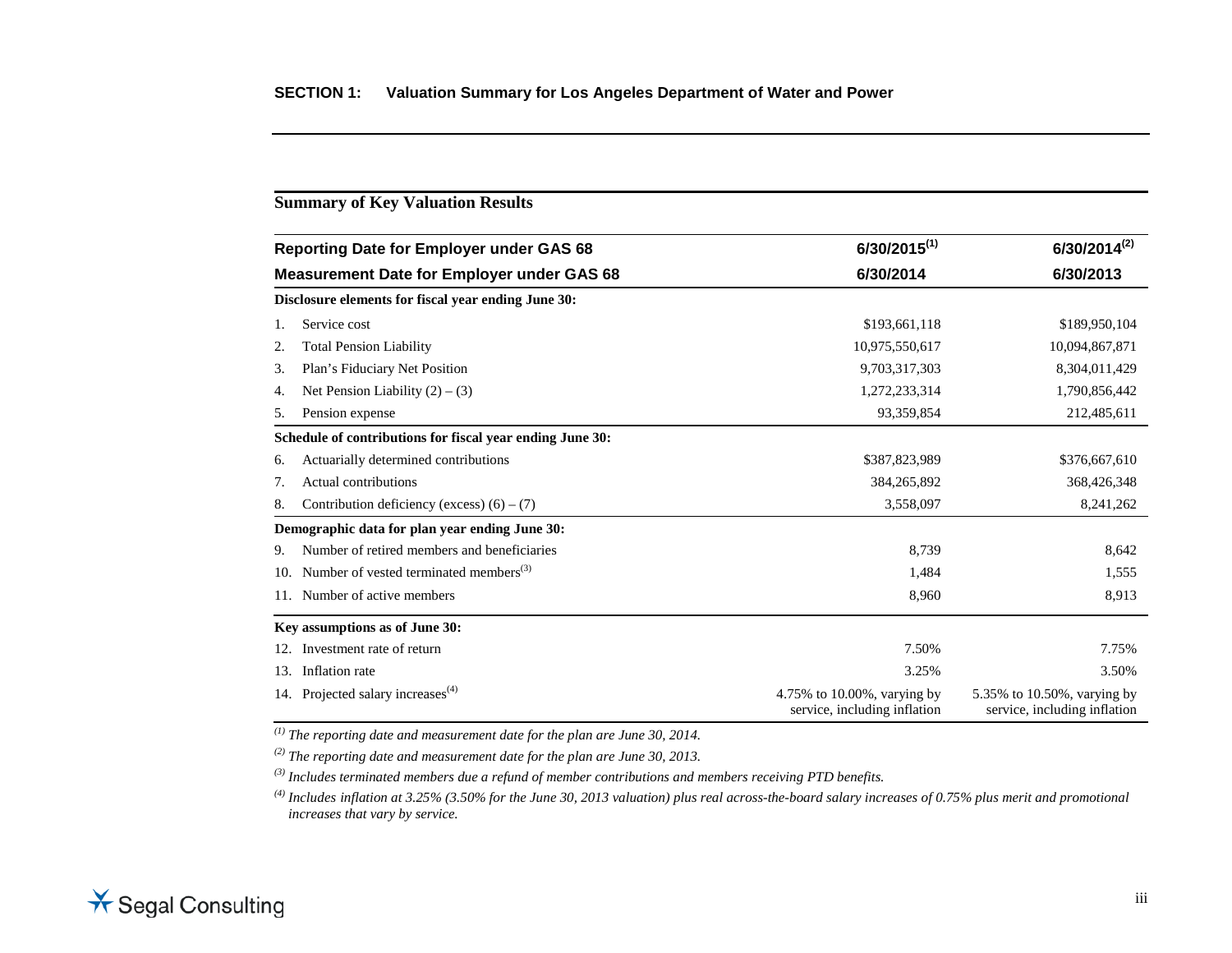## **Important Information about Actuarial Valuations**

In order to prepare an actuarial valuation, Segal Consulting ("Segal") relies on a number of input items. These include:

- **Plan of benefits** Plan provisions define the rules that will be used to determine benefit payments, and those rules, or the interpretation of them, may change over time. It is important to keep Segal informed with respect to plan provisions and administrative procedures, and to review the plan description in this report (as well as the plan summary included in our funding valuation report) to confirm that Segal has correctly interpreted the plan of benefits.
- **Participant data** An actuarial valuation for a plan is based on data provided to the actuary by the Retirement Office. Segal does not audit such data for completeness or accuracy, other than reviewing it for obvious inconsistencies compared to prior data and other information that appears unreasonable. It is important for Segal to receive the best possible data and to be informed about any known incomplete or inaccurate data.
- **Assets** This valuation is based on the market value of assets as of the valuation date, as provided by the Retirement Office.
- $\rightarrow$  **Actuarial assumptions** In preparing an actuarial valuation, Segal projects the benefits to be paid to existing plan participants for the rest of their lives and the lives of their beneficiaries. This projection requires actuarial assumptions as to the probability of death, disability, withdrawal, and retirement of each participant for each year. In addition, the benefits projected to be paid for each of those events in each future year reflect actuarial assumptions as to salary increases and cost-of-living adjustments. The projected benefits are then discounted to a present value, based on the assumed rate of return that is expected to be achieved on the plan's assets. There is a reasonable range for each assumption used in the projection and the results may vary materially based on which assumptions are selected. It is important for any user of an actuarial valuation to understand this concept. Actuarial assumptions are periodically reviewed to ensure that future valuations reflect emerging plan experience. While future changes in actuarial assumptions may have a significant impact on the reported results, that does not mean that the previous assumptions were unreasonable.

The user of Segal's actuarial valuation (or other actuarial calculations) should keep the following in mind:

- $\geq$  The valuation is prepared at the request of the LADWP to assist the sponsors of the Fund in preparing items related to the pension plan in their financial reports. Segal is not responsible for the use or misuse of its report, particularly by any other party.
- $\triangleright$  An actuarial valuation is a measurement of the plan's assets and liabilities at a specific date. Accordingly, except where otherwise noted, Segal did not perform an analysis of the potential range of future financial measures. The actual long-term cost of the plan will be determined by the actual benefits and expenses paid and the actual investment experience of the plan.

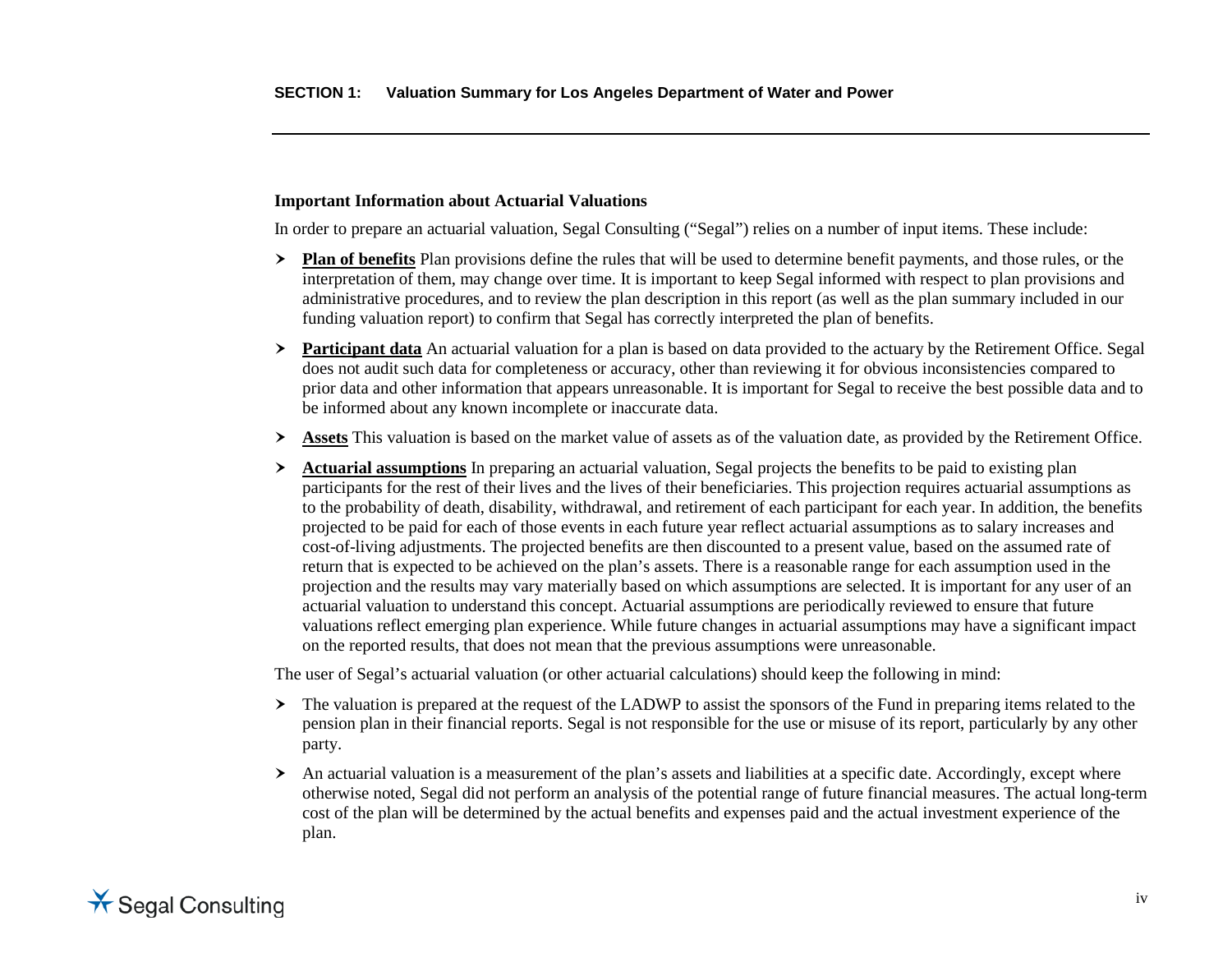- If LADWP is aware of any event or trend that was not considered in this valuation that may materially change the results of the valuation, Segal should be advised, so that we can evaluate it.
- Segal does not provide investment, legal, accounting, or tax advice. Segal's valuation is based on our understanding of applicable guidance in these areas and of the plan's provisions, but they may be subject to alternative interpretations. The LADWP should look to their other advisors for expertise in these areas.

As Segal Consulting has no discretionary authority with respect to the management or assets of WPERP, it is not a fiduciary in its capacity as actuaries and consultants with respect to WPERP or LADWP.

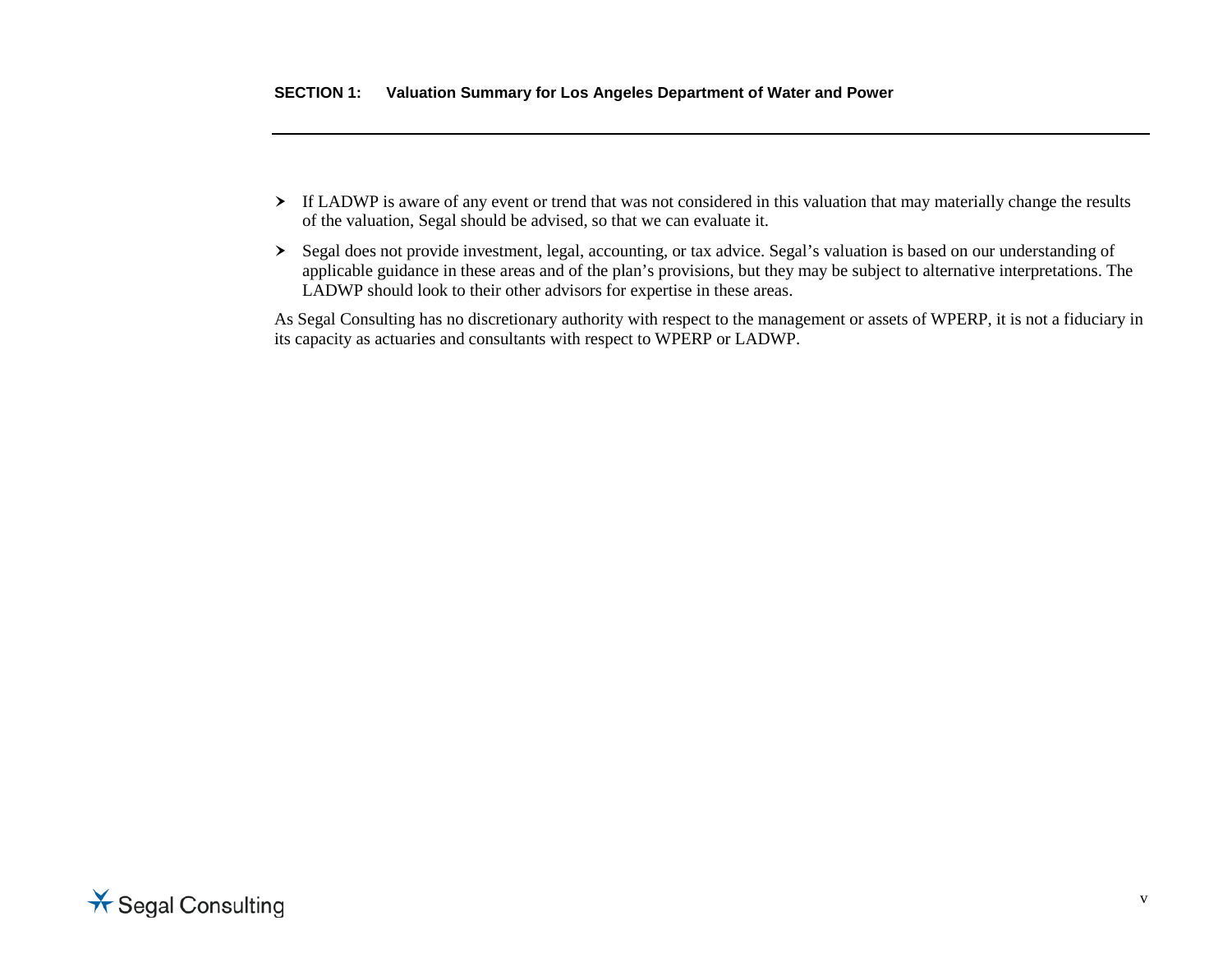**General Information – "Financial Statements", Note Disclosures and Required Supplementary Information for a Single-Employer Pension Plan**

## **Plan Description**

*Plan administration.* The Water and Power Employees' Retirement Plan of the City of Los Angeles (WPERP) was established by the Los Angeles Department of Water and Power (LADWP) in 1938. WPERP is a single employer public employee retirement system whose main function is to provide retirement benefits to employees of the Los Angeles Department of Water and Power.

Under the provisions of the City Charter, the Board of Administration (the "Board") has the responsibility and authority to administer the Plan and to invest its assets. The Board members serve as trustees and must act in the exclusive interest of the Plan's members and beneficiaries. The Board has seven members: one member of the Board of Water and Power Commissioners, the General Manager, the Chief Accounting Employee, three employee members who are elected for three-year terms by active members of the Plan, and one retiree who is appointed by the Board of Water and Power Commissioners for a three-year term.

*Plan membership.* At June 30, 2014, pension plan membership consisted of the following:

| Retired members or beneficiaries currently receiving benefits                                                 | 8.739  |
|---------------------------------------------------------------------------------------------------------------|--------|
| Vested terminated members entitled to, but not yet receiving benefits $\binom{1}{k}$                          | 1.484  |
| Active members                                                                                                | 8,960  |
| Total                                                                                                         | 19.183 |
| $\alpha$ Includes terminated members due a refund of member contributions and members receiving PTD benefits. |        |

*Benefits provided.* WPERP provides service retirement, disability, death and survivor benefits to eligible employees. Most employees of the LADWP become members of WPERP effective on the first day of biweekly payroll following employment or immediately following transfer from another city department. Members employed prior to January 1, 2014 are designated as Tier 1 and those hired on or after January 1, 2014 are designated as Tier 2 (unless a specific exemption applies to employee providing a right to Tier 1 status).

Tier 1 members are eligible to retire once they attain the age of 60 with 5 or more years of service or at age 55 with 10 or more years of service credit acquired in the last 12 years prior to retirement. A Tier 1 member with 30 years of service is eligible to

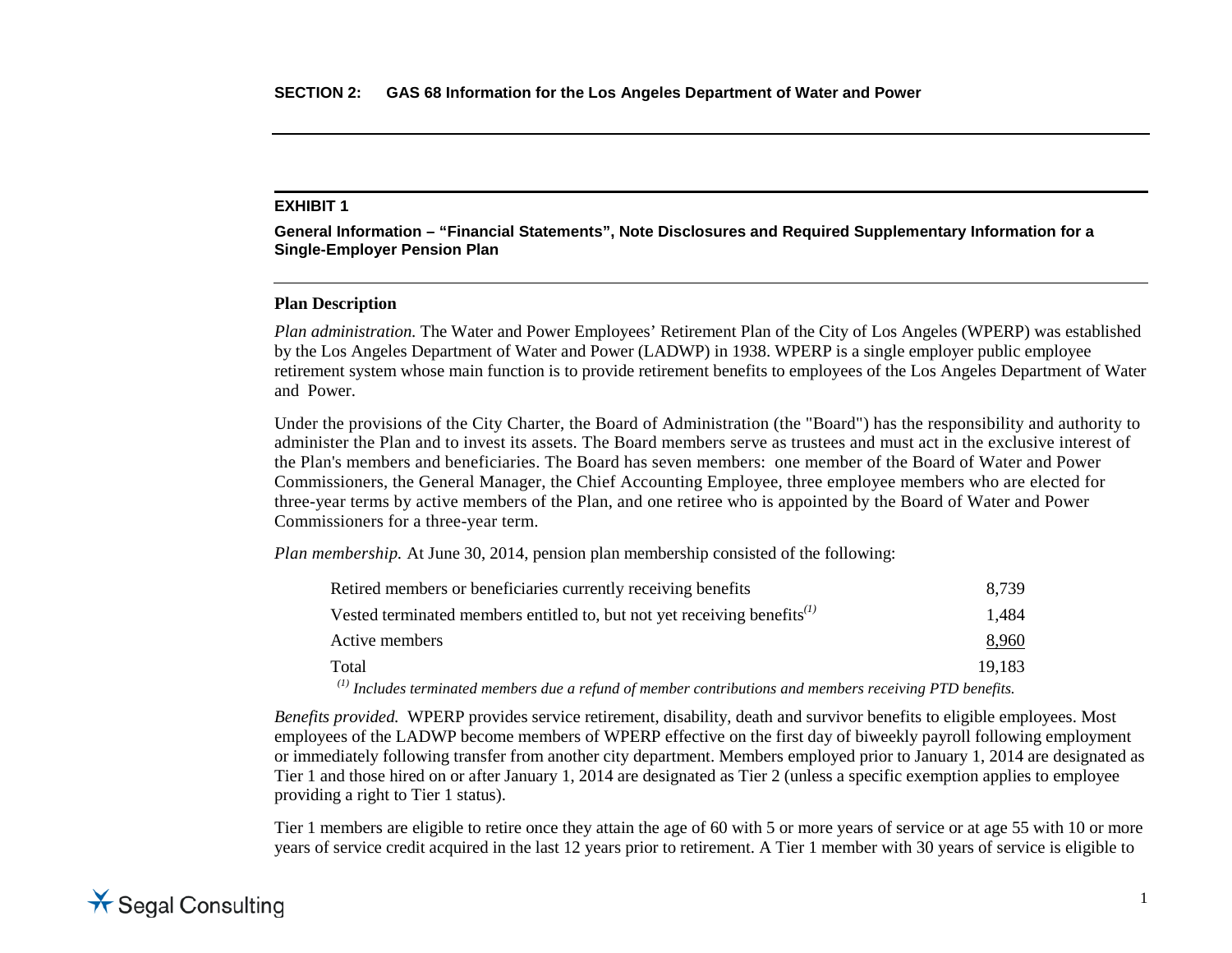retire regardless of age. Tier 2 members are eligible to retire once they attain the age of 60 with 10 or more years of service or at any age with 30 years of service. For both tiers, combined years of service between WPERP and LACERS is used to determine retirement eligibility and at least 5 years must be actual employment at DWP or City (not purchased). For both tiers, members receiving Permanent Total Disability benefits may retire regardless of age. For Tier 1, to be eligible for a Formula Pension, the employee must have worked or been paid disability four of the last five years immediately preceding eligibility to retire, or while eligible to retire.

The Formula Pension benefit the member will receive is based upon age at retirement, monthly average salary base and years of retirement service credit.

The Tier 1 Formula Pension is equal to 2.1% times years of service credit times monthly average salary base. In addition, members retiring after attaining age 55 with 30 years of service credit, receive an increase in the benefit factor from 2.1% to 2.3%. A reduced early retirement benefit is paid for those members attaining age 55 with 10 years of service or any age (under 55) with 30 years of service. The reduction is 1.5% for each year of retirement age between 60 and 55 and 3.0% for each year of retirement before age 55.

Under Tier 2, there are various benefit factors that apply as shown below:

- 2.0% at age 55 with 30 years of service credit
- 1.5% at age 60 with 10 years of service credit
- 2.0% at age 63 with 10 years of service credit
- 2.1% at age 63 with 30 years of service credit

Reduced early retirement benefits are still available at any age (under 55) with 30 years of service and the reduction factors are the same as Tier 1. Note that these reduction factors continue to include the reduction from age 60 to 55 and from 55 to age at retirement.

For Tier 1 members, the maximum monthly retirement allowance is 100% of monthly average salary base. For Tier 2 members, the maximum monthly retirement allowance is 80% of monthly average salary base.

Under Tier 1, pension benefits are calculated based on the highest average salary earned during a 12-month period. Under Tier 2, pension benefits are calculated based on the average salary earned during a 36-month period.

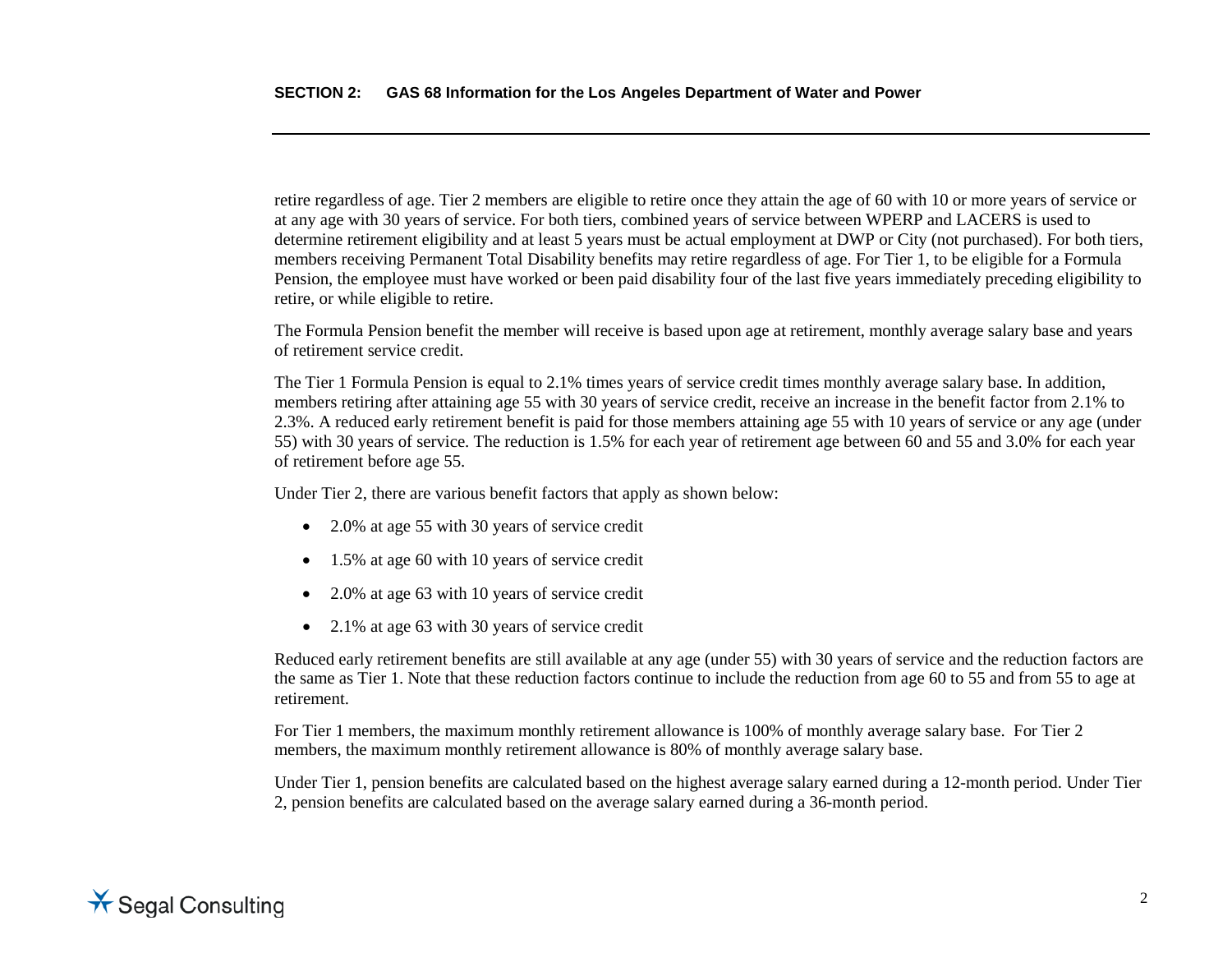The member may elect the Full Allowance, or choose an optional retirement allowance. The Full Allowance provides the highest monthly benefit and up to a 50% continuance to an eligible surviving spouse or domestic partner. There are five optional retirement allowances the member may choose. Each of the optional retirement allowances requires a reduction in the Full Allowance in order to allow the member the ability to provide various benefits to a surviving spouse, domestic partner, or named beneficiary.

WPERP provides annual cost-of-living adjustments (COLAs) to retirees who retired under the Formula Pension. The cost-ofliving adjustments are made each July 1 based on the percentage change in the average of the Consumer Price Index for the Los Angeles-Riverside-Orange County Area--All Items For All Urban Consumers. It is capped at 3.0% for Tier 1 and 2.0% for Tier 2. Tier 2 members may purchase additional 1% COLA protection at full actuarial cost.

The LADWP contributes to the retirement plan based upon actuarially determined contribution rates adopted by the Board of Administration. Employer contribution rates are adopted annually based upon recommendations received from WPERP's actuary after the completion of the annual actuarial valuation. The average employer contribution rate as of June 30, 2014 (based on the July 1, 2013 valuation) was 47.30% of compensation.

All members are required to make contributions to WPERP regardless of the retirement plan or tier in which they are included. The average member contribution rate as of June 30, 2014 (based on the July 1, 2013 valuation) was 6.66% of compensation. Most Tier 1 members contribute at 6% of compensation and all Tier 2 members contribute at 10% of compensation.

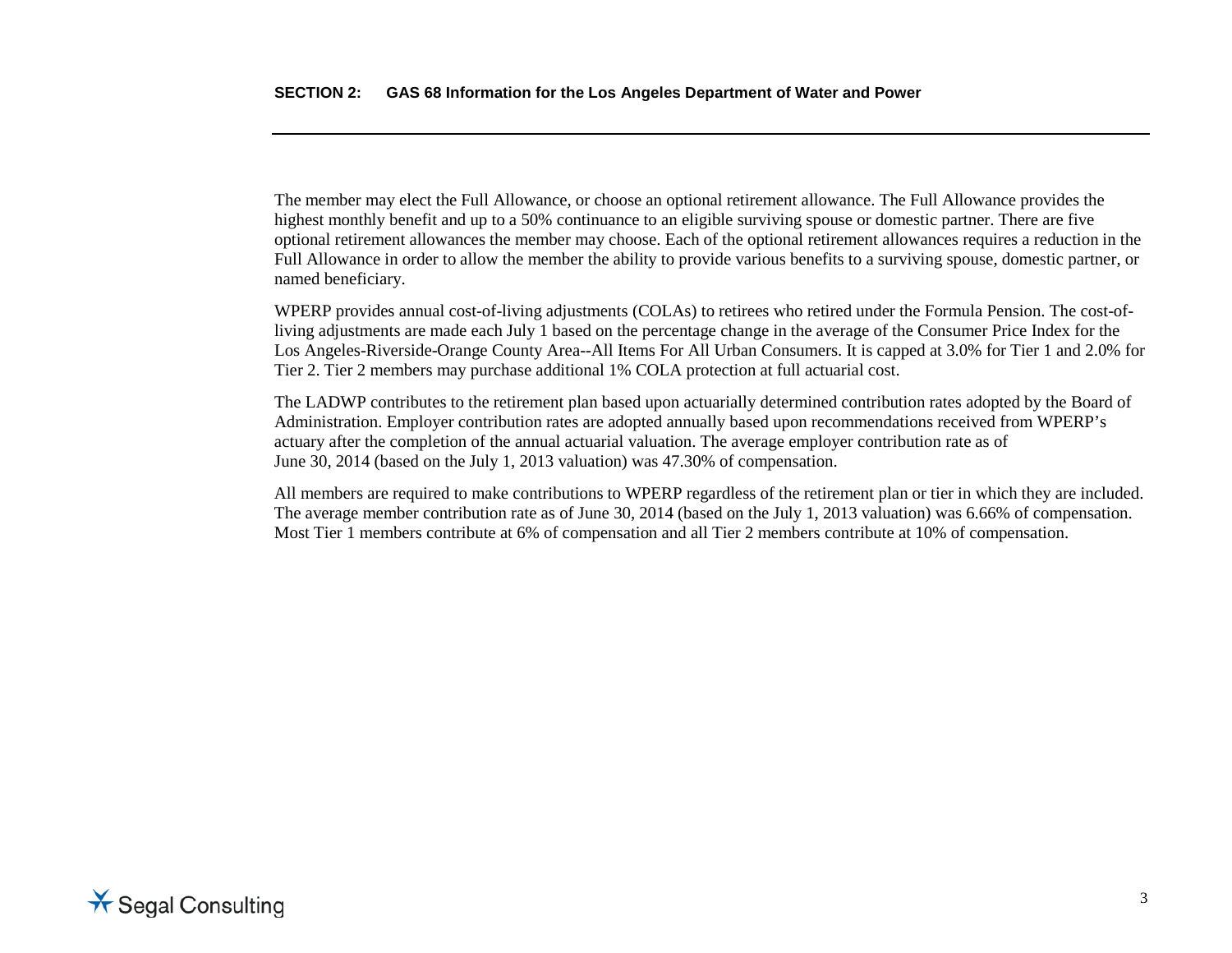**Net Pension Liability**

| <b>Reporting Date for Employer under GAS 68</b>                              | June 30, 2015    | June 30, 2014    |
|------------------------------------------------------------------------------|------------------|------------------|
| <b>Measurement Date for Employer under GAS 68</b>                            | June 30, 2014    | June 30, 2013    |
| The components of the Net Pension Liability are as follows:                  |                  |                  |
| <b>Total Pension Liability</b>                                               | \$10,975,550,617 | \$10,094,867,871 |
| Plan's Fiduciary Net Position                                                | -9,703,317,303   | $-8,304,011,429$ |
| Net Pension Liability                                                        | \$1,272,233,314  | \$1,790,856,442  |
| Plan's Fiduciary Net Position as a Percentage of the Total Pension Liability | 88.41%           | 82.26%           |

The Net Pension Liability for the plan was measured as of June 30, 2014 and 2013. The Plan's Fiduciary Net Position (plan assets) and Total Pension Liability (TPL) were valued as of the measurement date and are from actuarial valuations as of July 1, 2014 and 2013, respectively.

*Actuarial assumptions.* The TPL as of June 30, 2014 and June 30, 2013 were determined by actuarial valuations as of July 1, 2014 and July 1, 2013, respectively. The actuarial assumptions used in the July 1, 2014 valuation were based on the results of an experience study for the period from July 1, 2009 through June 30, 2012. They are the same as the assumptions used in the July 1, 2014 funding actuarial valuation for the WPERP. The assumptions are outlined on page 9 of this report. In particular, the following assumptions were applied to all periods included in the measurement for the July 1, 2014 actuarial valuation:

| Inflation                 | 3.25%                                                              |
|---------------------------|--------------------------------------------------------------------|
| Salary increases          | 4.75% to 10.00%, vary by service, including inflation              |
| Investment rate of return | 7.50%, net of pension plan investment expense, including inflation |
| Other assumptions         | Same as those used in the July 1, 2014 funding valuation           |

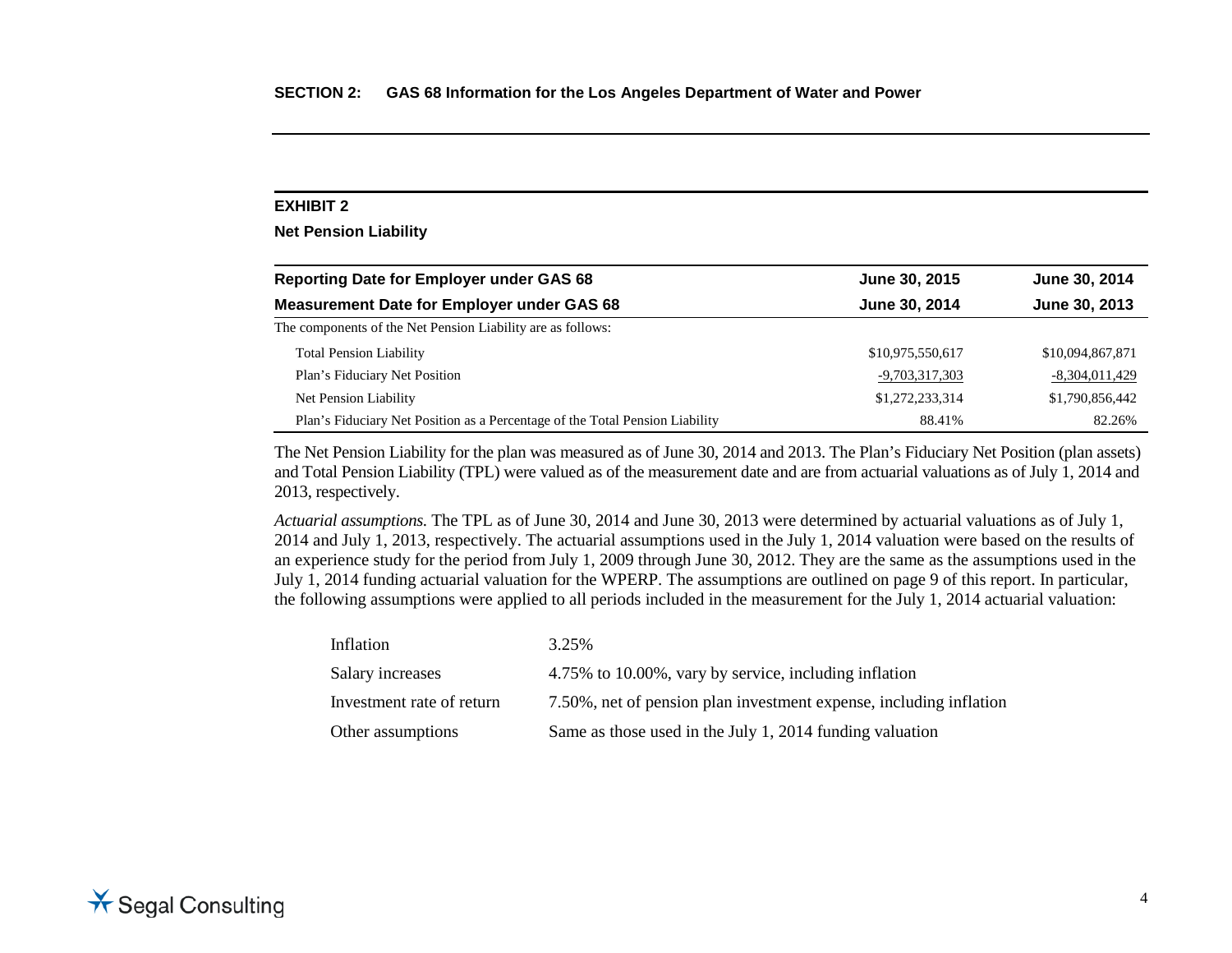#### **Target Asset Allocation**

The long-term expected rate of return on pension plan investments was determined using a building-block method in which expected future real rates of return (expected returns, net of inflation) are developed for each major asset class. These ranges are combined to produce the long-term expected rate of return by weighting the expected future real rates of return by the target asset proportionate share, adding expected inflation and subtracting expected investment expenses. The target allocation and projected arithmetic real rates of return for each major asset class, after deducting inflation, but before deducting investment expenses, used in the derivation of the long-term expected investment rate of return assumption are summarized in the following table:

| <b>Asset Class</b>             | <b>Target Allocation</b> | <b>Long-Term Expected Real</b><br><b>Rate of Return</b> |
|--------------------------------|--------------------------|---------------------------------------------------------|
| Domestic Equity                | 33%                      | 6.13%                                                   |
| Developed International Equity | 21%                      | 7.00%                                                   |
| <b>Fixed Income</b>            | 24%                      | 0.77%                                                   |
| <b>Real Estate</b>             | 5%                       | 4.90%                                                   |
| Real Return                    | 6%                       | 2.85%                                                   |
| Private Equity                 | 5%                       | 9.00%                                                   |
| Covered Calls                  | 5%                       | 4.88%                                                   |
| Cash and Cash Equivalents      | 1%                       | $0.00\%$                                                |
| <b>Total</b>                   | 100%                     |                                                         |

*Discount rate:* The discount rates used to measure the Total Pension Liability (TPL) were 7.50% and 7.75% as of June 30, 2014 and June 30, 2013, respectively. The projection of cash flows used to determine the discount rate assumed plan member contributions will be made at the current contribution rate and that employer contributions will be made at rates equal to the actuarially determined contribution rates. For this purpose, only employee and employer contributions that are intended to fund benefits for current plan members and their beneficiaries are included. Projected employer contributions that are intended to fund the service costs for future plan members and their beneficiaries, as well as projected contributions from future plan members, are not included. Based on those assumptions, the pension Plan's Fiduciary Net Position was projected to be available to make all projected future benefit payments for current plan members. Therefore, the long-term expected rate of return on pension plan investments was applied to all periods of projected benefit payments to determine the TPL as of both June 30, 2014 and June 30, 2013.

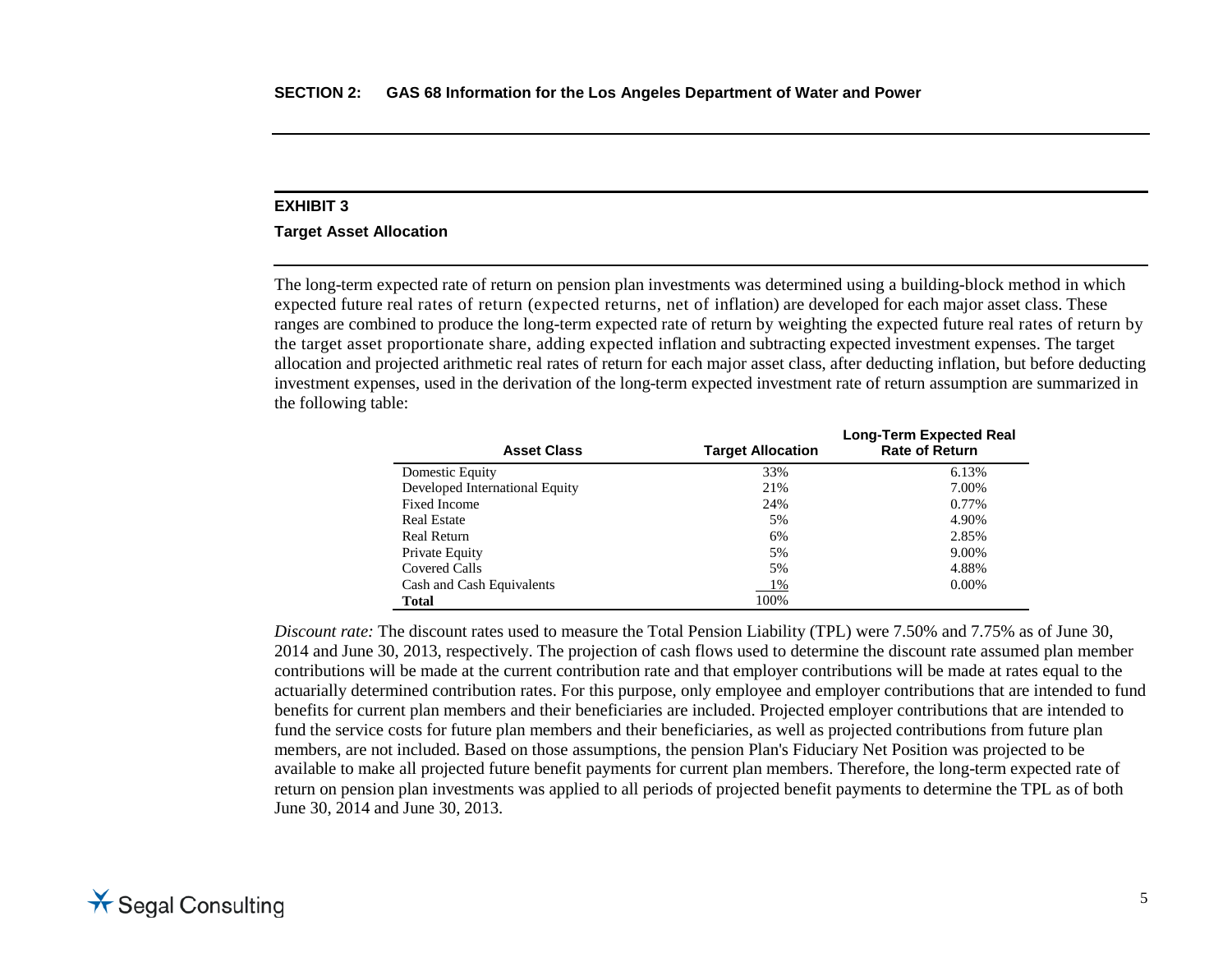## **Discount Rate Sensitivity**

*Sensitivity of the Net Pension Liability to changes in the discount rate.* The following presents the Net Pension Liability (NPL) of the WPERP as of June 30, 2015, calculated using the discount rate of 7.50%, as well as what the WPERP's NPL would be if it were calculated using a discount rate that is 1-percentage-point lower (6.50%) or 1-percentage-point higher (8.50%) than the current rate:

| <b>Net Pension Liability</b> | 1% Decrease<br>$(6.50\%)$ | <b>Current Discount</b><br>Rate (7.50%) | 1% Increase<br>$(8.50\%)$ |
|------------------------------|---------------------------|-----------------------------------------|---------------------------|
| Water                        | \$867,848,482             | \$411.484.901                           | \$28,252,073              |
| Power                        | 1,815,374,517             | 860,748,413                             | 59,097,981                |
| Total for all Entities       | \$2,683,222,999           | \$1,272,233,314                         | \$87,350,054              |

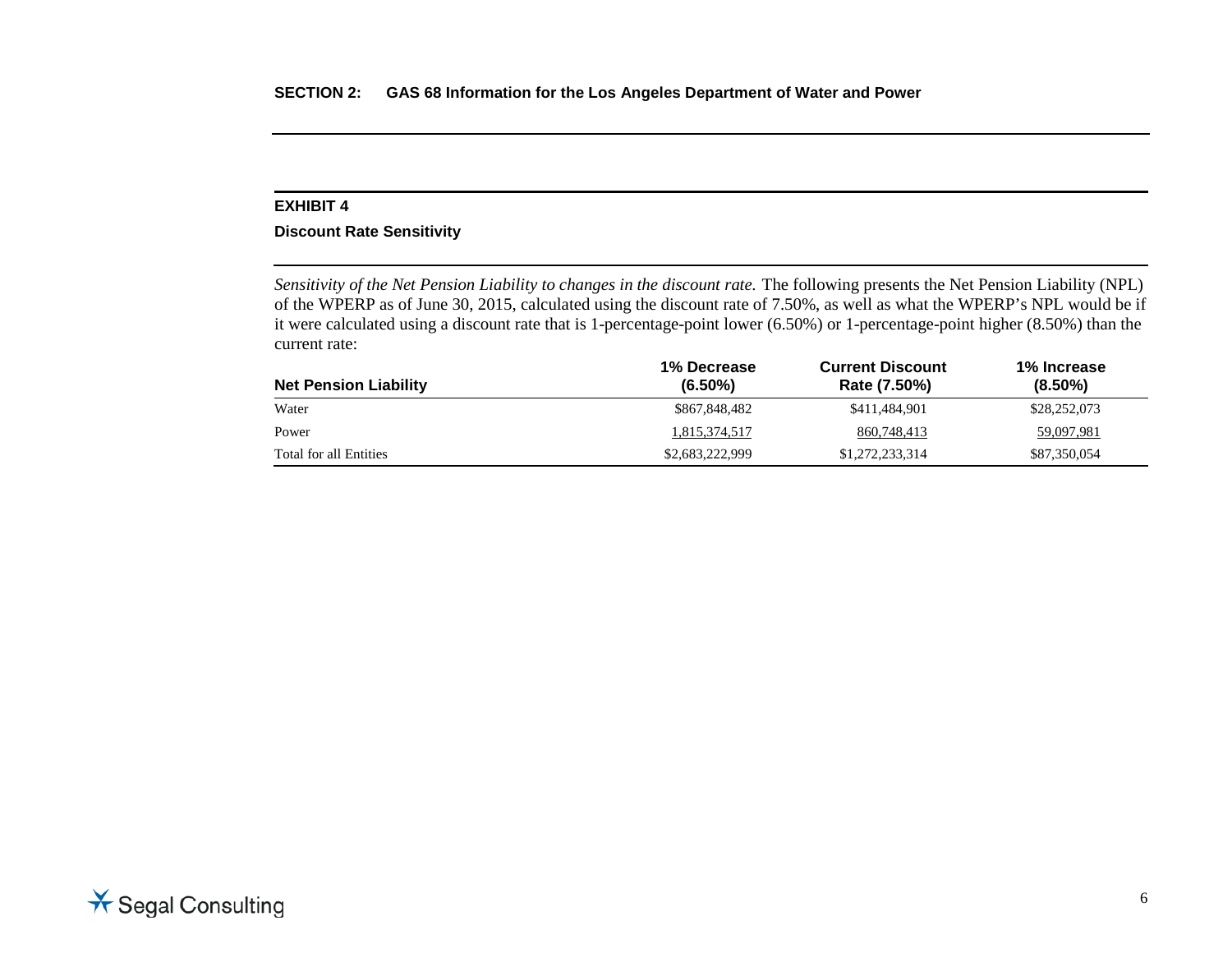**Schedule of Changes in Net Pension Liability – Last Two Fiscal Years**

| <b>Reporting Date for Employer under GAS 68</b>                                                | June 30, 2015    | June 30, 2014    |
|------------------------------------------------------------------------------------------------|------------------|------------------|
| <b>Measurement Date for Employer under GAS 68</b>                                              | June 30, 2014    | June 30, 2013    |
| <b>Total Pension Liability</b>                                                                 |                  |                  |
| Service cost                                                                                   | \$193,661,118    | \$189,950,104    |
| 2.<br>Interest                                                                                 | 779,396,615      | 748,904,919      |
| Change of benefit terms<br>3.                                                                  | $\Omega$         | $\Omega$         |
| Differences between expected and actual experience<br>4.                                       | (154, 221, 968)  | (98,062,638)     |
| Changes of assumptions<br>5.                                                                   | 525,443,921      | 0                |
| Benefit payments, including refunds of member contributions<br>6.                              | (463, 596, 940)  | (438,527,366)    |
| Net change in Total Pension Liability<br>7.                                                    | \$880,682,746    | \$402,265,019    |
| Total Pension Liability – beginning<br>8.                                                      | 10,094,867,871   | 9,692,602,852    |
| Total Pension Liability – ending $(7) + (8)$<br>9.                                             | \$10,975,550,617 | \$10,094,867,871 |
| Plan fiduciary net position                                                                    |                  |                  |
| Contributions – employer (including those for administrative expenses)<br>10.                  | \$389,138,324    | \$372,819,194    |
| Contributions – employee<br>11.                                                                | 72,299,526       | 69,633,449       |
| Net investment income<br>12.                                                                   | 1,405,686,198    | 919,679,147      |
| Benefit payments, including refunds of member contributions<br>13.                             | (463, 596, 940)  | (438, 527, 366)  |
| 14. Administrative expense                                                                     | (4,221,234)      | (3,736,871)      |
| Other<br>15.                                                                                   |                  |                  |
| Net change in Plan's Fiduciary Net Position<br>16.                                             | \$1,399,305,874  | \$919,867,553    |
| Plan's Fiduciary Net Position – beginning<br>17.                                               | 8,304,011,429    | 7,384,143,876    |
| Plan's Fiduciary Net Position – ending $(16) + (17)$<br>18.                                    | \$9,703,317,303  | \$8,304,011,429  |
| 19. Net Pension Liability – ending $(9) - (18)$                                                | \$1,272,233,314  | \$1,790,856,442  |
| Plan fiduciary net position as a percentage of the Total Pension Liability $(18) / (9)$<br>20. | 88.41%           | 82.26%           |
| Covered employee payroll<br>21.                                                                | \$819,923,866    | \$817,421,028    |
| 22. Plan Net Pension Liability as percentage of covered employee payroll (19) / (21)           | 155.16%          | 219.09%          |

#### **Notes to Schedule:**

*Benefit changes:* All members hired on or after January 1, 2014 enter Tier 2.

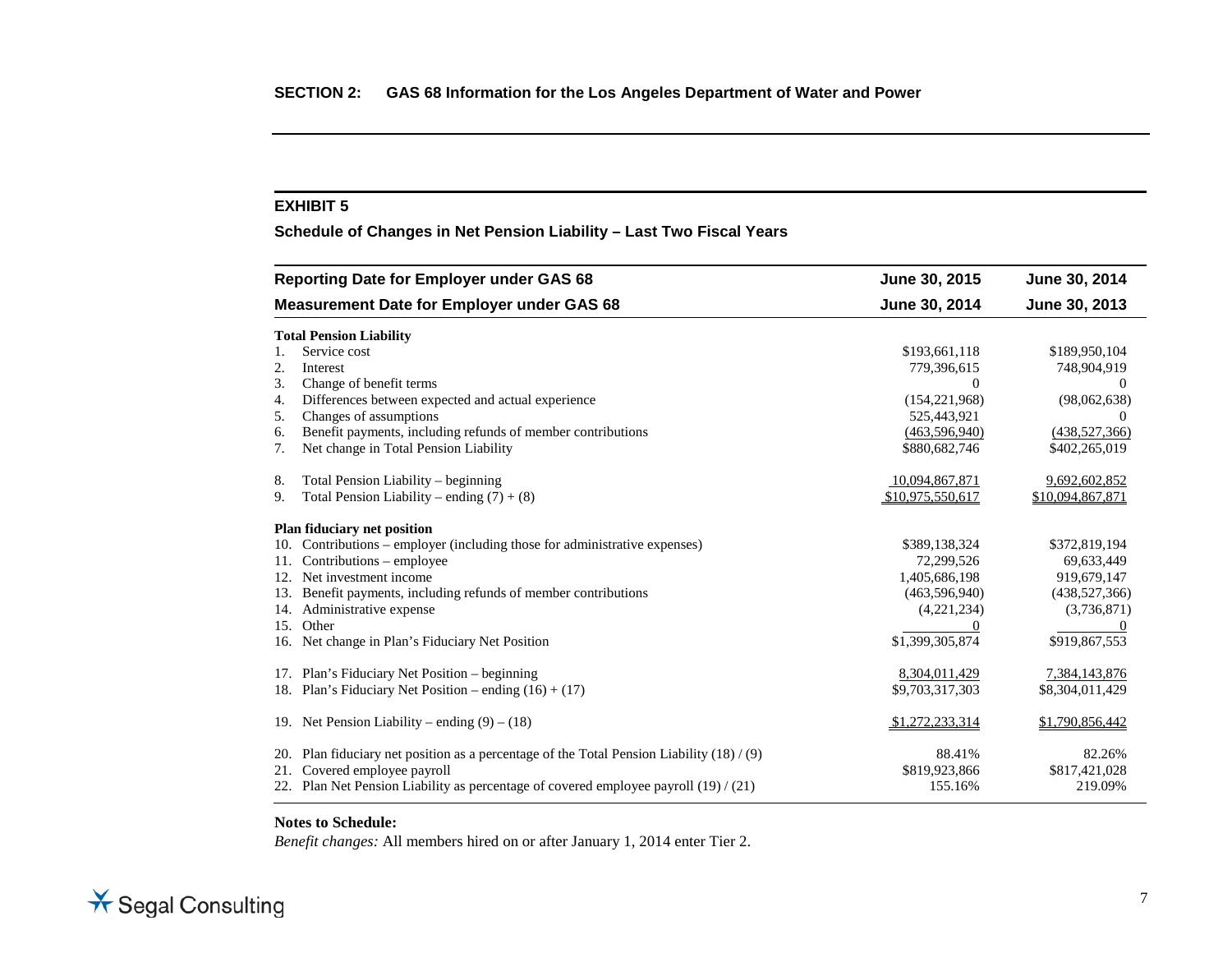**Schedule of Employer Contributions – Last Ten Fiscal Years**

| <b>Year Ended</b><br><b>June 30,</b> | <b>Actuarially</b><br><b>Determined</b><br>Contributions <sup>(1)(2)</sup> | <b>Contributions in</b><br><b>Relation to the</b><br><b>Actuarially</b><br><b>Determined</b><br>Contributions <sup><math>(2)</math></sup> | <b>Contribution</b><br><b>Deficiency (Excess)</b> | <b>Covered-Employee</b><br><b>Payroll</b> | <b>Contributions as</b><br>a Percentage of<br><b>Covered Employee</b><br><b>Payroll</b> |
|--------------------------------------|----------------------------------------------------------------------------|-------------------------------------------------------------------------------------------------------------------------------------------|---------------------------------------------------|-------------------------------------------|-----------------------------------------------------------------------------------------|
| 2005                                 | \$80,784,677                                                               | \$75,490,143                                                                                                                              | \$5,294,534                                       | \$554,839,816                             | 13.61%                                                                                  |
| 2006                                 | 110,268,590                                                                | 101,556,257                                                                                                                               | 8,712,333                                         | 574,315,572                               | 17.68%                                                                                  |
| 2007                                 | 134,504,482                                                                | 129, 154, 539                                                                                                                             | 5,349,943                                         | 604,514,525                               | 21.37%                                                                                  |
| 2008                                 | 134,651,427                                                                | 141,862,126                                                                                                                               | $-7,210,699$                                      | 623, 674, 973                             | 22.75%                                                                                  |
| 2009                                 | 141,291,588                                                                | 145,941,275                                                                                                                               | $-4,649,687$                                      | 696,704,083                               | 20.95%                                                                                  |
| 2010                                 | 200,578,728                                                                | 201,034,807                                                                                                                               | $-456,079$                                        | 767,912,436                               | 26.18%                                                                                  |
| 2011                                 | 304,431,910                                                                | 286,699,384                                                                                                                               | 17,732,526                                        | 791,760,493                               | 36.21%                                                                                  |
| 2012                                 | 336,874,865                                                                | 321,688,919                                                                                                                               | 15,185,946                                        | 805,607,436                               | 39.93%                                                                                  |
| 2013                                 | 376,667,610                                                                | 368,426,348                                                                                                                               | 8, 241, 262                                       | 817,421,028                               | 45.07%                                                                                  |
| 2014                                 | 387,823,989                                                                | 384, 265, 892                                                                                                                             | 3,558,097                                         | 819,923,866                               | 46.87%                                                                                  |

*See accompanying notes to this schedule on next page.*

(1) *All "Actuarially Determined Contributions" through June 30, 2014 were determined as the "Annual Required Contribution" under GAS 25 and 27.*

(2) *Actuarially Determined Contributions exclude employer contributions towards administrative expenses.*

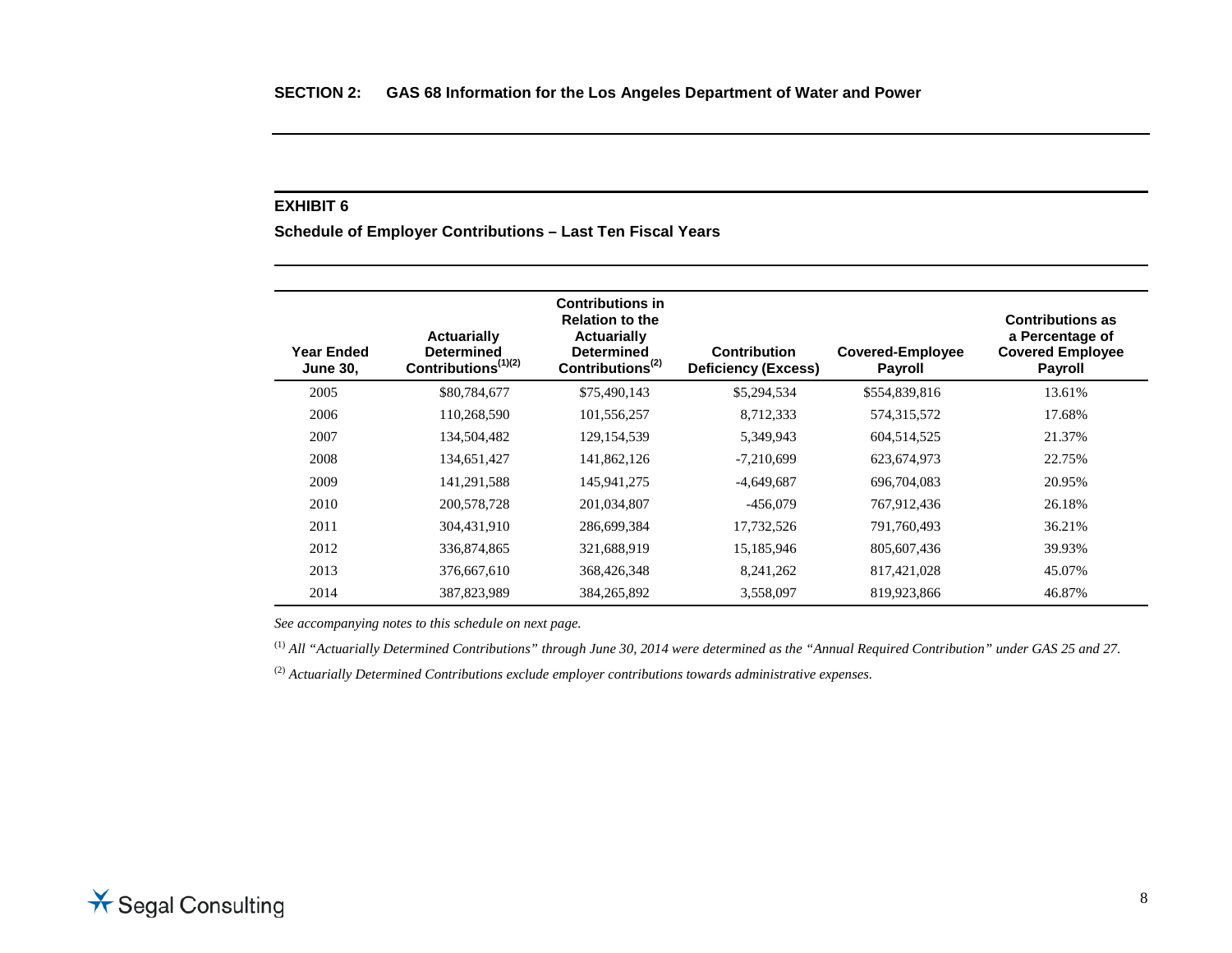## **Notes to Exhibit 6**

| Methods and assumptions used to establish<br>"actuarially determined contribution" rates: |                                                                                                                                                                                                                                                                                                                                                                                                                        |                                                                                                                            |  |
|-------------------------------------------------------------------------------------------|------------------------------------------------------------------------------------------------------------------------------------------------------------------------------------------------------------------------------------------------------------------------------------------------------------------------------------------------------------------------------------------------------------------------|----------------------------------------------------------------------------------------------------------------------------|--|
| <b>Valuation date</b>                                                                     | Actuarially determined contribution rates are calculated as of June 30, one year prior to the end of<br>the fiscal year in which contributions are reported                                                                                                                                                                                                                                                            |                                                                                                                            |  |
| <b>Actuarial cost method</b>                                                              | Entry Age Actuarial Cost Method                                                                                                                                                                                                                                                                                                                                                                                        |                                                                                                                            |  |
| <b>Amortization method</b>                                                                | Level dollar amortization                                                                                                                                                                                                                                                                                                                                                                                              |                                                                                                                            |  |
| <b>Remaining amortization period</b>                                                      | The July 1, 2004 Unfunded Actuarial Accrued Liability is amortized over a 15-year period<br>commencing July 1, 2004. Any subsequent changes in Unfunded Actuarial Accrued Liability are<br>amortized over separate 15-year periods effective with that valuation.                                                                                                                                                      |                                                                                                                            |  |
| <b>Asset valuation method</b>                                                             | The market value of assets less unrecognized returns in each of the last five years. Unrecognized<br>return is equal to the difference between the actual market returns and the expected returns on a<br>market value basis, and is recognized over a five-year period. As directed by the Retirement Office,<br>the actuarial valuation of assets may be reduced by an amount classified as a non-valuation reserve. |                                                                                                                            |  |
|                                                                                           | June 30, 2013                                                                                                                                                                                                                                                                                                                                                                                                          | June 30, 2014                                                                                                              |  |
| <b>Actuarial assumptions:</b>                                                             |                                                                                                                                                                                                                                                                                                                                                                                                                        |                                                                                                                            |  |
| Investment rate of return                                                                 | 7.75%                                                                                                                                                                                                                                                                                                                                                                                                                  | 7.50%                                                                                                                      |  |
| Inflation rate                                                                            | 3.50%                                                                                                                                                                                                                                                                                                                                                                                                                  | 3.25%                                                                                                                      |  |
| Real across-the-board salary increase                                                     | 0.75%                                                                                                                                                                                                                                                                                                                                                                                                                  | 0.75%                                                                                                                      |  |
| Projected salary increases*                                                               | 5.35% to 10.50%                                                                                                                                                                                                                                                                                                                                                                                                        | 4.75% to 10.00%                                                                                                            |  |
| Cost of living adjustments                                                                | 3.00% (actual increases are contingent upon CPI<br>increases with a 3.00% maximum for Tier 1,<br>2.00% maximum for Tier 2)                                                                                                                                                                                                                                                                                             | 3.00% (actual increases are contingent upon<br>CPI increases with a 3.00% maximum for<br>Tier 1, 2.00% maximum for Tier 2) |  |
| Mortality                                                                                 | Healthy: RP-2000 Combined Healthy Mortality<br>Table set back two years for males and one year<br>for females                                                                                                                                                                                                                                                                                                          | Healthy: RP-2000 Combined Healthy<br>Mortality Table with ages set back one year<br>projected to 2030 with Scale AA        |  |
| Other assumptions                                                                         | Same as those used in the July 1, 2013<br>funding actuarial valuation                                                                                                                                                                                                                                                                                                                                                  | Same as those used in the July 1, 2014<br>funding actuarial valuation                                                      |  |
| <b>Other information:</b>                                                                 | All members hired on or after January 1, 2014 enter Tier 2.                                                                                                                                                                                                                                                                                                                                                            |                                                                                                                            |  |

*\* Includes inflation at 3.25% as of June 30, 2014 and 3.50% as of June 30, 2013 plus real across-the-board salary increase of 0.75% plus merit and promotional increases.*

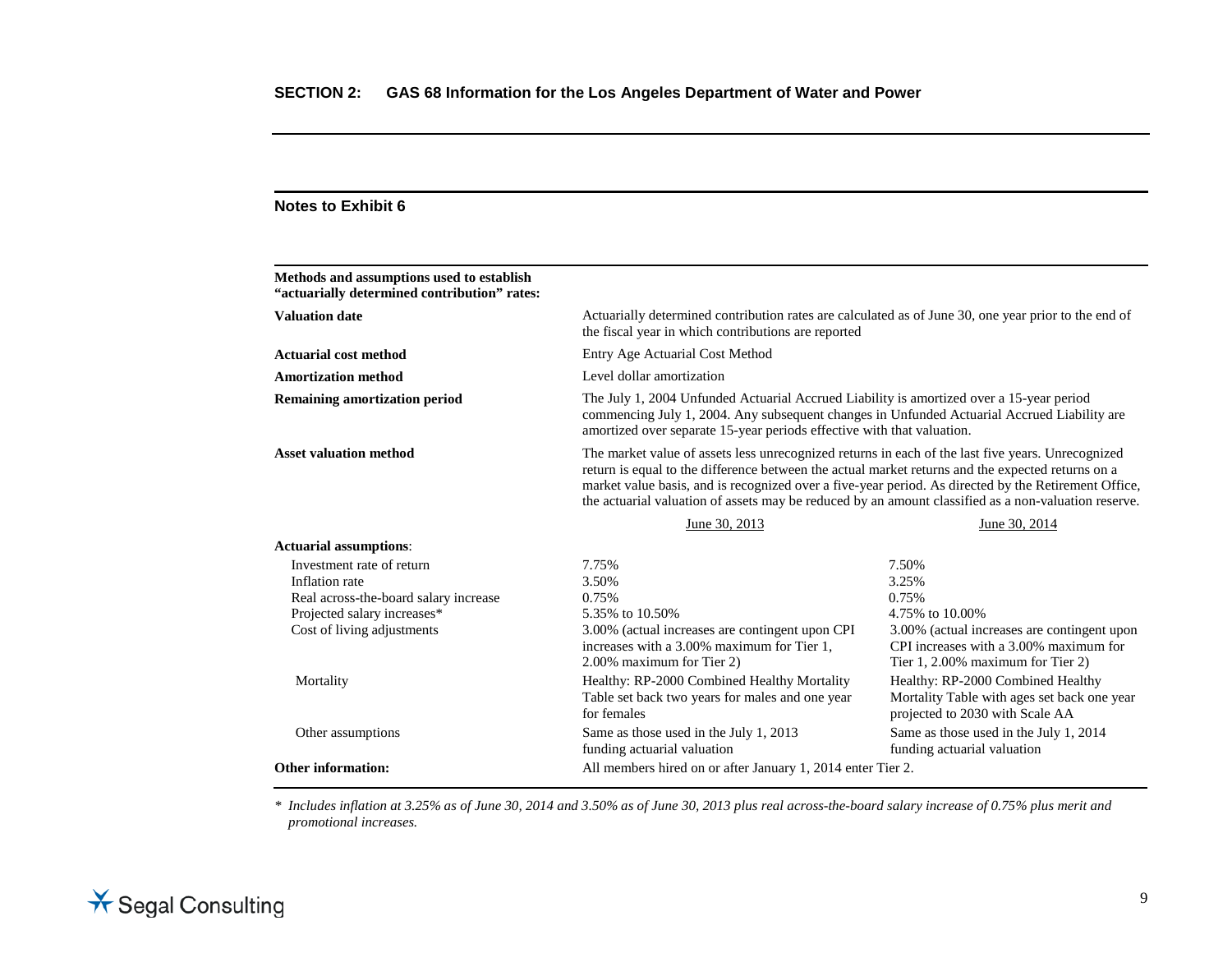**Determination of Proportionate Share**

|               | <b>Projected Compensation by Funding Entity</b> |                                                                    |
|---------------|-------------------------------------------------|--------------------------------------------------------------------|
|               | July 1, 2014 to June 30, 2015                   |                                                                    |
| <b>Entity</b> | <b>Projected Compensation</b>                   | <b>Proportionate Share as of</b><br>June 30, 2014 Measurement Date |
| Water         | \$291,132,426                                   | 32.344%                                                            |
| Power         | 608,993,848                                     | 67.656%                                                            |
| Total         | \$900,126,274                                   | 100.000\%                                                          |

#### **Notes:**

Projected July 1, 2014 through June 30, 2015 compensation information is based on the July 1, 2014 actuarial valuation.

The following items are allocated based on the corresponding proportionate share shown above.

- 1) Net Pension Liability
- 2) Service Cost
- 3) Current-period benefit changes
- 4) Expensed portion of current-period difference between expected and actual experience in the Total Pension Liability
- 5) Member contributions
- 6) Projected earnings on plan investments
- 7) Expensed portion of current-period differences between actual and projected earnings on plan investments
- 8) Administrative expense
- 9) Recognition of beginning of year deferred outflows of resources as pension expense
- 10) Recognition of beginning of year deferred inflows of resources as pension expense

For purposes of the above results, the reporting date for the employer under GAS 68 is June 30, 2015. The reporting date and measurement date for the plan under GAS 67 are June 30, 2014. Consistent with the provisions of GAS 68, the assets and liabilities as of June 30, 2014 are not adjusted or "rolled forward" to June 30, 2015. Other results, such as the total deferred inflows and outflows would also be allocated based on the same proportionate shares determined above.

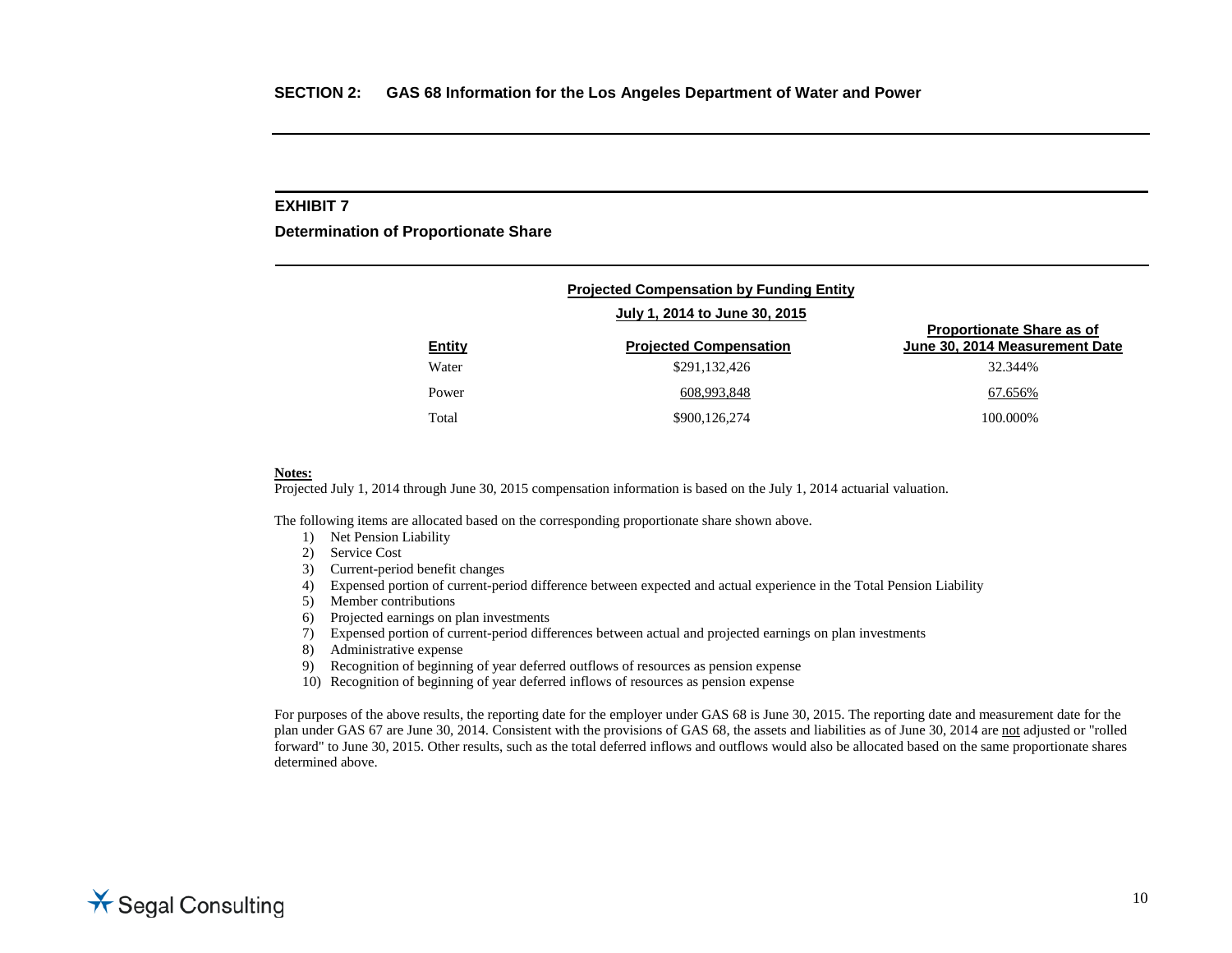#### **EXHIBIT 7 (continued)**

**Determination of Proportionate Share**

| <b>Projected Compensation by Funding Entity</b> |                                                                |                                                                    |  |  |  |
|-------------------------------------------------|----------------------------------------------------------------|--------------------------------------------------------------------|--|--|--|
| <b>Entity</b>                                   | July 1, 2013 to June 30, 2014<br><b>Projected Compensation</b> | <b>Proportionate Share as of</b><br>June 30, 2013 Measurement Date |  |  |  |
| Water                                           | \$293,243,964                                                  | 32.573%                                                            |  |  |  |
| Power                                           | 607,010,490                                                    | 67.427%                                                            |  |  |  |
| Total                                           | \$900,254,454                                                  | 100.000%                                                           |  |  |  |

#### **Notes:**

Projected July 1, 2013 through June 30, 2014 compensation information is based on the July 1, 2013 actuarial valuation.

Projected compensation for members that work at the Retirement Office or for those members that did not have an entity code was allocated proportionally between Water and Power (before including those members).

The following items are allocated based on the corresponding proportionate share shown above.

- 1) Net Pension Liability
- 2) Service Cost
- 3) Current-period benefit changes
- 4) Expensed portion of current-period difference between expected and actual experience in the Total Pension Liability
- 5) Member contributions
- 6) Projected earnings on plan investments
- 7) Expensed portion of current-period differences between actual and projected earnings on plan investments
- 8) Administrative expense
- 9) Recognition of beginning of year deferred outflows of resources as pension expense
- 10) Recognition of beginning of year deferred inflows of resources as pension expense

For purposes of the above results, the reporting date for the employer under GAS 68 is June 30, 2014. The reporting date and measurement date for the plan under GAS 67 are June 30, 2013. Consistent with the provisions of GAS 68, the assets and liabilities as of June 30, 2013 are not adjusted or "rolled forward" to June 30, 2014. Other results, such as the total deferred inflows and outflows would also be allocated based on the same proportionate shares determined above.

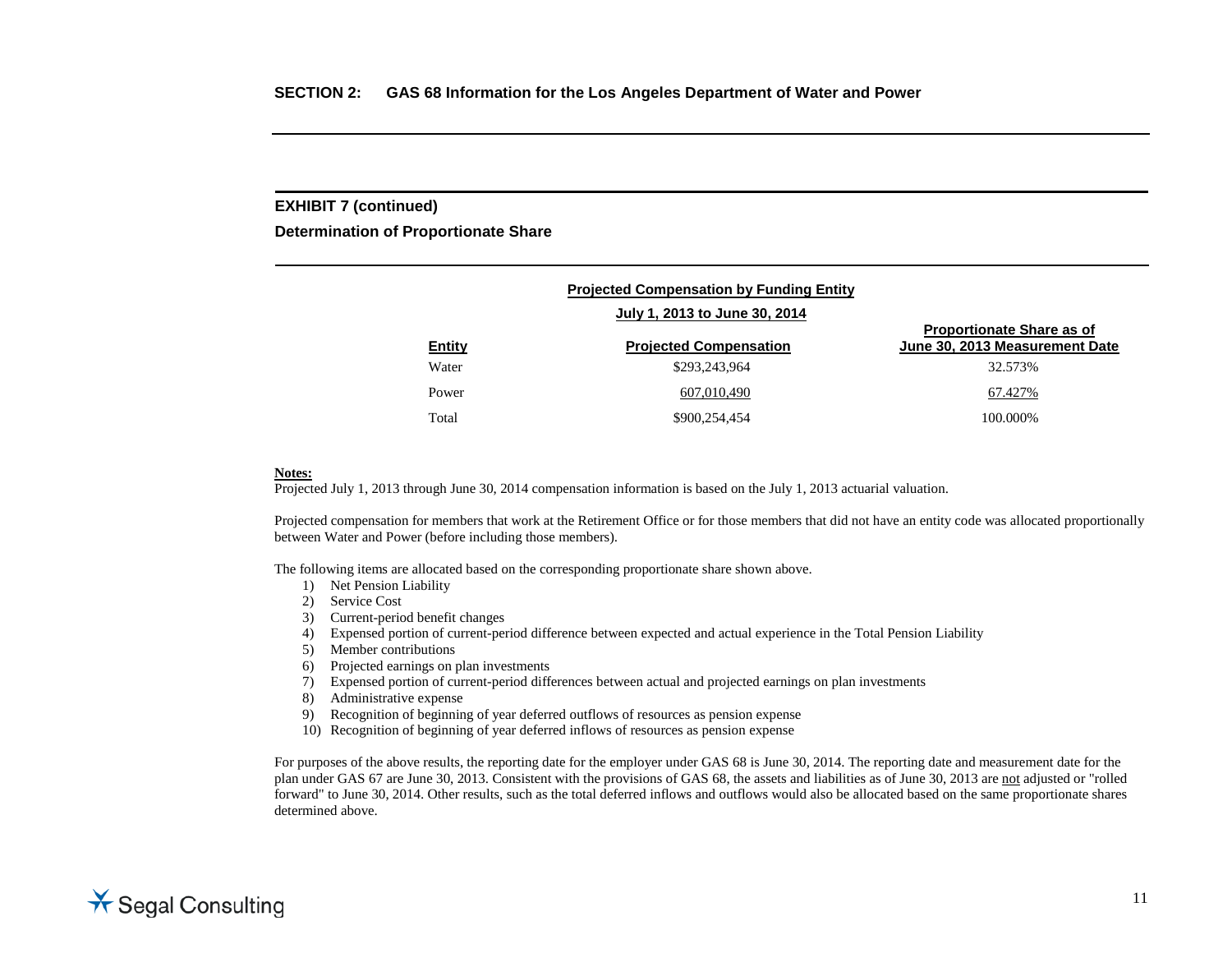## **EXHIBIT 7 (continued)**

**Determination of Proportionate Share**

| <b>Projected Compensation by Funding Entity</b> |                               |                                                                    |  |  |  |
|-------------------------------------------------|-------------------------------|--------------------------------------------------------------------|--|--|--|
|                                                 | July 1, 2012 to June 30, 2013 |                                                                    |  |  |  |
| <b>Entity</b>                                   | <b>Projected Compensation</b> | <b>Proportionate Share as of</b><br>June 30, 2012 Measurement Date |  |  |  |
| Water                                           | \$286,280,989                 | 32.292%                                                            |  |  |  |
| Power                                           | 600,258,377                   | 67.708%                                                            |  |  |  |
| Total                                           | \$886,539,366                 | 100.000%                                                           |  |  |  |

#### **Notes:**

Projected July 1, 2012 through June 30, 2013 compensation information is based on the July 1, 2012 actuarial valuation.

The following items are allocated based on the corresponding proportionate share shown above.

1) Net Pension Liability

For purposes of the above results, the reporting date for the employer under GAS 68 is June 30, 2013. The reporting date and measurement date for the plan under GAS 67 are June 30, 2012. Consistent with the provisions of GAS 68, the assets and liabilities as of June 30, 2012 are not adjusted or "rolled forward" to June 30, 2013.

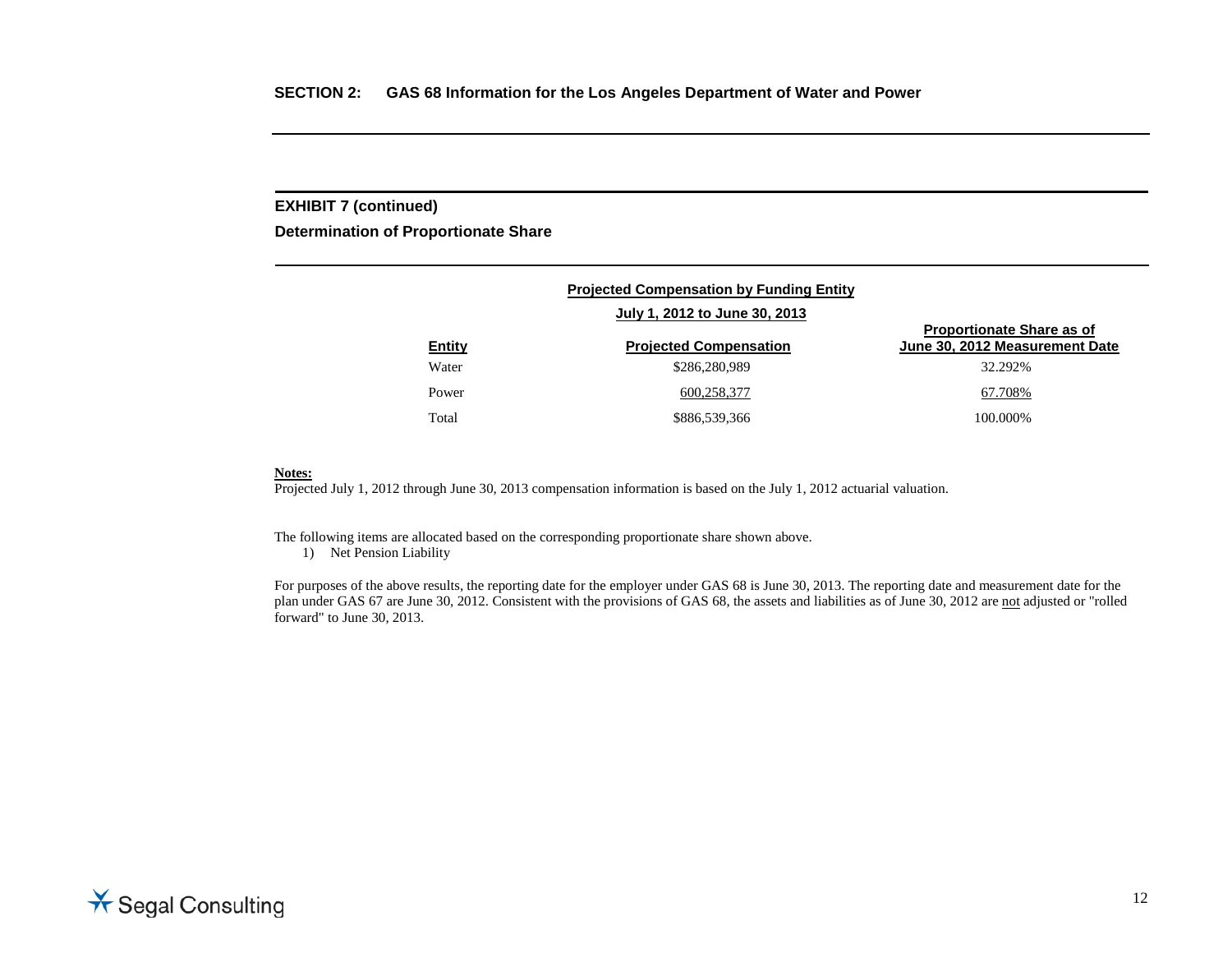**Pension Expense – Total**

| <b>Reporting Date for Employer under GAS 68</b>                                                         | June 30, 2015   | June 30, 2014   |
|---------------------------------------------------------------------------------------------------------|-----------------|-----------------|
| <b>Measurement Date for Employer under GAS 68</b>                                                       | June 30, 2014   | June 30, 2013   |
| <b>Components of Pension Expense</b>                                                                    |                 |                 |
| Service cost                                                                                            | \$193,661,118   | \$189,950,104   |
| Interest on the Total Pension Liability                                                                 | 779,396,615     | 748,904,919     |
| Expensed portion of current-period changes in proportion and differences between employer's<br>3.       |                 |                 |
| contributions and proportionate share of contributions                                                  | $\Omega$        |                 |
| Current-period benefit changes<br>4.                                                                    | $\theta$        | $\theta$        |
| Expensed portion of current-period difference between expected and actual experience in the Total<br>5. |                 |                 |
| Pension Liability                                                                                       | (30,062,762)    | (18,714,244)    |
| Expensed portion of current-period changes of assumptions or other inputs<br>6.                         | 102,425,716     | $\theta$        |
| Member contributions<br>7.                                                                              | (72,299,526)    | (69, 633, 449)  |
| Projected earnings on plan investments<br>8.                                                            | (643, 313, 648) | (572, 278, 451) |
| Expensed portion of current-period differences between actual and projected earnings on<br>9.           |                 |                 |
| plan investments                                                                                        | (152, 474, 510) | (69, 480, 139)  |
| Administrative expense<br>10.                                                                           | 4,221,234       | 3,736,871       |
| Other<br>11.                                                                                            |                 |                 |
| Recognition of beginning of year deferred outflows of resources as pension expense<br>12.               |                 |                 |
| Recognition of beginning of year deferred inflows of resources as pension expense<br>13.                | (88, 194, 383)  |                 |
| Net amortization of deferred amounts from changes in proportion and differences between<br>14.          |                 |                 |
| employer's contributions and proportionate share of contributions                                       | $\Omega$        |                 |
| <b>Pension Expense</b>                                                                                  | \$93,359,854    | \$212,485,611   |

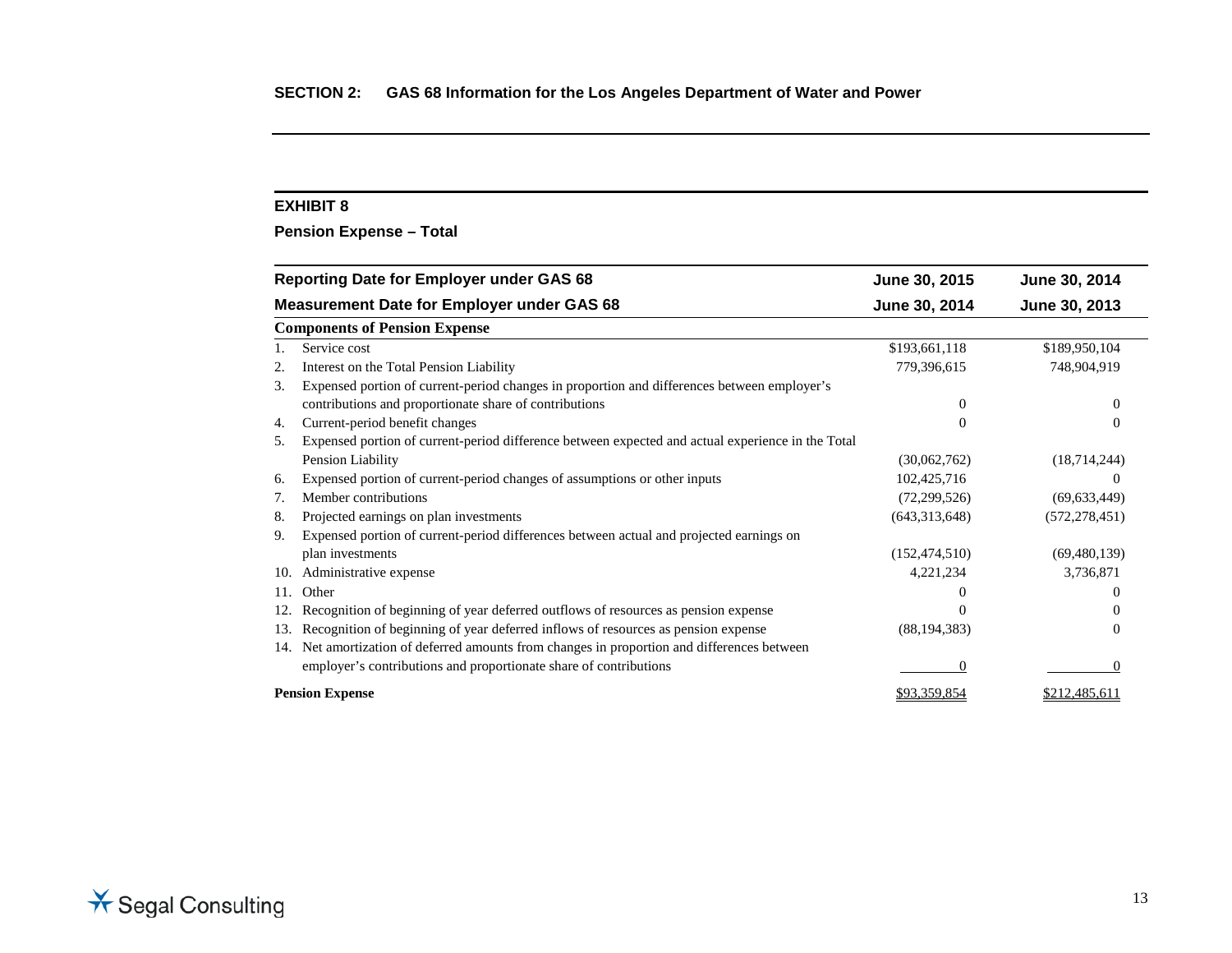## **EXHIBIT 8 (continued)**

**Pension Expense – Water** 

|     | <b>Reporting Date for Employer under GAS 68</b>                                                   | June 30, 2015  | June 30, 2014   |
|-----|---------------------------------------------------------------------------------------------------|----------------|-----------------|
|     | <b>Measurement Date for Employer under GAS 68</b>                                                 | June 30, 2014  | June 30, 2013   |
|     | <b>Components of Pension Expense</b>                                                              |                |                 |
|     | Service cost                                                                                      | \$62,636,801   | \$61,873,309    |
| 2.  | Interest on the Total Pension Liability                                                           | 252,084,217    | 243,944,194     |
| 3.  | Expensed portion of current-period changes in proportion and differences between employer's       |                |                 |
|     | contributions and proportionate share of contributions                                            | (338,995)      | 1,330,477       |
| 4.  | Current-period benefit changes                                                                    | $\Omega$       | $\Omega$        |
| 5.  | Expensed portion of current-period difference between expected and actual experience in the Total |                |                 |
|     | Pension Liability                                                                                 | (9,723,352)    | (6,095,876)     |
| 6.  | Expensed portion of current-period changes of assumptions or other inputs                         | 33,128,071     | 0               |
| 7.  | Member contributions                                                                              | (23, 384, 204) | (22,682,019)    |
| 8.  | Projected earnings on plan investments                                                            | (208,070,210)  | (186, 410, 854) |
| 9.  | Expensed portion of current-period differences between actual and projected earnings on           |                |                 |
|     | plan investments                                                                                  | (49,315,607)   | (22, 632, 081)  |
| 10. | Administrative expense                                                                            | 1,365,295      | 1,217,228       |
| 11. | Other                                                                                             |                | $\theta$        |
| 12. | Recognition of beginning of year deferred outflows of resources as pension expense                |                | $\theta$        |
| 13. | Recognition of beginning of year deferred inflows of resources as pension expense                 | (28, 525, 159) | $\overline{0}$  |
| 14. | Net amortization of deferred amounts from changes in proportion and differences between           |                |                 |
|     | employer's contributions and proportionate share of contributions                                 | 1,330,477      | $\Omega$        |
|     | <b>Pension Expense</b>                                                                            | \$31,187,334   | \$70,544,378    |

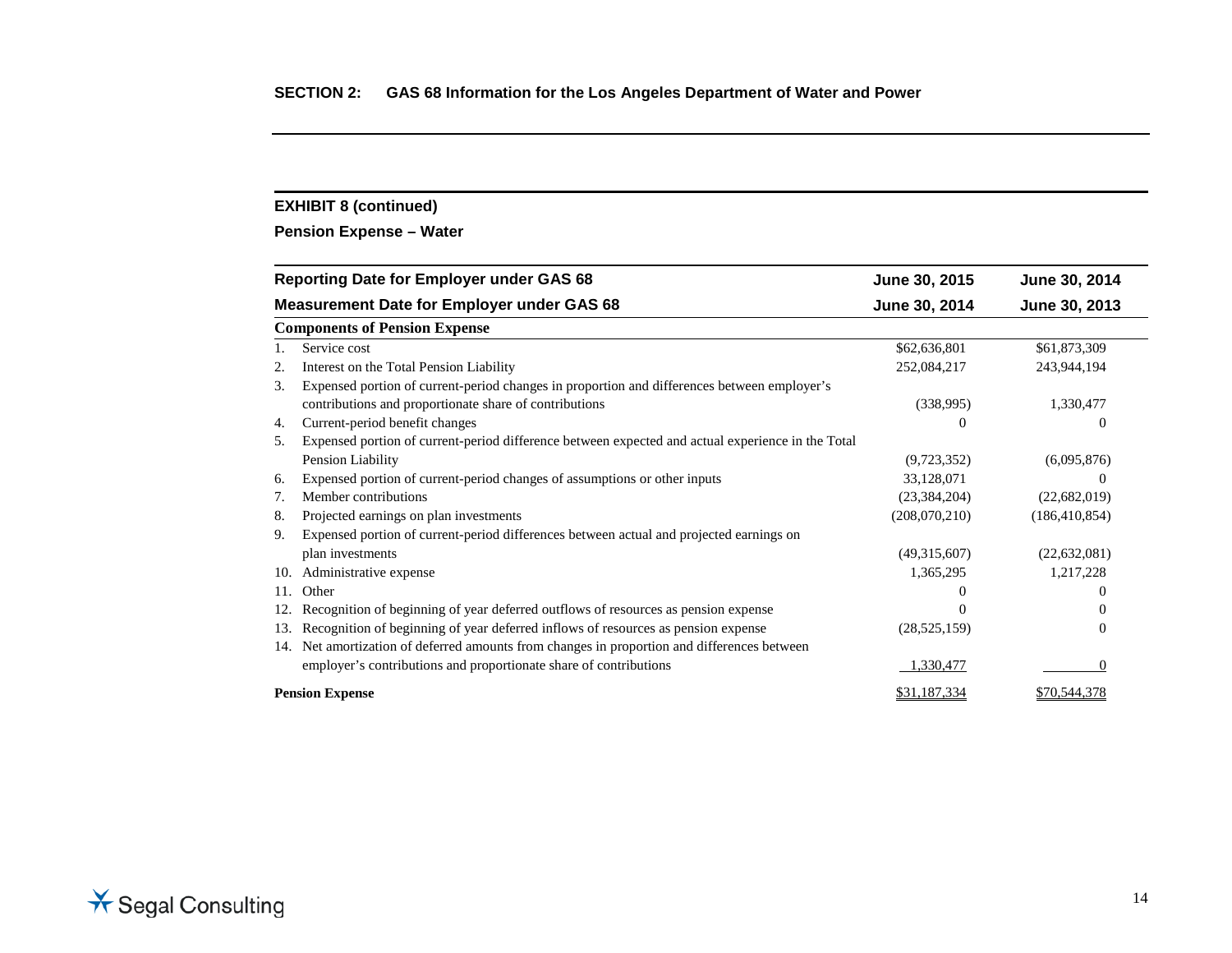## **EXHIBIT 8 (continued)**

**Pension Expense – Power**

| <b>Reporting Date for Employer under GAS 68</b>                                                         | June 30, 2015   | June 30, 2014   |
|---------------------------------------------------------------------------------------------------------|-----------------|-----------------|
| <b>Measurement Date for Employer under GAS 68</b>                                                       | June 30, 2014   | June 30, 2013   |
| <b>Components of Pension Expense</b>                                                                    |                 |                 |
| Service cost                                                                                            | \$131,024,317   | \$128,076,795   |
| Interest on the Total Pension Liability                                                                 | 527, 312, 398   | 504,960,725     |
| Expensed portion of current-period changes in proportion and differences between employer's<br>3.       |                 |                 |
| contributions and proportionate share of contributions                                                  | 338,995         | (1,330,477)     |
| Current-period benefit changes<br>4.                                                                    | $\Omega$        | $\Omega$        |
| Expensed portion of current-period difference between expected and actual experience in the Total<br>5. |                 |                 |
| Pension Liability                                                                                       | (20, 339, 410)  | (12,618,368)    |
| Expensed portion of current-period changes of assumptions or other inputs<br>6.                         | 69,297,645      |                 |
| Member contributions<br>7.                                                                              | (48,915,322)    | (46,951,430)    |
| Projected earnings on plan investments<br>8.                                                            | (435, 243, 438) | (385, 867, 597) |
| Expensed portion of current-period differences between actual and projected earnings on<br>9.           |                 |                 |
| plan investments                                                                                        | (103, 158, 903) | (46,848,058)    |
| Administrative expense<br>10.                                                                           | 2,855,939       | 2,519,643       |
| Other<br>11.                                                                                            |                 | $\theta$        |
| Recognition of beginning of year deferred outflows of resources as pension expense<br>12.               |                 | $\theta$        |
| Recognition of beginning of year deferred inflows of resources as pension expense<br>13.                | (59,669,224)    | $\Omega$        |
| 14. Net amortization of deferred amounts from changes in proportion and differences between             |                 |                 |
| employer's contributions and proportionate share of contributions                                       | (1,330,477)     | $\Omega$        |
| <b>Pension Expense</b>                                                                                  | \$62,172,520    | \$141,941,233   |

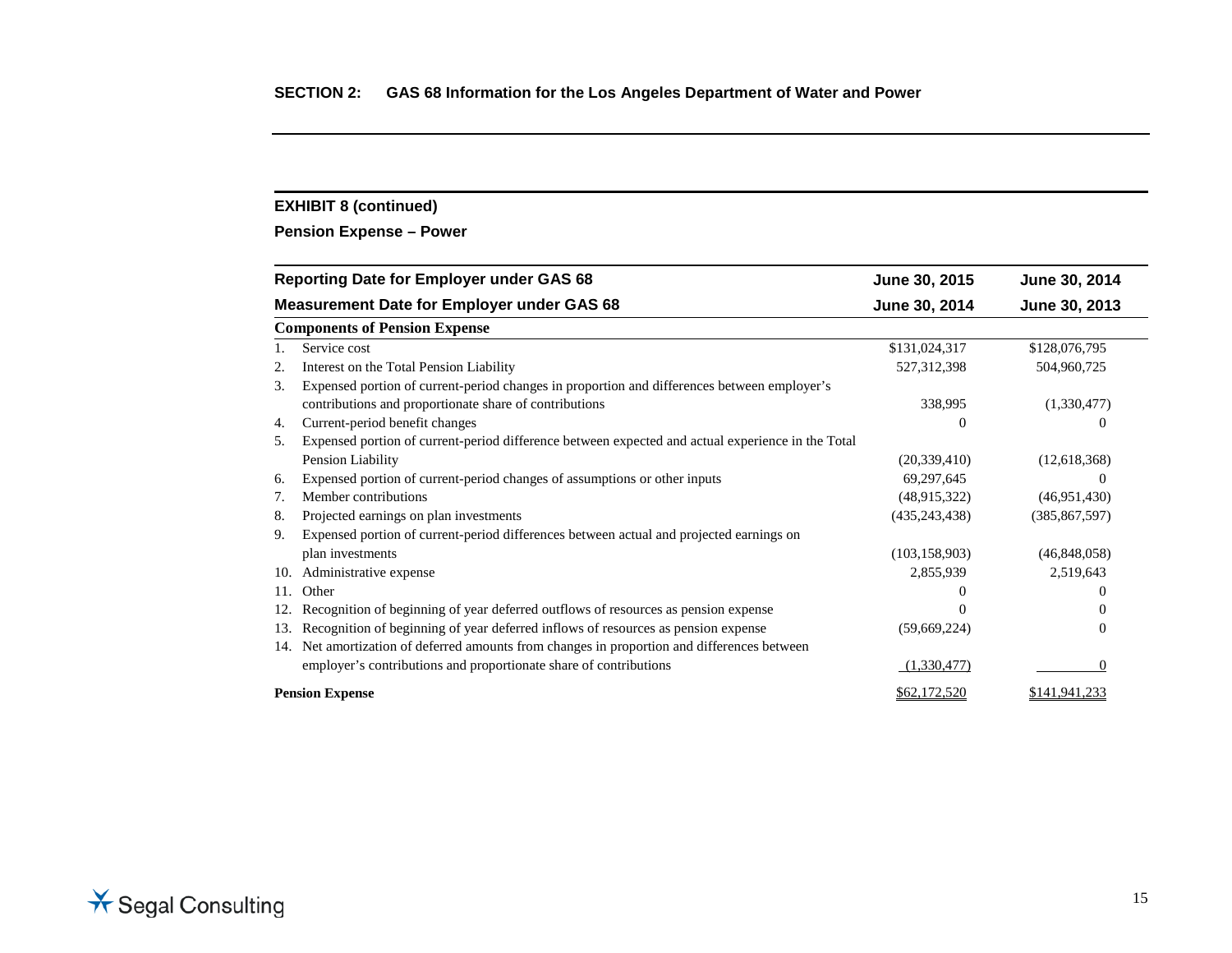**Deferred Outflows of Resources and Deferred Inflows of Resources – Total**

|     | <b>Reporting Date for Employer under GAS 68</b>                                                                                              | June 30, 2015   | June 30, 2014  |
|-----|----------------------------------------------------------------------------------------------------------------------------------------------|-----------------|----------------|
|     | <b>Measurement Date for Employer under GAS 68</b>                                                                                            | June 30, 2014   | June 30, 2013  |
|     | <b>Deferred Outflows of Resources</b>                                                                                                        |                 |                |
| 1.  | Changes in proportion and differences between entity's contributions and proportionate share<br>of contributions <sup>(1)</sup>              | \$5,710,795     | \$5,641,224    |
| 2.  | Changes of assumptions or other inputs                                                                                                       | 423,018,205     |                |
| 3.  | Net difference between projected and actual earnings on pension plan investments                                                             |                 |                |
| 4.  | Difference between expected and actual experience in the Total Pension Liability                                                             |                 |                |
| 5.  | <b>Total Deferred Outflows of Resources</b>                                                                                                  | \$428,729,000   | \$5,641,224    |
|     | <b>Deferred Inflows of Resources</b>                                                                                                         |                 |                |
| 6.  | Changes in proportion and differences between entity's contributions and proportionate share<br>of contributions <sup><math>(1)</math></sup> | \$5,710,795     | \$5,641,224    |
| 7.  | Changes of assumptions or other inputs                                                                                                       | $\Omega$        | $\theta$       |
| 8.  | Net difference between projected and actual earnings on pension plan investments                                                             | 818, 338, 458   | 277,920,557    |
| 9.  | Difference between expected and actual experience in the Total Pension Liability                                                             | 184,793,356     | 79,348,394     |
| 10. | <b>Total Deferred Inflows of Resources</b>                                                                                                   | \$1,008,842,609 | \$362,910,175  |
|     | Deferred outflows of resources and deferred inflows of resources related to pension expense will be recognized as follows:                   |                 |                |
|     | Reporting Date for Employer under GAS 68 Year Ended June 30:                                                                                 |                 |                |
|     | 2015                                                                                                                                         | N/A             | \$(88,194,383) |
|     | 2016                                                                                                                                         | (168, 305, 939) | (88, 194, 383) |

| 2015       | N/A             | \$(88,194,383) |
|------------|-----------------|----------------|
| 2016       | (168, 305, 939) | (88, 194, 383) |
| 2017       | (168, 305, 939) | (88, 194, 383) |
| 2018       | (168, 305, 940) | (88, 194, 384) |
| 2019       | (84,602,974)    | (4,491,418)    |
| 2020       | 9,407,183       | $\theta$       |
| Thereafter |                 | $\theta$       |

(1) *Calculated in accordance with Paragraphs 54 and 55 of GAS 68.*

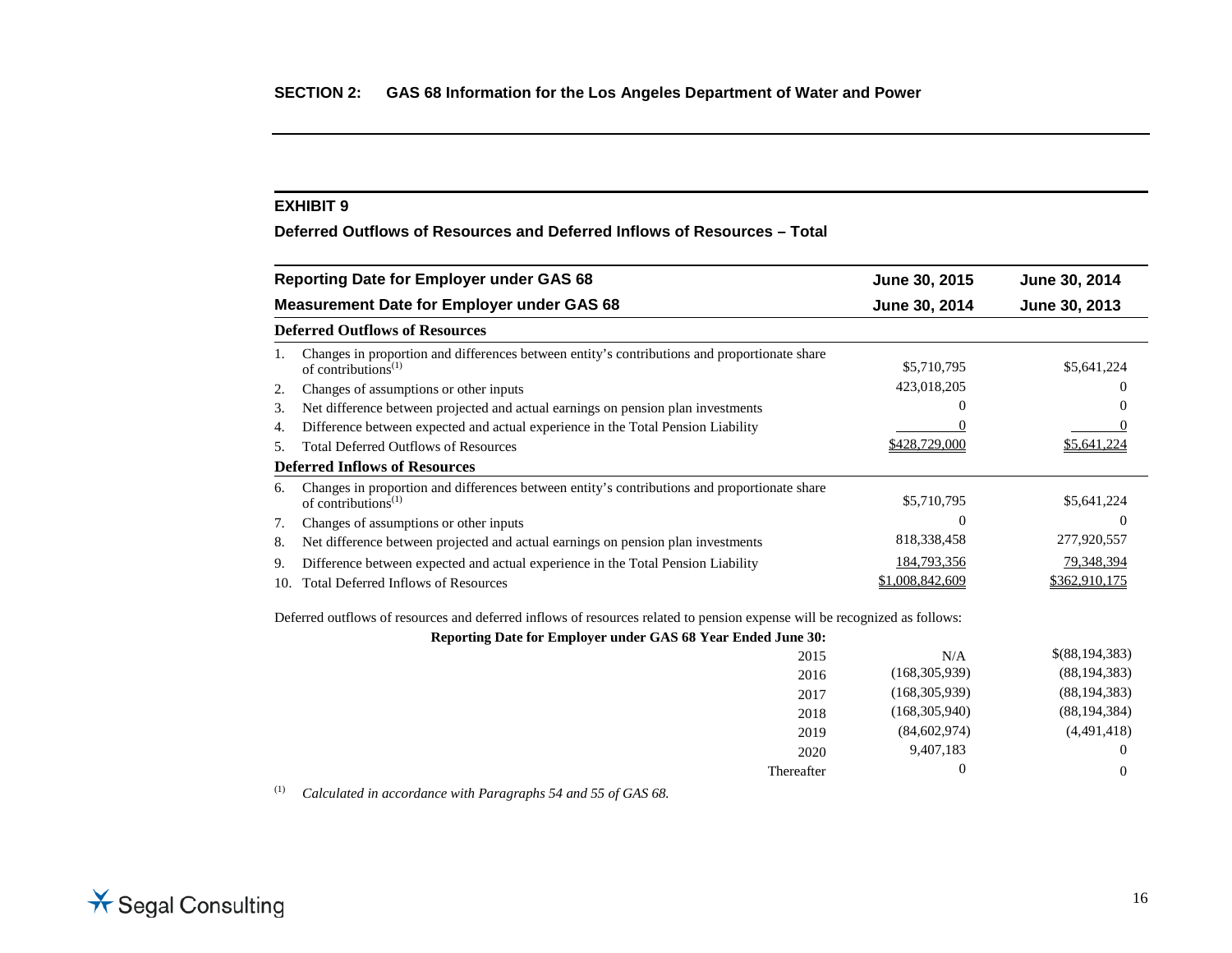## **EXHIBIT 9 (continued)**

**Deferred Outflows of Resources and Deferred Inflows of Resources – Water**

|     | <b>Reporting Date for Employer under GAS 68</b>                                                                            | June 30, 2015  | June 30, 2014  |
|-----|----------------------------------------------------------------------------------------------------------------------------|----------------|----------------|
|     | <b>Measurement Date for Employer under GAS 68</b>                                                                          | June 30, 2014  | June 30, 2013  |
|     | <b>Deferred Outflows of Resources</b>                                                                                      |                |                |
| 1.  | Changes in proportion and differences between entity's contributions and proportionate share<br>of contributions $^{(1)}$  | \$4,310,747    | \$5,641,224    |
| 2.  | Changes of assumptions or other inputs                                                                                     | 136,818,933    |                |
| 3.  | Net difference between projected and actual earnings on pension plan investments                                           | 0              |                |
| 4.  | Difference between expected and actual experience in the Total Pension Liability                                           |                |                |
| 5.  | <b>Total Deferred Outflows of Resources</b>                                                                                | \$141,129,680  | \$5,641,224    |
|     | <b>Deferred Inflows of Resources</b>                                                                                       |                |                |
| 6.  | Changes in proportion and differences between entity's contributions and proportionate share<br>of contributions $^{(1)}$  | \$1,400,048    | \$0            |
| 7.  | Changes of assumptions or other inputs                                                                                     | 0              | $\left($       |
| 8.  | Net difference between projected and actual earnings on pension plan investments                                           | 264,679,376    | 90,528,323     |
| 9.  | Difference between expected and actual experience in the Total Pension Liability                                           | 59,768,656     | 25,846,512     |
| 10. | <b>Total Deferred Inflows of Resources</b>                                                                                 | \$325,848,080  | \$116,374,835  |
|     | Deferred outflows of resources and deferred inflows of resources related to pension expense will be recognized as follows: |                |                |
|     | Reporting Date for Employer under GAS 68 Year Ended June 30:                                                               |                |                |
|     | 2015                                                                                                                       | N/A            | \$(27,397,479) |
|     | 2016                                                                                                                       | (53, 444, 565) | (27, 397, 479) |
|     | 2017                                                                                                                       | (53, 444, 565) | (27, 397, 479) |
|     | 2018                                                                                                                       | (53, 444, 566) | (27, 397, 479) |
|     | 2019                                                                                                                       | (27, 383, 250) | (1,143,695)    |

Thereafter

(1) *Calculated in accordance with Paragraphs 54 and 55 of GAS 68.*



2,998,546 0<br>
eafter 0 0 0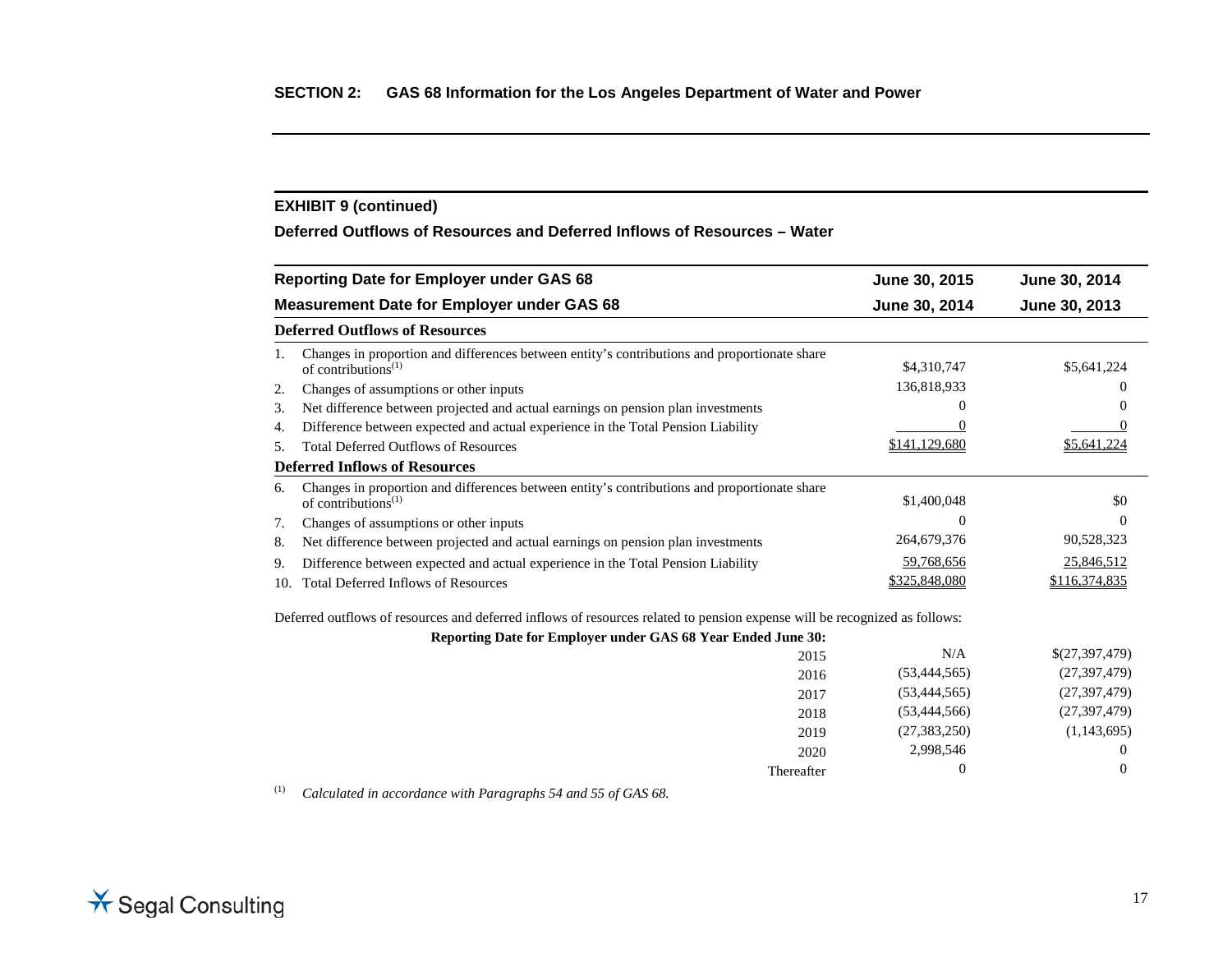## **EXHIBIT 9 (continued)**

**Deferred Outflows of Resources and Deferred Inflows of Resources – Power**

|     | <b>Reporting Date for Employer under GAS 68</b>                                                                            | June 30, 2015   | June 30, 2014  |
|-----|----------------------------------------------------------------------------------------------------------------------------|-----------------|----------------|
|     | <b>Measurement Date for Employer under GAS 68</b>                                                                          | June 30, 2014   | June 30, 2013  |
|     | <b>Deferred Outflows of Resources</b>                                                                                      |                 |                |
| 1.  | Changes in proportion and differences between entity's contributions and proportionate share<br>of contributions $^{(1)}$  | \$1,400,048     | \$0            |
| 2.  | Changes of assumptions or other inputs                                                                                     | 286,199,272     | $\theta$       |
| 3.  | Net difference between projected and actual earnings on pension plan investments                                           | 0               | $\Omega$       |
| 4.  | Difference between expected and actual experience in the Total Pension Liability                                           |                 | $\Omega$       |
| 5.  | <b>Total Deferred Outflows of Resources</b>                                                                                | \$287,599,320   | \$0            |
|     | <b>Deferred Inflows of Resources</b>                                                                                       |                 |                |
| 6.  | Changes in proportion and differences between entity's contributions and proportionate share<br>of contributions $^{(1)}$  | \$4,310,747     | \$5,641,224    |
| 7.  | Changes of assumptions or other inputs                                                                                     | 0               | $\Omega$       |
| 8.  | Net difference between projected and actual earnings on pension plan investments                                           | 553,659,082     | 187,392,234    |
| 9.  | Difference between expected and actual experience in the Total Pension Liability                                           | 125,024,700     | 53,501,882     |
| 10. | <b>Total Deferred Inflows of Resources</b>                                                                                 | \$682,994,529   | \$246,535,340  |
|     | Deferred outflows of resources and deferred inflows of resources related to pension expense will be recognized as follows: |                 |                |
|     | Reporting Date for Employer under GAS 68 Year Ended June 30:                                                               |                 |                |
|     | 2015                                                                                                                       | N/A             | \$(60,796,904) |
|     | 2016                                                                                                                       | (114, 861, 374) | (60,796,904)   |
|     | 2017                                                                                                                       | (114, 861, 374) | (60,796,904)   |
|     | 2018                                                                                                                       | (114, 861, 374) | (60,796,905)   |
|     | 2019                                                                                                                       | (57,219,724)    | (3,347,723)    |
|     | 2020                                                                                                                       | 6,408,637       |                |
|     | Thereafter                                                                                                                 | $\Omega$        | $\Omega$       |

(1) *Calculated in accordance with Paragraphs 54 and 55 of GAS 68.*



 $\begin{array}{cccccc} \text{Therefore} & & & 0 & & & 0 \end{array}$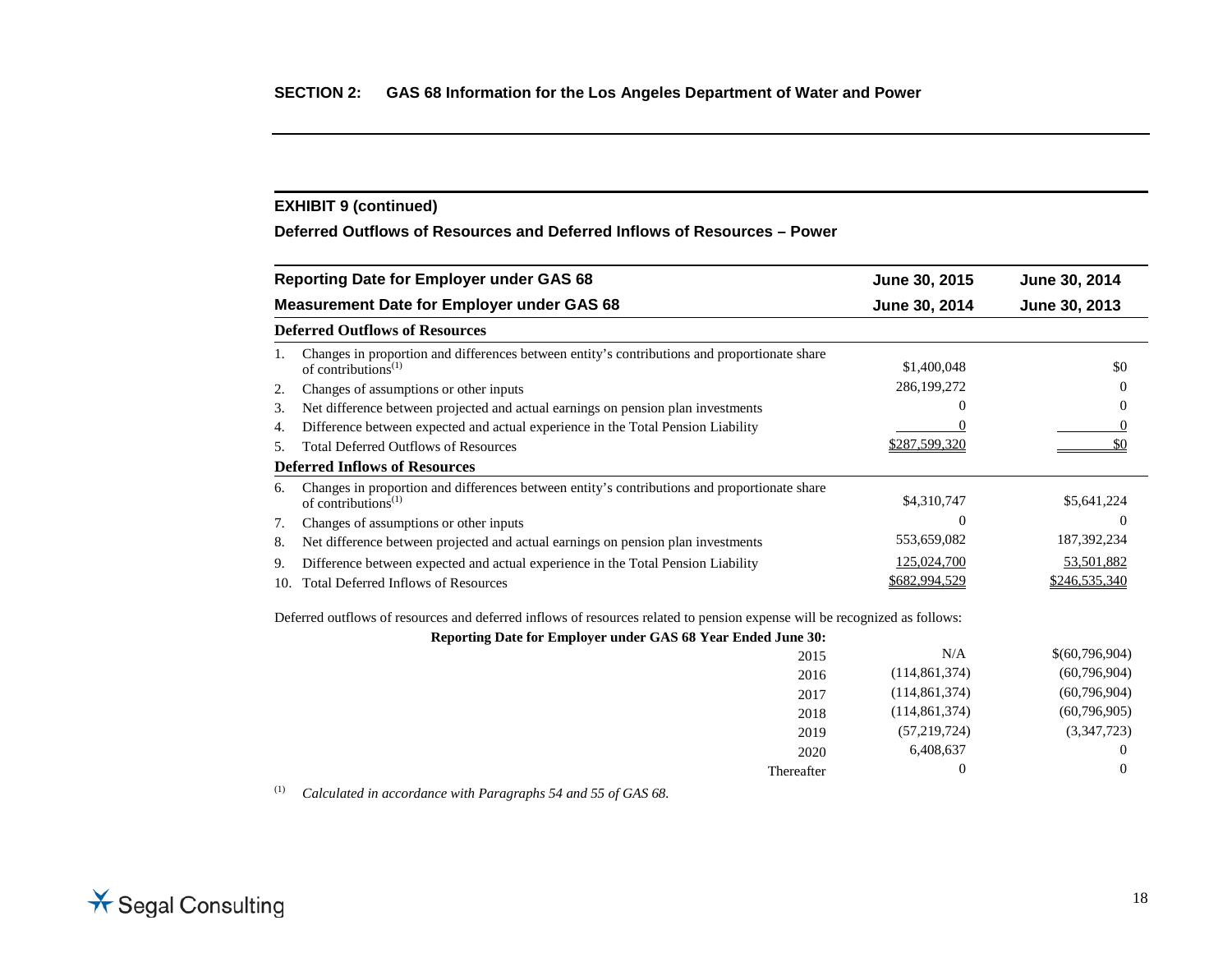#### **EXHIBIT 9 (continued)**

#### **Deferred Outflows of Resources and Deferred Inflows of Resources**

There are changes in each entity's proportionate share of the total Net Pension Liability (NPL) during the measurement period ended June 30, 2013. The net effect of the change on the entity's proportionate share of the collective NPL and collective deferred outflows of resources and deferred inflows of resources is recognized over the average of the expected remaining service lives of all employees that are provided with pensions through the WPERP which is 5.24 years determined as of July 1, 2012 (the beginning of the measurement period ended June 30, 2013).

In addition, the difference between the actual employer contributions and the proportionate share of the employer contributions during the measurement period ended June 30, 2013 is recognized over the same period.

There are also changes in each entity's proportionate share of the total NPL during the measurement period ended June 30, 2014. The net effect of the change on the entity's proportionate share of the collective NPL and collective deferred outflows of resources and deferred inflows of resources is recognized over the average of the expected remaining service lives of all employees that are provided with pensions through the WPERP which is 5.13 years determined as of July 1, 2013 (the beginning of the measurement period ended June 30, 2014).

In addition, the difference between the actual employer contributions and the proportionate share of the employer contributions during the measurement period ended June 30, 2014 is recognized over the same period.

The average of the expected service lives of all employees is determined by:

- Calculating each active employees' expected remaining service life as the present value of \$1 per year of future service at zero percent interest.
- Setting the remaining service life to zero for each nonactive or retired member.
- Dividing the sum of the above amounts by the total number of active employee, nonactive and retired members.

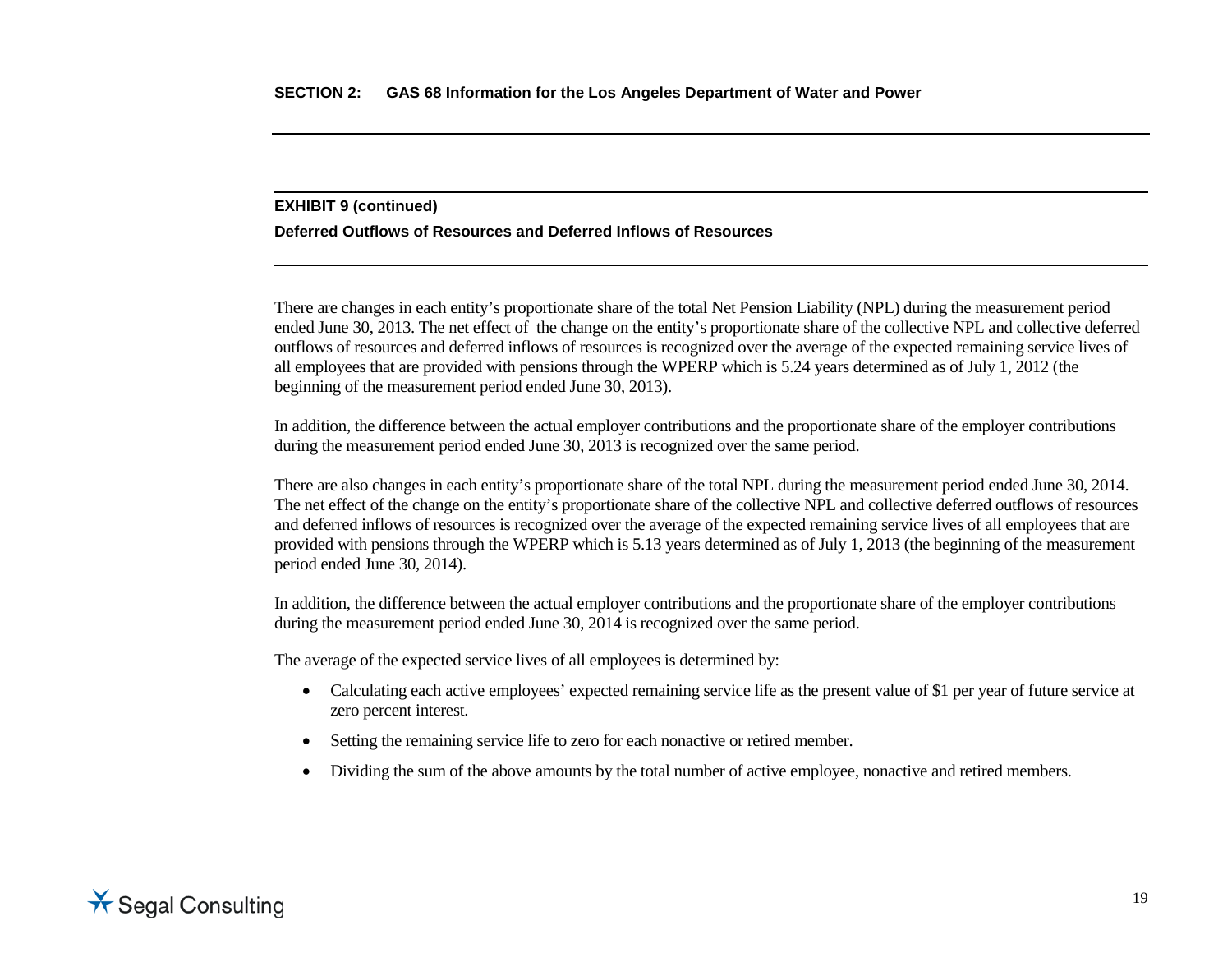**Schedule of Proportionate Share of the Net Pension Liability – Total**

| <b>Reporting Date for</b><br><b>Employer under GAS 68 the Net Pension</b> | <b>Proportion of</b> | <b>Proportionate</b><br>share of Net<br><b>Pension</b> | Covered-<br>employee   | Proportionate share of<br>the Net Pension<br>Liability as a<br>percentage of its<br>covered-employee | <b>Plan's Fiduciary</b><br><b>Net Position as a</b><br>percentage of<br>the Total |
|---------------------------------------------------------------------------|----------------------|--------------------------------------------------------|------------------------|------------------------------------------------------------------------------------------------------|-----------------------------------------------------------------------------------|
| as of June 30                                                             | Liability            | Liability                                              | payroll <sup>(1)</sup> | payroll                                                                                              | <b>Pension Liability</b>                                                          |
| 2013                                                                      | 100.0%               | \$2,308,458,976                                        | \$805,607,436          | 286.55%                                                                                              | 76.18%                                                                            |
| 2014                                                                      | 100.0%               | 1,790,856,442                                          | 817,421,028            | 219.09%                                                                                              | 82.26%                                                                            |
| 2015                                                                      | 100.0%               | 1,272,233,314                                          | 819.923.866            | 155.16%                                                                                              | 88.41%                                                                            |

(1) *These are the actual payroll amounts for the years ending on the dates shown.*

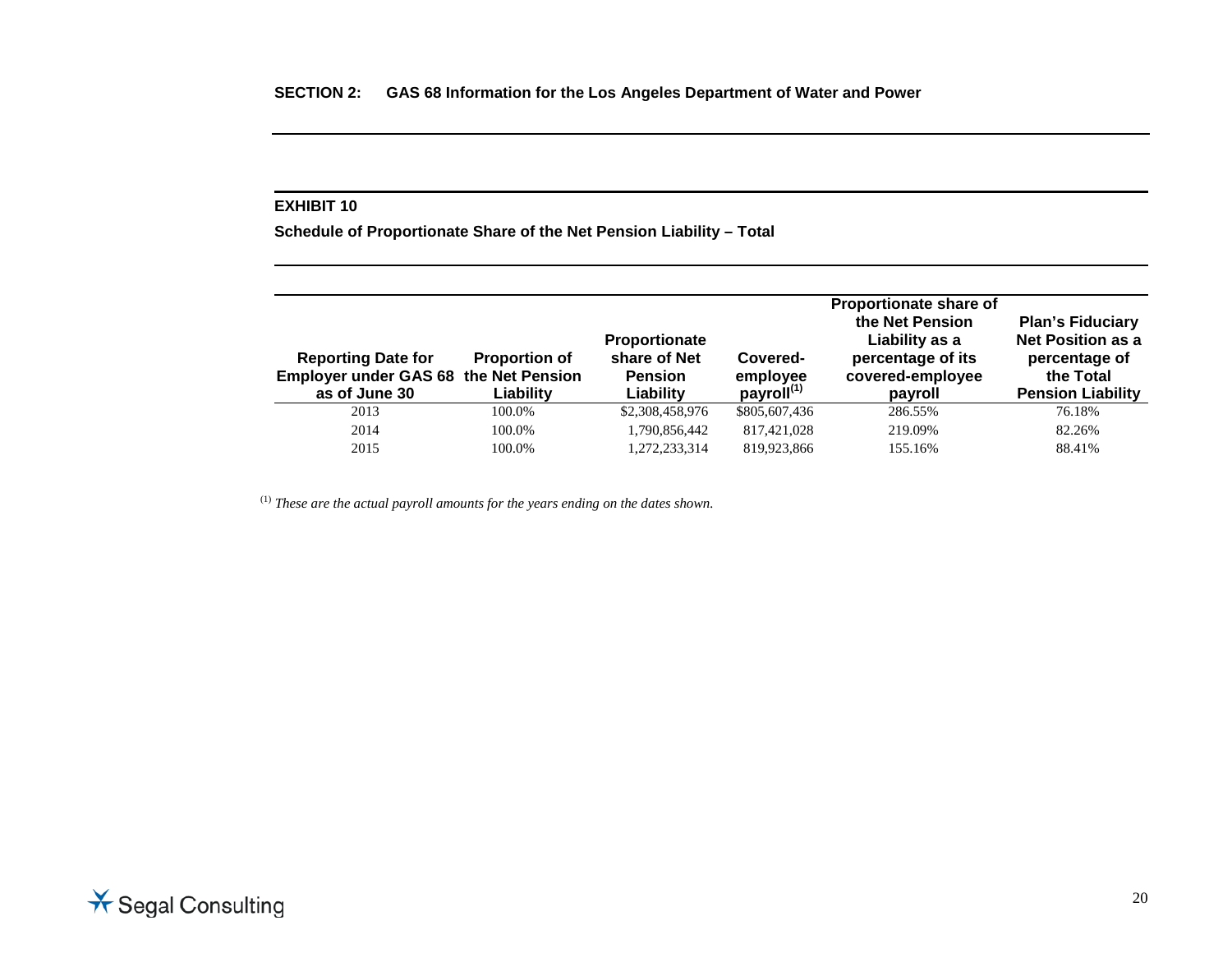## **EXHIBIT 10 (continued)**

**Schedule of Proportionate Share of the Net Pension Liability – Water** 

| <b>Reporting Date for</b><br><b>Employer under GAS 68 the Net Pension</b><br>as of June 30 | <b>Proportion of</b><br>Liabilitv | Proportionate<br>share of Net<br><b>Pension</b><br>Liability | Covered-<br>employee<br>payroll | Proportionate share of<br>the Net Pension<br>Liability as a<br>percentage of its<br>covered-employee<br>payroll | <b>Plan's Fiduciary</b><br><b>Net Position as a</b><br>percentage of<br>the Total<br><b>Pension Liability</b> |
|--------------------------------------------------------------------------------------------|-----------------------------------|--------------------------------------------------------------|---------------------------------|-----------------------------------------------------------------------------------------------------------------|---------------------------------------------------------------------------------------------------------------|
| 2013                                                                                       | 32.292%                           | \$745,446,783                                                | \$260,146,478                   | 286.55%                                                                                                         | 76.18%                                                                                                        |
| 2014                                                                                       | 32.573%                           | 583, 343, 786                                                | 266, 262, 257                   | 219.09%                                                                                                         | 82.26%                                                                                                        |
| 2015                                                                                       | 32.344%                           | 411.484.901                                                  | 265, 192, 153                   | 155.16%                                                                                                         | 88.41%                                                                                                        |

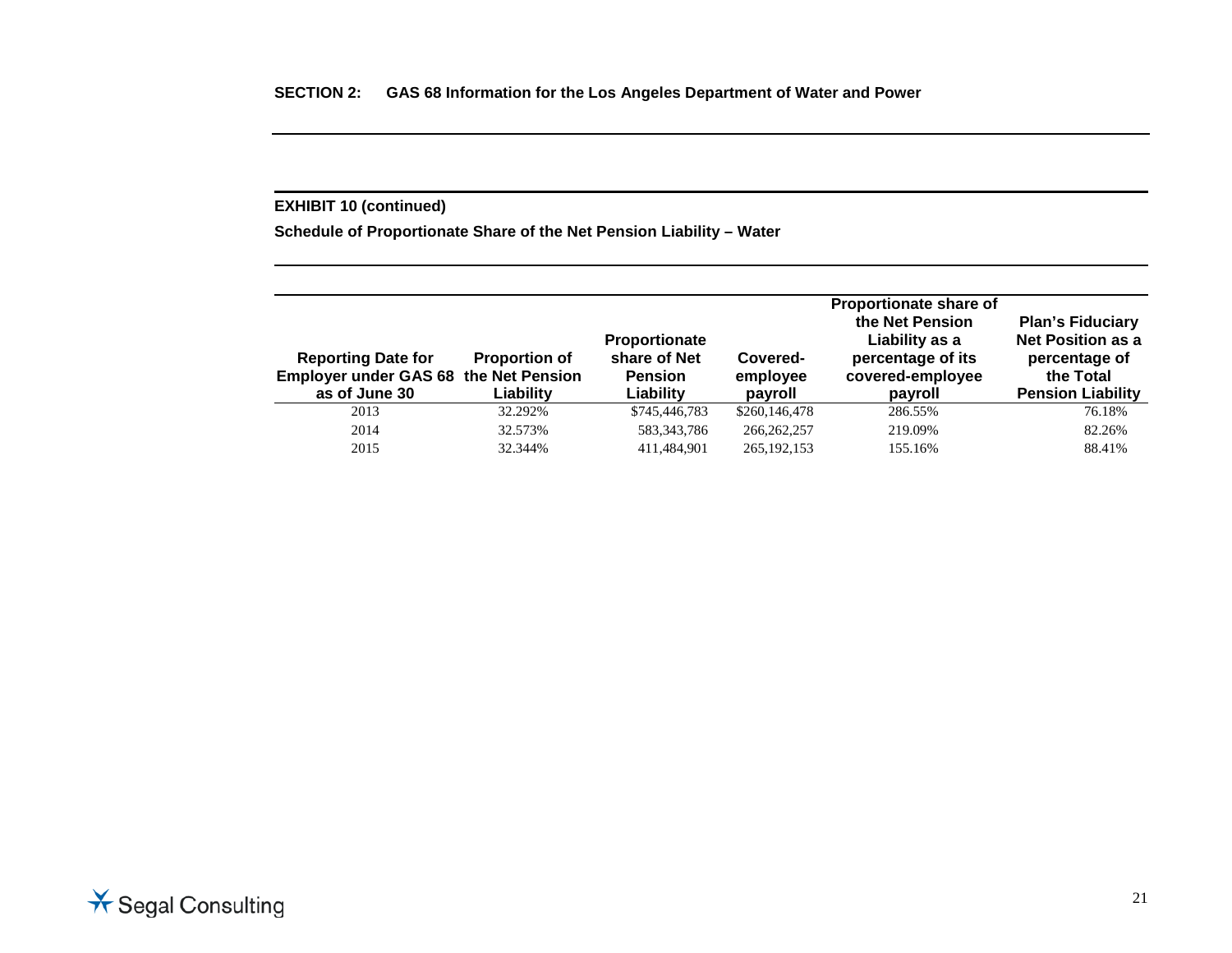## **EXHIBIT 10 (continued)**

**Schedule of Proportionate Share of the Net Pension Liability – Power** 

| <b>Reporting Date for</b><br><b>Employer under GAS 68 the Net Pension</b><br>as of June 30 | <b>Proportion of</b><br>Liability | <b>Proportionate</b><br>share of Net<br><b>Pension</b><br>Liability | Covered-<br>employee<br>payroll | Proportionate share of<br>the Net Pension<br>Liability as a<br>percentage of its<br>covered-employee<br>payroll | <b>Plan's Fiduciary</b><br><b>Net Position as a</b><br>percentage of<br>the Total<br><b>Pension Liability</b> |
|--------------------------------------------------------------------------------------------|-----------------------------------|---------------------------------------------------------------------|---------------------------------|-----------------------------------------------------------------------------------------------------------------|---------------------------------------------------------------------------------------------------------------|
| 2013                                                                                       | 67.708%                           | \$1,563,012,193                                                     | \$545,460,958                   | 286.55%                                                                                                         | 76.18%                                                                                                        |
| 2014                                                                                       | 67.427%                           | 1,207,512,656                                                       | 551,158,771                     | 219.09%                                                                                                         | 82.26%                                                                                                        |
| 2015                                                                                       | 67.656%                           | 860,748,413                                                         | 554,731,713                     | 155.16%                                                                                                         | 88.41%                                                                                                        |

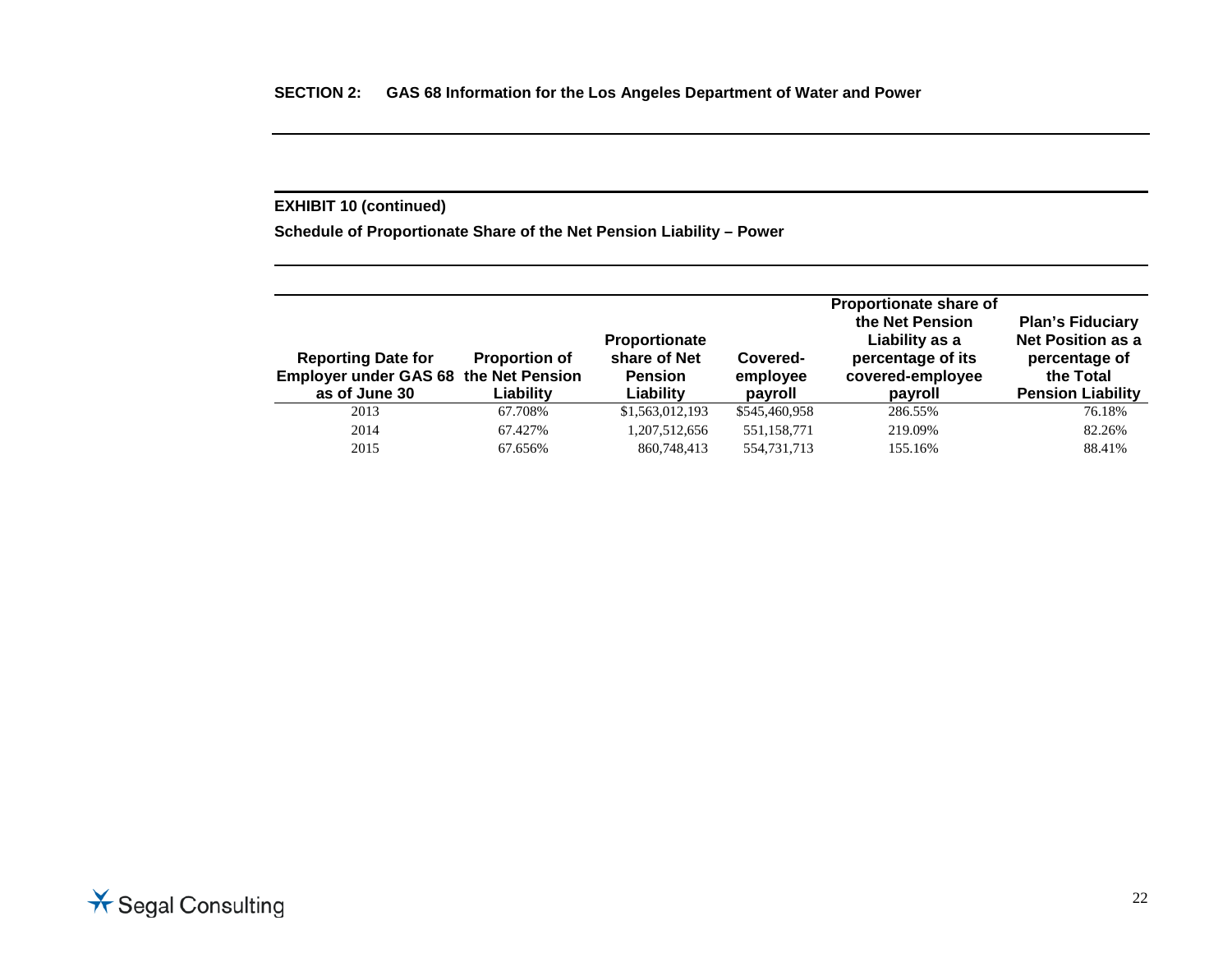**Schedule of Reconciliation of Net Pension Liability – Total**

|    | <b>Reporting Date for Employer under GAS 68</b>   | June 30, 2015   | June 30, 2014   |
|----|---------------------------------------------------|-----------------|-----------------|
|    | <b>Measurement Date for Employer under GAS 68</b> | June 30, 2014   | June 30, 2013   |
|    | <b>Reconciliation of Net Pension Liability</b>    |                 |                 |
|    | <b>Beginning Net Pension Liability</b>            | \$1,790,856,442 | \$2,308,458,976 |
| 2. | Pension Expense                                   | 93,359,854      | 212,485,611     |
| 3. | <b>Employer Contributions</b>                     | (389, 138, 324) | (372, 819, 194) |
| 4. | New Net Deferred Inflows/Outflows                 | (311,039,041)   | (357, 268, 951) |
| 5. | Recognition of Prior Deferred Inflows/Outflows    | 88,194,383      |                 |
| 6. | <b>Ending Net Pension Liability</b>               | \$1,272,233,314 | \$1,790,856,442 |

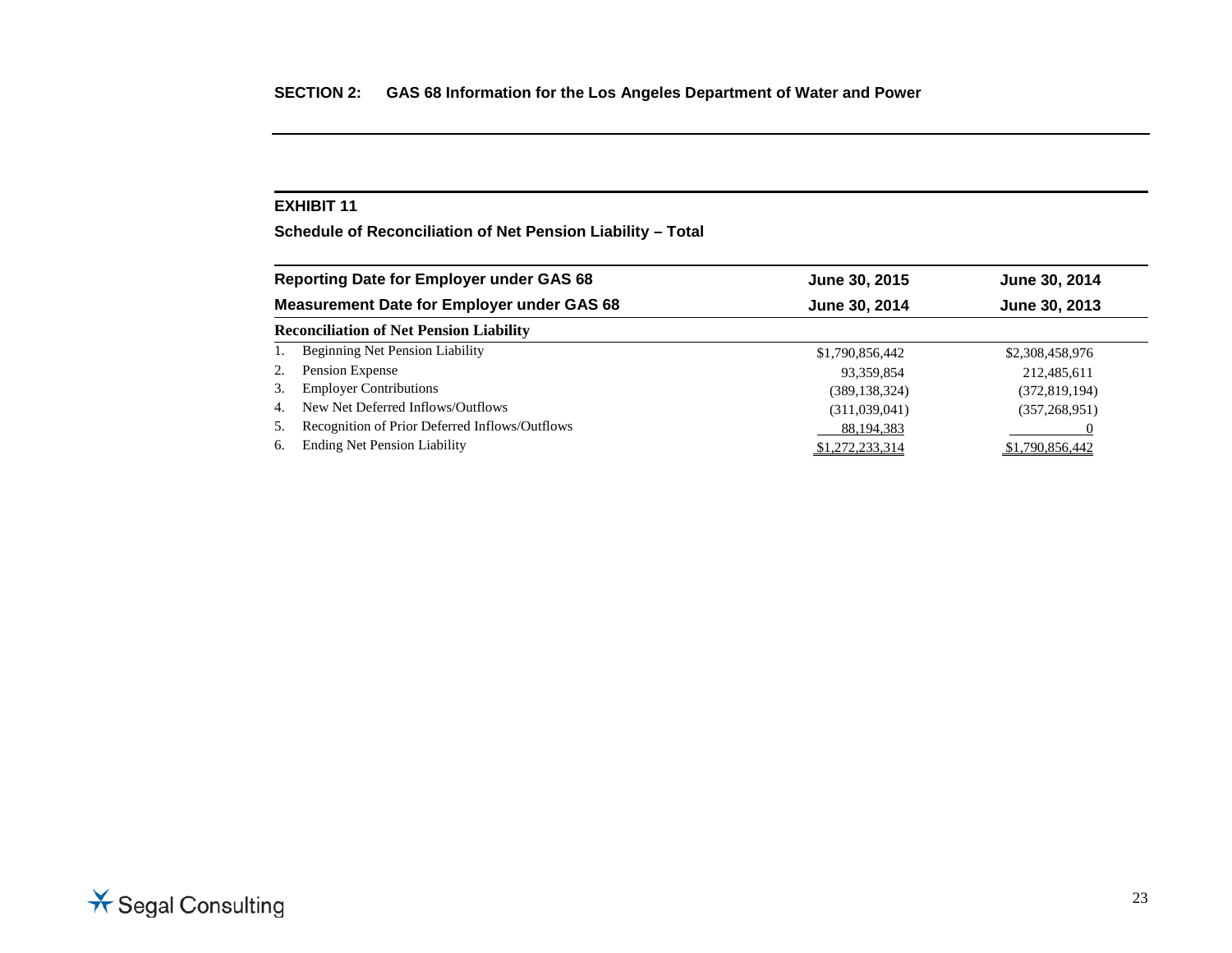## **EXHIBIT 11 (continued)**

**Schedule of Reconciliation of Net Pension Liability – Water** 

|    | <b>Reporting Date for Employer under GAS 68</b>   | June 30, 2015   | June 30, 2014   |
|----|---------------------------------------------------|-----------------|-----------------|
|    | <b>Measurement Date for Employer under GAS 68</b> | June 30, 2014   | June 30, 2013   |
|    | <b>Reconciliation of Net Pension Liability</b>    |                 |                 |
|    | <b>Beginning Net Pension Liability</b>            | \$583,343,786   | \$745,446,783   |
| 2. | Pension Expense                                   | 31,187,334      | 70,544,378      |
| 3. | <b>Employer Contributions</b>                     | (129,061,430)   | (121, 913, 764) |
| 4. | New Net Deferred Inflows/Outflows                 | (101, 179, 471) | (110, 733, 611) |
| 5. | Recognition of Prior Deferred Inflows/Outflows    | 27,194,682      |                 |
| 6. | <b>Ending Net Pension Liability</b>               | \$411,484,901   | \$583,343,786   |

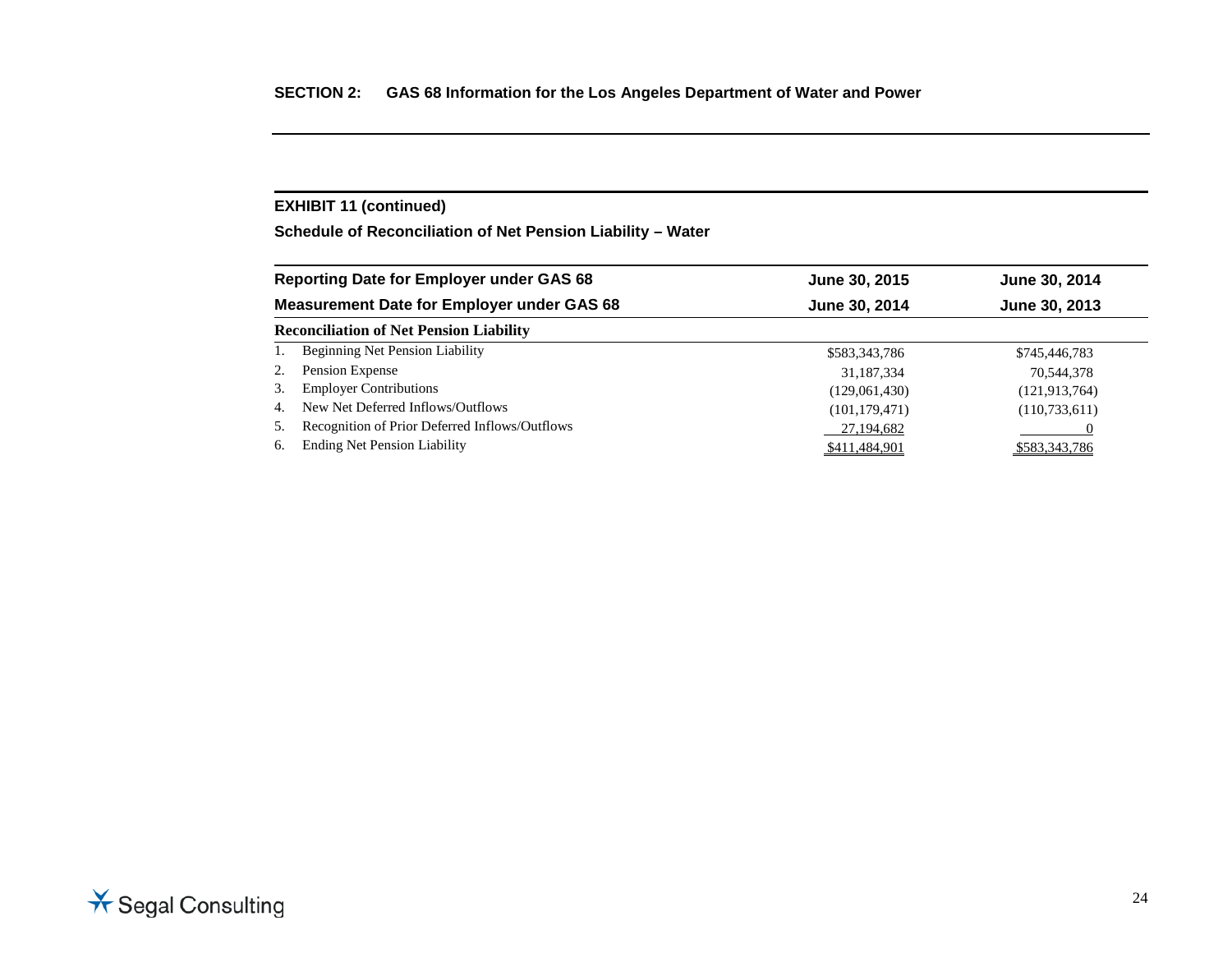## **EXHIBIT 11 (continued)**

**Schedule of Reconciliation of Net Pension Liability – Power** 

|    | <b>Reporting Date for Employer under GAS 68</b>   | June 30, 2015   | June 30, 2014   |
|----|---------------------------------------------------|-----------------|-----------------|
|    | <b>Measurement Date for Employer under GAS 68</b> | June 30, 2014   | June 30, 2013   |
|    | <b>Reconciliation of Net Pension Liability</b>    |                 |                 |
|    | <b>Beginning Net Pension Liability</b>            | \$1,207,512,656 | \$1,563,012,193 |
| 2. | Pension Expense                                   | 62,172,520      | 141,941,233     |
| 3. | <b>Employer Contributions</b>                     | (260,076,894)   | (250,905,430)   |
| 4. | New Net Deferred Inflows/Outflows                 | (209, 859, 570) | (246, 535, 340) |
| 5. | Recognition of Prior Deferred Inflows/Outflows    | 60,999,701      |                 |
| 6. | <b>Ending Net Pension Liability</b>               | \$860,748,413   | \$1,207,512,656 |

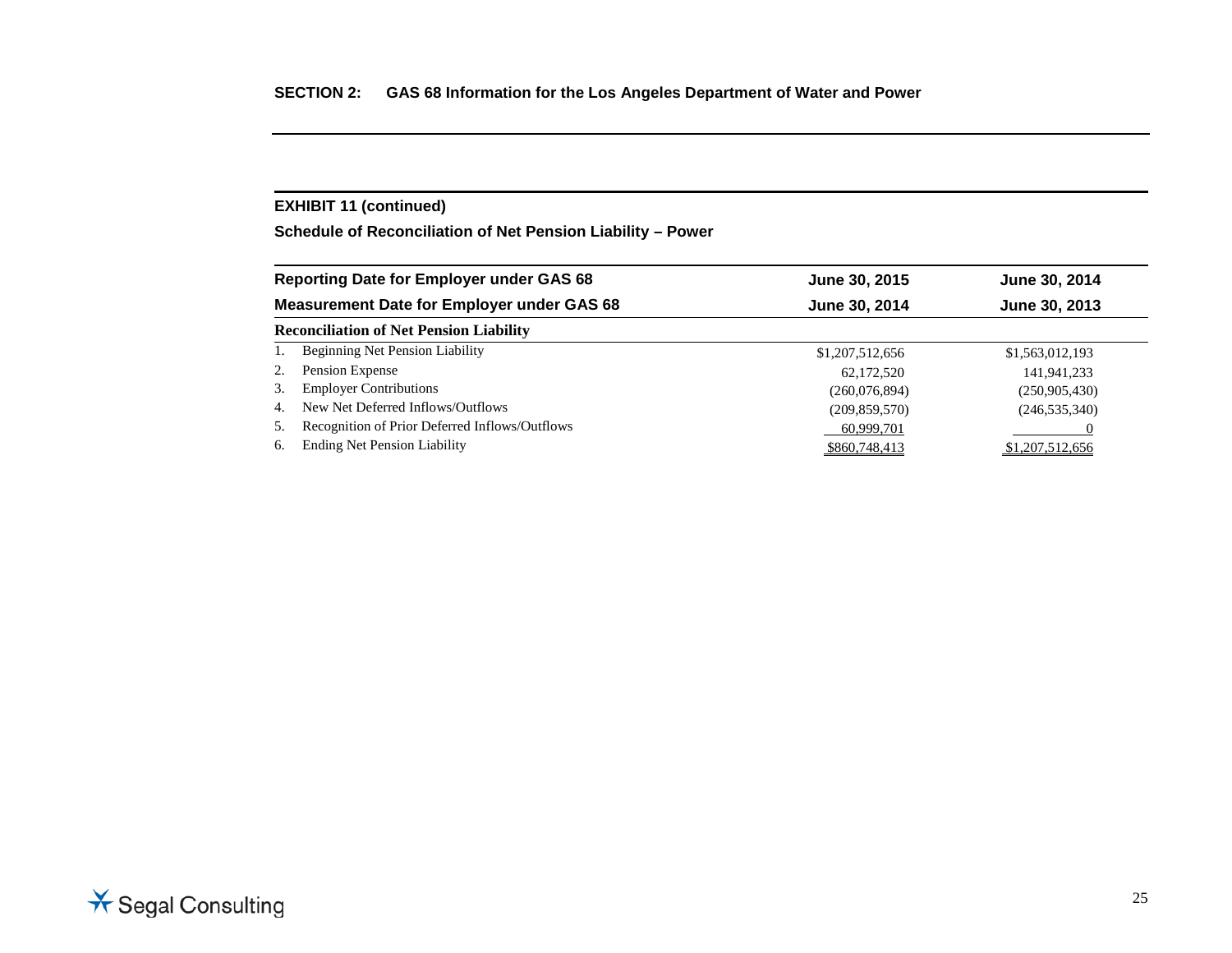**Schedule of Recognition of Changes in Total Net Pension Liability**

|                       | of Differences between Expected and Actual Experience on Total Pension Liability |             |                  |                |                |                |                |               |             |
|-----------------------|----------------------------------------------------------------------------------|-------------|------------------|----------------|----------------|----------------|----------------|---------------|-------------|
| <b>Reporting Date</b> | <b>Differences</b>                                                               |             |                  |                |                |                |                |               |             |
| for Employer          | <b>Between</b>                                                                   |             |                  |                |                |                |                |               |             |
| under GAS 68          | <b>Expected and</b>                                                              | Recognition |                  |                |                |                |                |               |             |
| <b>Year Ended</b>     | Actual                                                                           | Period      |                  |                |                |                |                |               |             |
| June 30               | <b>Experience</b>                                                                | (Years)     | 2014             | 2015           | 2016           | 2017           | 2018           | 2019          | 2020        |
|                       |                                                                                  |             |                  |                |                |                |                |               |             |
| 2014                  | \$(98,062,638)                                                                   | 5.24        | \$(18, 714, 244) | \$(18,714,244) | \$(18,714,244) | \$(18,714,244) | \$(18,714,244) | \$(4,491,418) | \$0         |
| 2015                  | (154.221.968)                                                                    | 5.13        | \$0              | (30.062.762)   | (30.062.762)   | (30.062.762)   | (30.062.762)   | (30,062,762)  | (3,908,158) |

#### **Increase (Decrease) in Pension Expense Arising from the Recognition of the Effects of Assumption Changes**

**Increase (Decrease) in Pension Expense Arising from the Recognition of the Effects**

| <b>Reporting Date</b><br>for Employer |                                            |                              |      |               |               |               |               |               |              |
|---------------------------------------|--------------------------------------------|------------------------------|------|---------------|---------------|---------------|---------------|---------------|--------------|
| under GAS 68<br><b>Year Ended</b>     | <b>Effect</b> of<br><b>Assumption</b>      | <b>Recognition</b><br>Period |      |               |               |               |               |               |              |
| June 30                               | Changes                                    | (Years)                      | 2014 | 2015          | 2016          | 2017          | 2018          | 2019          | 2020         |
| 2014                                  | \$0                                        | 5.24                         | \$0  | \$0           | \$0           | \$0           | \$0           | \$0           | \$0          |
| 2015                                  | 525,443,921                                | 5.13                         | \$0  | 102,425,716   | 102,425,716   | 102,425,716   | 102,425,716   | 102,425,716   | 13,315,341   |
|                                       | Net increase (decrease) in pension expense |                              | \$0  | \$102,425,716 | \$102,425,716 | \$102,425,716 | \$102,425,716 | \$102,425,716 | \$13,315,341 |

As described in Exhibit 9, the average of the expected remaining service lives of all employees that are provided with pensions through the WPERP (active and inactive employees) determined as of July 1, 2012 and 2013 (the beginning of the measurement periods ending June 30, 2013 and 2014) are 5.24 years and 5.13 years, respectively.

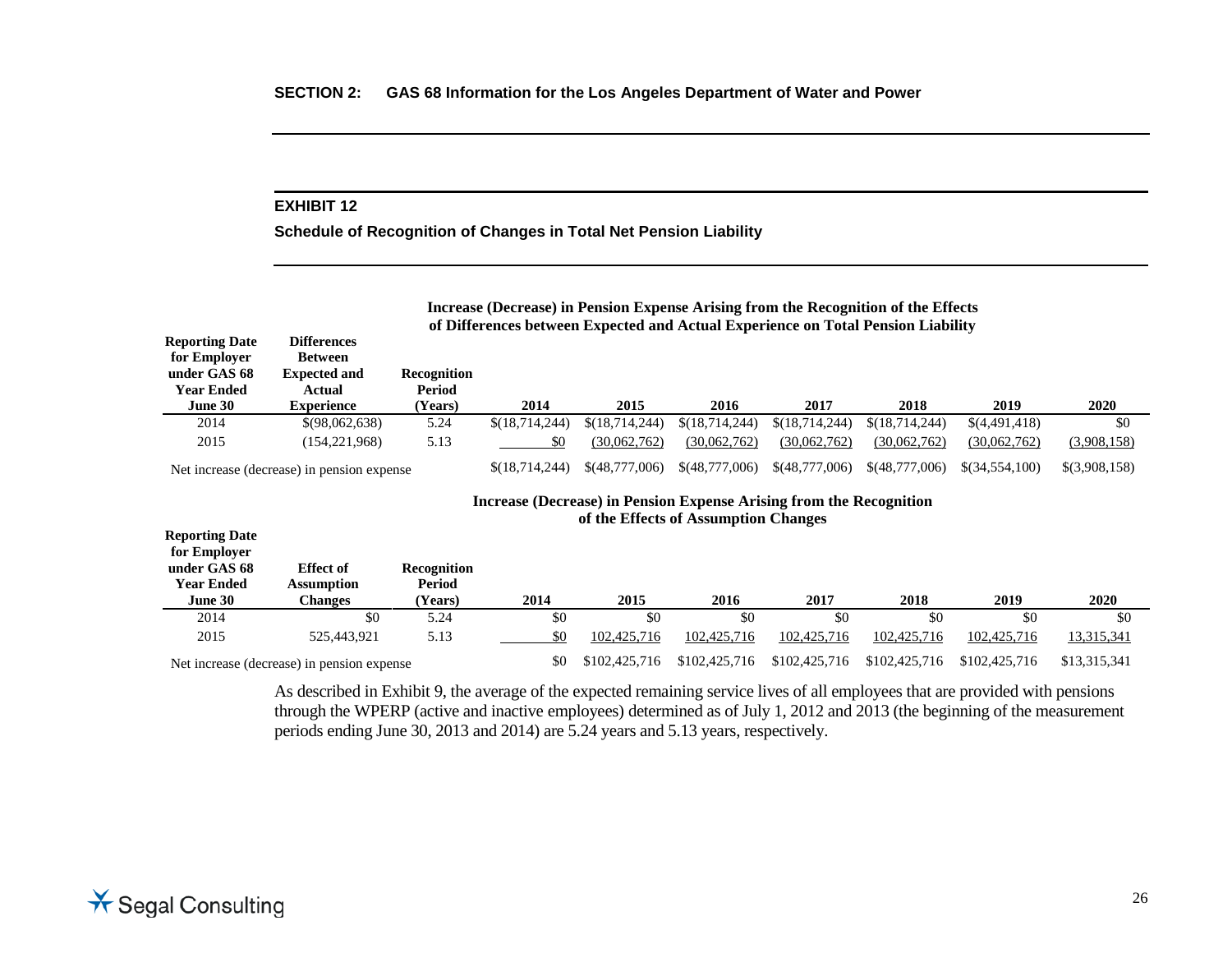## **EXHIBIT 12 (continued)**

**Schedule of Recognition of Changes in Total Net Pension Liability**

#### **Increase (Decrease) in Pension Expense Arising from the Recognition of Differences between Projected and Actual Earnings on Pension Plan Investments**

| <b>Reporting Date</b><br>for Employer<br>under GAS 68<br><b>Year Ended</b><br>June 30 | <b>Differences</b><br>between<br><b>Projected and</b><br><b>Actual Earnings</b> | <b>Recognition</b><br><b>Period</b><br><b>Years)</b> | 2014           | 2015                            | 2016            | 2017            | 2018            | 2019              | 2020 |
|---------------------------------------------------------------------------------------|---------------------------------------------------------------------------------|------------------------------------------------------|----------------|---------------------------------|-----------------|-----------------|-----------------|-------------------|------|
|                                                                                       |                                                                                 |                                                      |                |                                 |                 |                 |                 |                   |      |
| 2014                                                                                  | \$(347,400,696)                                                                 | 5.00                                                 | \$(69,480,139) | \$(69,480,139)                  | \$(69,480,139)  | \$(69,480,139)  | \$(69,480,140)  | \$0               | \$0  |
| 2015                                                                                  | (762, 372, 550)                                                                 | 5.00                                                 |                | (152.474.510)                   | (152.474.510)   | (152.474.510)   | (152.474.510)   | (152.474.510)     |      |
|                                                                                       | Net increase (decrease) in pension expense                                      |                                                      |                | $$(69,480,139) \$(221,954,649)$ | \$(221,954,649) | \$(221,954,649) | \$(221,954,650) | \$(152, 474, 510) | \$0  |

The differences between projected and actual earnings on pension plan investments are recognized over a five-year period per Paragraph 33b. of GAS 68.

| <b>Reporting Date</b><br>for Employer<br>under GAS 68<br><b>Year Ended</b> |                                            |                |                                 | Total mercase (Deel case) in Temsion Expense |                 |                 |                |             |
|----------------------------------------------------------------------------|--------------------------------------------|----------------|---------------------------------|----------------------------------------------|-----------------|-----------------|----------------|-------------|
| June 30                                                                    | <b>Total Differences</b>                   | 2014           | 2015                            | 2016                                         | 2017            | 2018            | 2019           | 2020        |
| 2014                                                                       | \$(445,463,334)                            | \$(88,194,383) | \$ (88.194.383)                 | $$$ (88,194,383)                             | \$(88,194,383)  | \$(88.194.384)  | \$(4,491,418)  | \$0         |
| 2015                                                                       | (391.150.597)                              |                | (80,111,556)                    | (80,111,556)                                 | (80, 111, 556)  | (80,111,556)    | (80,111,556)   | 9,407,183   |
|                                                                            | Net increase (decrease) in pension expense |                | $$(88,194,383) \$(168,305,939)$ | \$(168,305,939)                              | \$(168,305,939) | \$(168,305,940) | \$(84,602,974) | \$9,407,183 |

#### **Total Increase (Decrease) in Pension Expense**

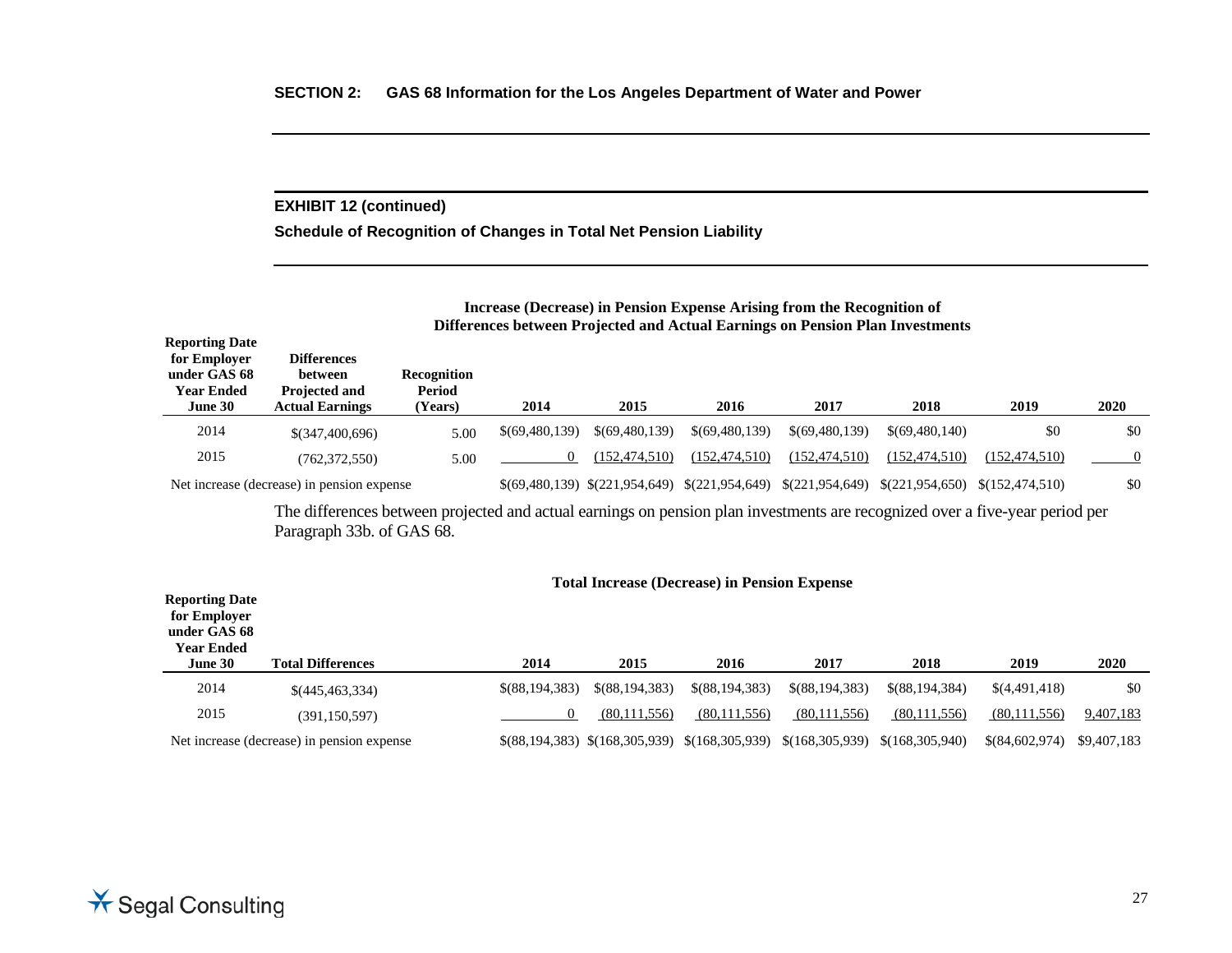#### **Allocation of Changes in Total Net Pension Liability**

In addition to the amounts shown in Exhibit 12, there are changes in each entity's proportionate share of the total Net Pension Liability (NPL) during the measurement periods ending on June 30, 2013, and 2014. The net effect of the change on the entity's proportionate share of the collective NPL and collective deferred outflows of resources and deferred inflows of resources is also recognized over the average of the expected remaining service lives of all employees shown previously. The differences between the actual employer contributions and the proportionate share of the employer contributions during the measurement periods ending on June 30, 2013, and 2014 are recognized over the same periods. These amounts are shown below. While these amounts are different for each entity, they sum to zero for the entire Plan.

|              | Change in Proportion and Change in Employer Contributions for the Year Ended June 30, 2015 |                                         | Increase (Decrease) in Pension Expense Arising from the Recognition of the Effects of the |             |               |             |             |            |
|--------------|--------------------------------------------------------------------------------------------|-----------------------------------------|-------------------------------------------------------------------------------------------|-------------|---------------|-------------|-------------|------------|
|              | <b>Total Change to</b><br>be Recognized                                                    | <b>Recognition</b><br>Period<br>(Years) | 2015                                                                                      | 2016        | 2017          | 2018        | 2019        | 2020       |
| Water        | \$(1,739,043)                                                                              | 5.13                                    | \$(338,995)                                                                               | \$(338,995) | $$$ (338,995) | \$(338,995) | \$(338,995) | \$(44,068) |
| Power        | 1,739,043                                                                                  | 5.13                                    | 338,995                                                                                   | 338,995     | 338,995       | 338,995     | 338,995     | 44,068     |
| <b>Total</b> | \$0                                                                                        |                                         | \$0                                                                                       | \$0         | \$0           | \$0         | \$0         | \$0        |

#### **Increase (Decrease) in Pension Expense Arising from the Recognition of the Effects of the Change in Proportion and Change in Employer Contributions for the Year Ended June 30, 2014**

|       |                        | Recognition    |             |             |             |             |             |           |
|-------|------------------------|----------------|-------------|-------------|-------------|-------------|-------------|-----------|
|       | <b>Total Change to</b> | Period         |             |             |             |             |             |           |
|       | be Recognized          | <b>Years</b> ) | 2014        | 2015        | 2016        | 2017        | 2018        | 2019      |
| Water | \$6,971,701            | 5.24           | \$1,330,477 | \$1,330,477 | \$1,330,477 | \$1,330,477 | \$1,330,477 | \$319.316 |
| Power | (6,971,701)            | 5.24           | (1.330.477) | (1.330.477) | (1.330.477) | (1.330.477) | (1.330.477) | (319,316) |
| Total | \$0                    |                | \$0         | \$0         | \$0         | \$0         | \$0         | \$0       |

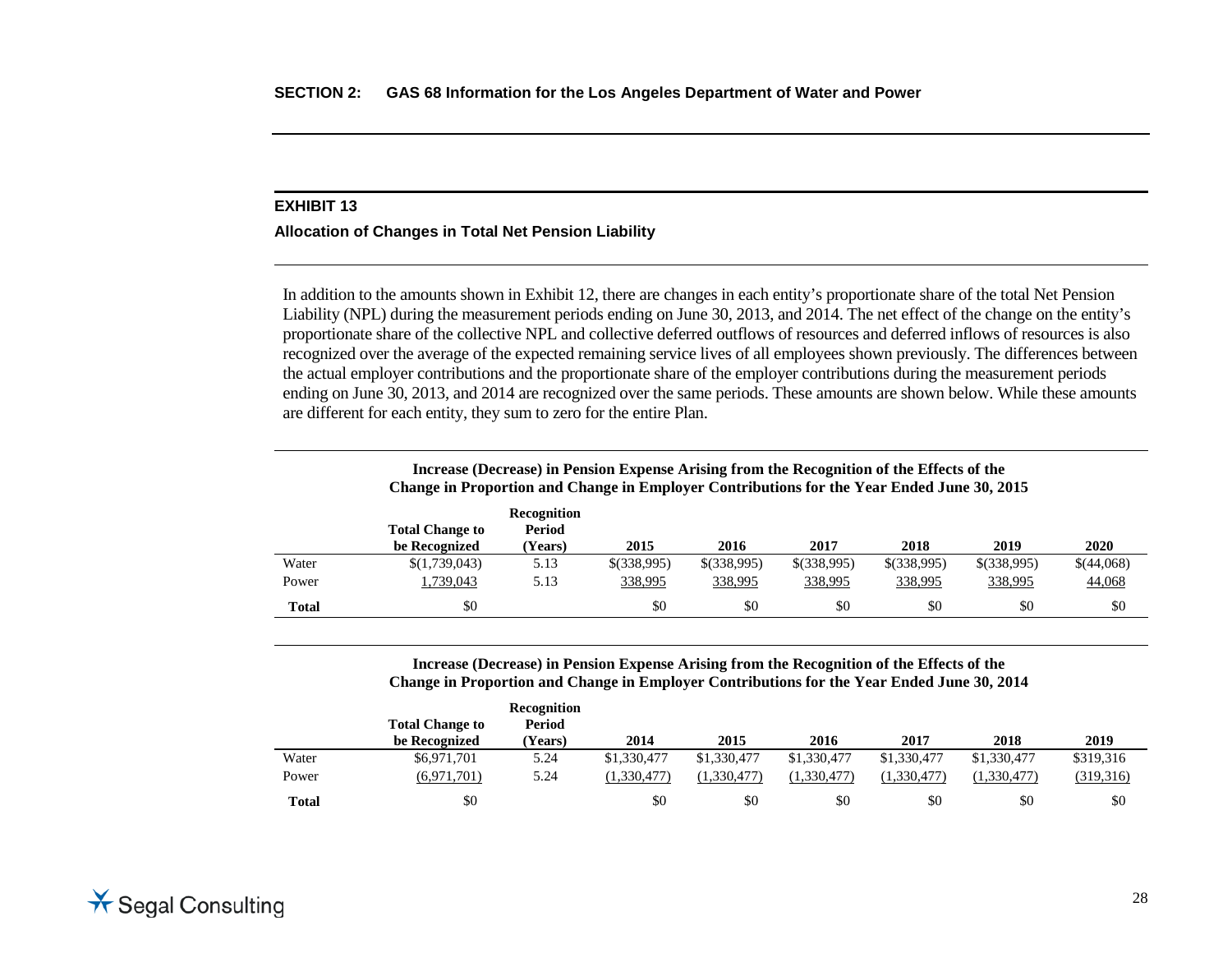#### **Actuarial Assumptions and Methods**

Unless otherwise noted, all actuarial assumptions and methods shown below apply to both Tier 1 and Tier 2 members.

#### **Demographic Assumptions:**

#### **Mortality Rates:**

| After Service Retirement<br>and Pre-retirement: | RP-2000 Combined Healthy Mortality Table with ages set back one year, projected to<br>2030 with Scale AA. |
|-------------------------------------------------|-----------------------------------------------------------------------------------------------------------|
| After Disability Retirement                     | RP-2000 Combined Healthy Mortality Table with ages set one year, projected to 2030<br>with Scale AA.      |
|                                                 |                                                                                                           |

The RP-2000 mortality tables projected with Scale AA to 2020 and adjusted by the applicable set back shown above reasonably reflects the projected mortality experience as of the measurement date. The additional projection to 2030 is a provision for future mortality improvement.

## **Termination Rates Before Retirement:**

|     |             | Rate (%) |       |                   |
|-----|-------------|----------|-------|-------------------|
|     | Mortality*  |          |       | <b>Disability</b> |
| Age | <b>Male</b> | Female   | Male  | Female            |
| 25  | 0.028       | 0.013    | 0.006 | 0.000             |
| 30  | 0.036       | 0.018    | 0.012 | 0.006             |
| 35  | 0.060       | 0.031    | 0.012 | 0.036             |
| 40  | 0.080       | 0.041    | 0.018 | 0.072             |
| 45  | 0.094       | 0.063    | 0.030 | 0.102             |
| 50  | 0.116       | 0.093    | 0.054 | 0.138             |
| 55  | 0.180       | 0.191    | 0.126 | 0.168             |
| 60  | 0.367       | 0.382    | 0.240 | 0.000             |
| 65  | 0.739       | 0.742    | 0.000 | 0.000             |

*\* 5% of pre-retirement deaths are assumed to be duty related, with the remaining being non-duty related.*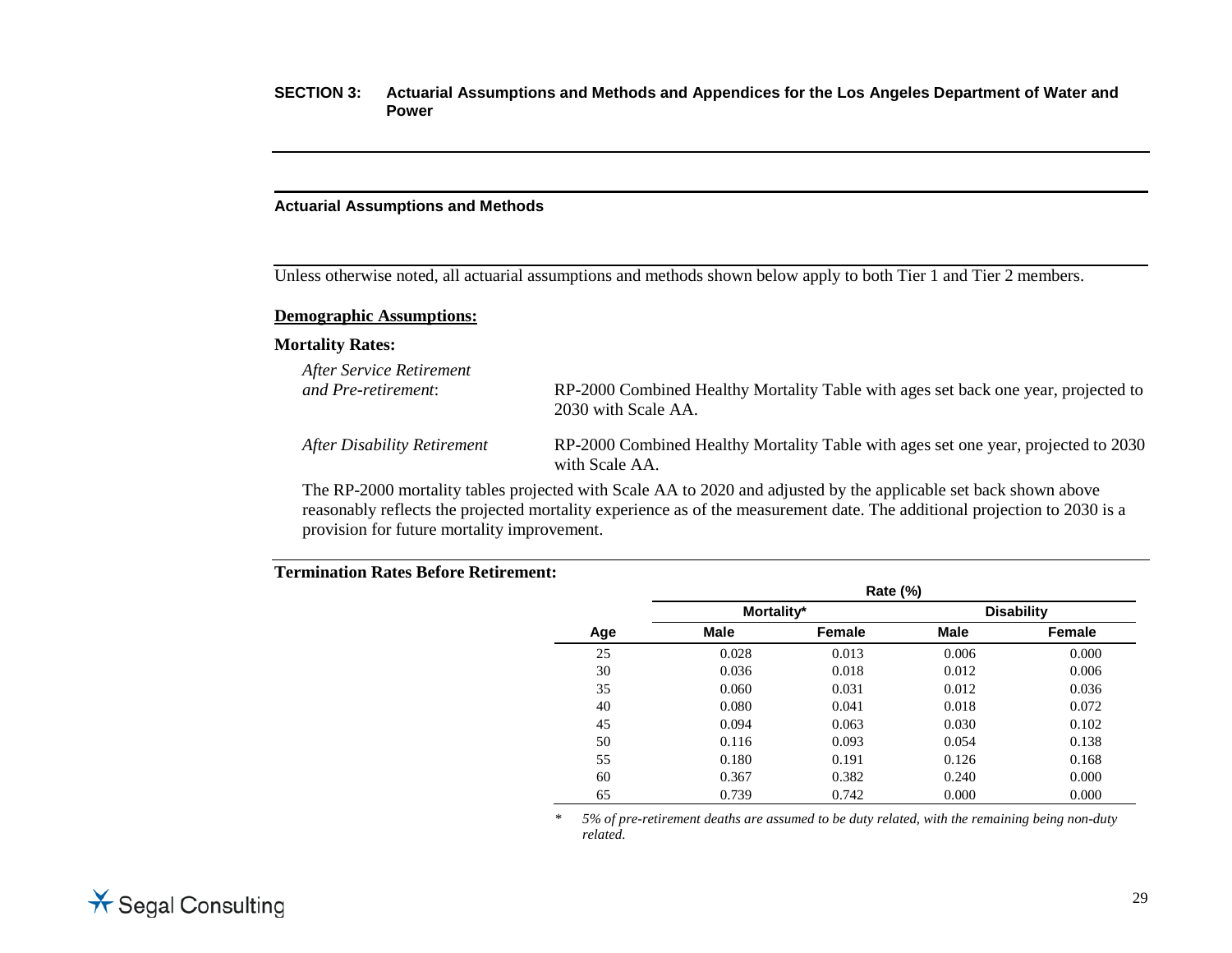## **Withdrawal Rates:**

| <b>Years of Service</b> | Total Withdrawal* |
|-------------------------|-------------------|
| Less than 1             | 9.00%             |
|                         | 4.00%             |
| 2                       | 3.50%             |
| 3                       | 3.00%             |
| 4                       | 2.75%             |
| 5                       | 2.50%             |
| 6                       | 2.25%             |
| 7                       | 2.00%             |
| 8                       | 1.75%             |
| 9                       | 1.50%             |
| 10                      | 1.25%             |
| 11 & over               | 1.00%             |

\* *No withdrawal is assumed after a member is first eligible to retire. Ordinary withdrawal members are assumed to receive their account balance at termination. Vested termination members are assumed to receive a deferred retirement benefit. For members terminating with less than one year of service, 100% are assumed to be ordinary withdrawals. For members terminating with more than one year of service, 15% are assumed to be ordinary withdrawals, with the remaining 85% being vested terminations.* 

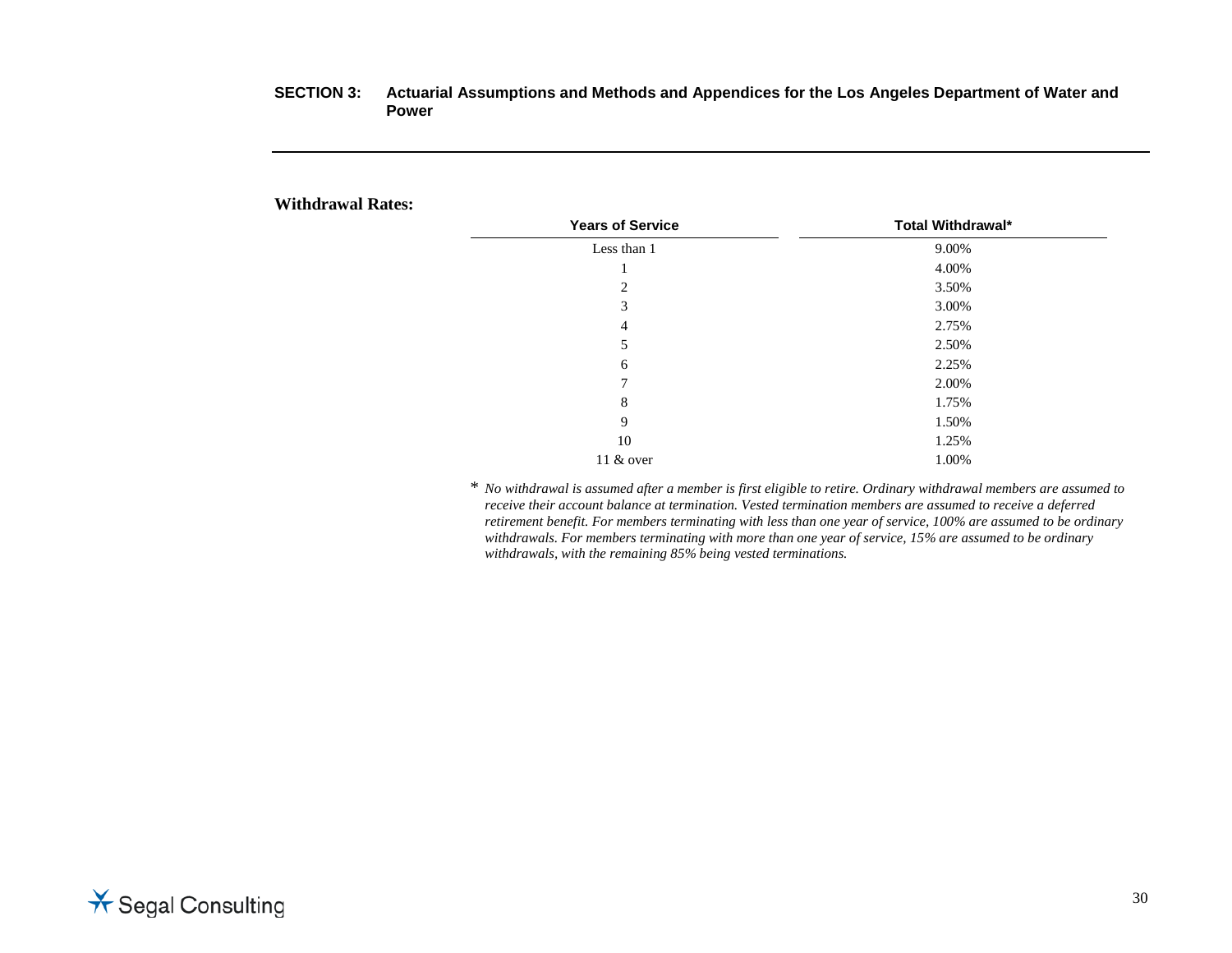## **Retirement Rates:**

|     | Rate (%)                            |                                       |                                     |                                       |  |  |
|-----|-------------------------------------|---------------------------------------|-------------------------------------|---------------------------------------|--|--|
|     |                                     | Tier 1                                | Tier <sub>2</sub>                   |                                       |  |  |
| Age | Under 30<br><b>Years of Service</b> | 30 or More<br><b>Years of Service</b> | Under 30<br><b>Years of Service</b> | 30 or More<br><b>Years of Service</b> |  |  |
| 55  | 5.0%                                | 25.0%                                 | 0.0%                                | 25.0%                                 |  |  |
| 56  | 3.0                                 | 18.0                                  | 0.0                                 | 12.5                                  |  |  |
| 57  | 3.0                                 | 15.0                                  | 0.0                                 | 10.0                                  |  |  |
| 58  | 3.0                                 | 15.0                                  | 0.0                                 | 10.0                                  |  |  |
| 59  | 3.0                                 | 15.0                                  | 0.0                                 | 10.0                                  |  |  |
| 60  | 5.0                                 | 20.0                                  | 5.0                                 | 17.5                                  |  |  |
| 61  | 6.0                                 | 15.0                                  | 2.5                                 | 5.0                                   |  |  |
| 62  | 6.0                                 | 15.0                                  | 0.0                                 | 5.0                                   |  |  |
| 63  | 6.0                                 | 25.0                                  | 20.0                                | 25.0                                  |  |  |
| 64  | 7.0                                 | 20.0                                  | 15.0                                | 20.0                                  |  |  |
| 65  | 12.0                                | 25.0                                  | 15.0                                | 25.0                                  |  |  |
| 66  | 12.0                                | 25.0                                  | 15.0                                | 25.0                                  |  |  |
| 67  | 12.0                                | 25.0                                  | 15.0                                | 25.0                                  |  |  |
| 68  | 12.0                                | 25.0                                  | 15.0                                | 25.0                                  |  |  |
| 69  | 15.0                                | 25.0                                  | 15.0                                | 25.0                                  |  |  |
| 70  | 30.0                                | 30.0                                  | 100.0                               | 100.0                                 |  |  |
| 71  | 30.0                                | 30.0                                  | 100.0                               | 100.0                                 |  |  |
| 72  | 30.0                                | 30.0                                  | 100.0                               | 100.0                                 |  |  |
| 73  | 30.0                                | 30.0                                  | 100.0                               | 100.0                                 |  |  |
| 74  | 30.0                                | 30.0                                  | 100.0                               | 100.0                                 |  |  |
| 75  | 100.0                               | 100.0                                 | 100.0                               | 100.0                                 |  |  |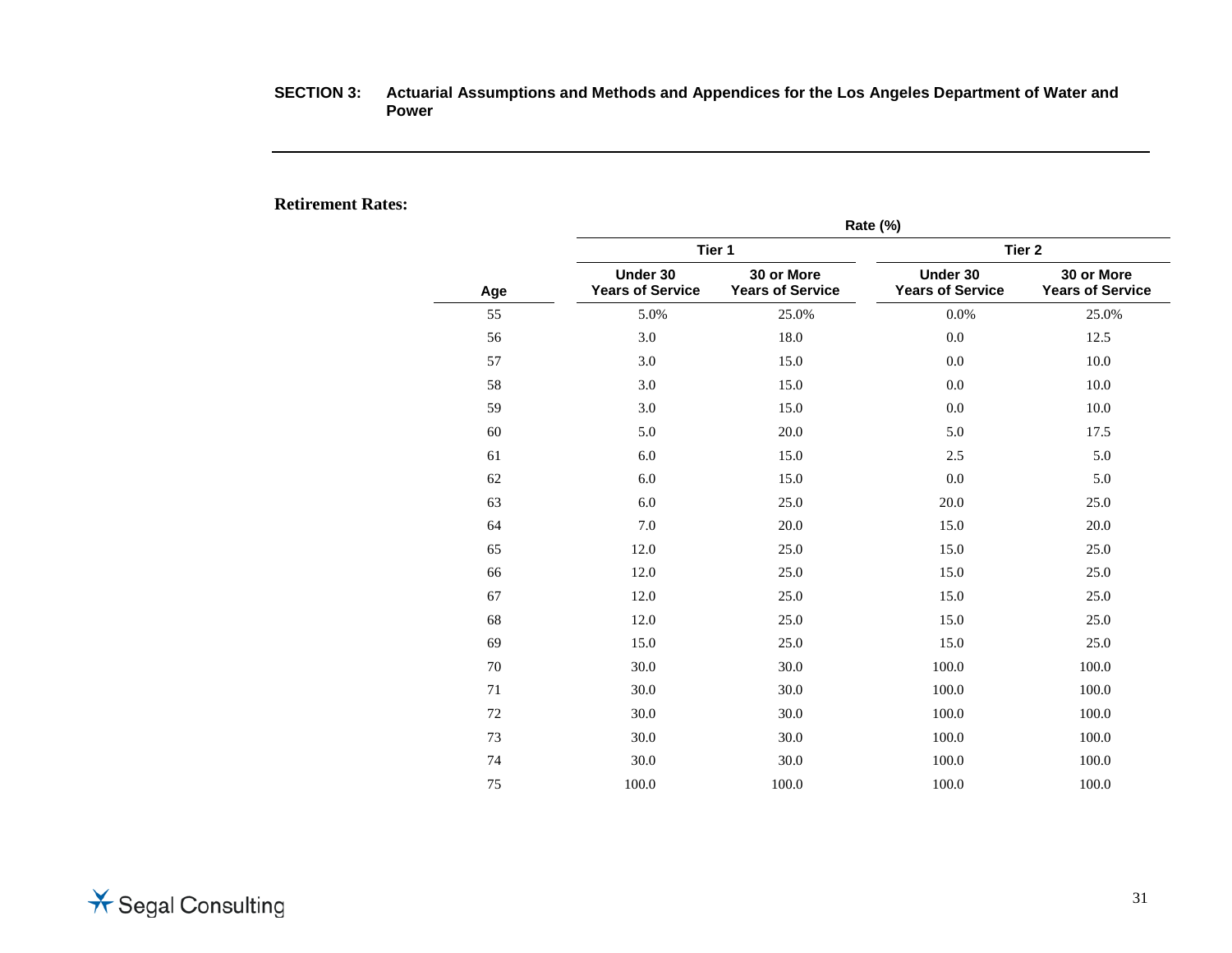| <b>Benefit for Inactive Vested</b>       |                                                                                                                                                                                                                                                                                                                                                                        |
|------------------------------------------|------------------------------------------------------------------------------------------------------------------------------------------------------------------------------------------------------------------------------------------------------------------------------------------------------------------------------------------------------------------------|
| <b>Members:</b>                          | For Tier 1, inactive vested members are assumed to retire at age 60 with a Money<br>Purchase Annuity. Members receiving Permanent Total Disability benefits are<br>assumed to retire at the earlier of age 60 or age 55 with 30 years of service. For Tier 2,<br>inactive vested members are assumed to retire at age 63.                                              |
| <b>Definition of Active Members:</b>     | First day of biweekly payroll following employment for new department employees or<br>immediately following transfer from other city department.                                                                                                                                                                                                                       |
| <b>Unknown Data for Members:</b>         | Same as those exhibited by members with similar known characteristics. If not<br>specified, members are assumed to be male.                                                                                                                                                                                                                                            |
| Data Adjustments:                        | Data as of March 31 has been adjusted to June 30 by adding three months of age and,<br>for active employees, three months of service. Contribution account balances were<br>also increased by three months of interest. For members in pay status, we have<br>increased their benefits by the assumed July 1 COLA.                                                     |
| <b>Percent Married/Domestic Partner:</b> | 85% of male members and 60% of female members are assumed to have an eligible<br>spouse or domestic partner at pre-retirement death or retirement. The assumption is<br>applied also for current retirees retired before April 1, 2012 with Options A, B, C, or F<br>since they are missing this data. Spousal gender is assumed to be opposite that of the<br>member. |
| <b>Age of Spouse:</b>                    | Females are 3 years younger than their spouses.                                                                                                                                                                                                                                                                                                                        |
| <b>Future Benefit Accruals:</b>          | 1.0 year of service per year.                                                                                                                                                                                                                                                                                                                                          |
| <b>Other Government Service:</b>         | Tier 1 members are assumed to purchase an additional 0.15 years of service per year.<br>Tier 2 members are assumed to purchase an additional 0.03 years of service per year.                                                                                                                                                                                           |

**Economic Assumptions:**

**Consumer Price Index:** Increase of 3.25% per year; benefit increases due to CPI subject to 3.00% maximum for Tier 1 and 2.00% for Tier 2.

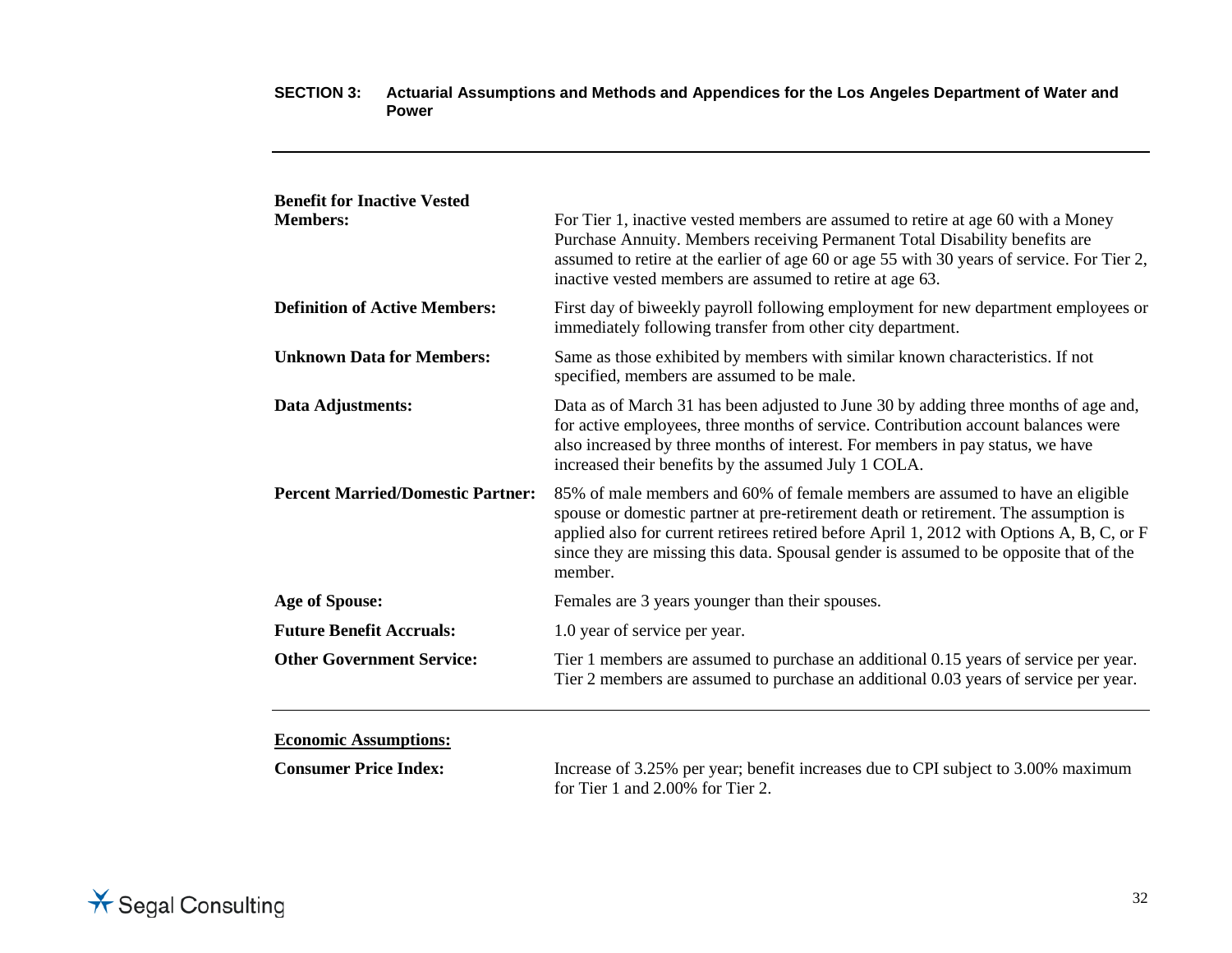| <b>Employee Contribution, Additional</b> |                                             |
|------------------------------------------|---------------------------------------------|
| <b>Annuity and Matching Account</b>      |                                             |
| <b>Crediting Rate:</b>                   | 7.75%, based on Plan provisions.            |
| <b>Net Investment Return:</b>            | 7.50%, net of investment expenses.          |
| <b>Salary Increases:</b>                 | <b>Annual Rate of Compensation Increase</b> |
|                                          |                                             |

Inflation: 3.25% per year, plus "across the board" salary increases of 0.75% per year, plus the following merit and promotional increases.

| <b>Years of Service</b> | Increase |  |
|-------------------------|----------|--|
| Less than 1             | 6.00%    |  |
| 1                       | 5.50%    |  |
| 2                       | 5.00%    |  |
| 3                       | 4.00%    |  |
| 4                       | 2.50%    |  |
| 5                       | 1.50%    |  |
| 6                       | 1.10%    |  |
| 7                       | 1.00%    |  |
| 8                       | 0.90%    |  |
| 9                       | 0.80%    |  |
| $10 \& over$            | 0.75%    |  |

The merit and promotional increases are added to the sum of the inflationary and "across the board" salary increases.

## **Actuarial Methods:**

**Actuarial Cost Method:** Entry Age Normal Actuarial Cost Method. Entry Age equals attained age less years of service. Normal Cost and Actuarial Accrued Liability are calculated on an individual basis and are based on costs allocated as a level percent of salary.

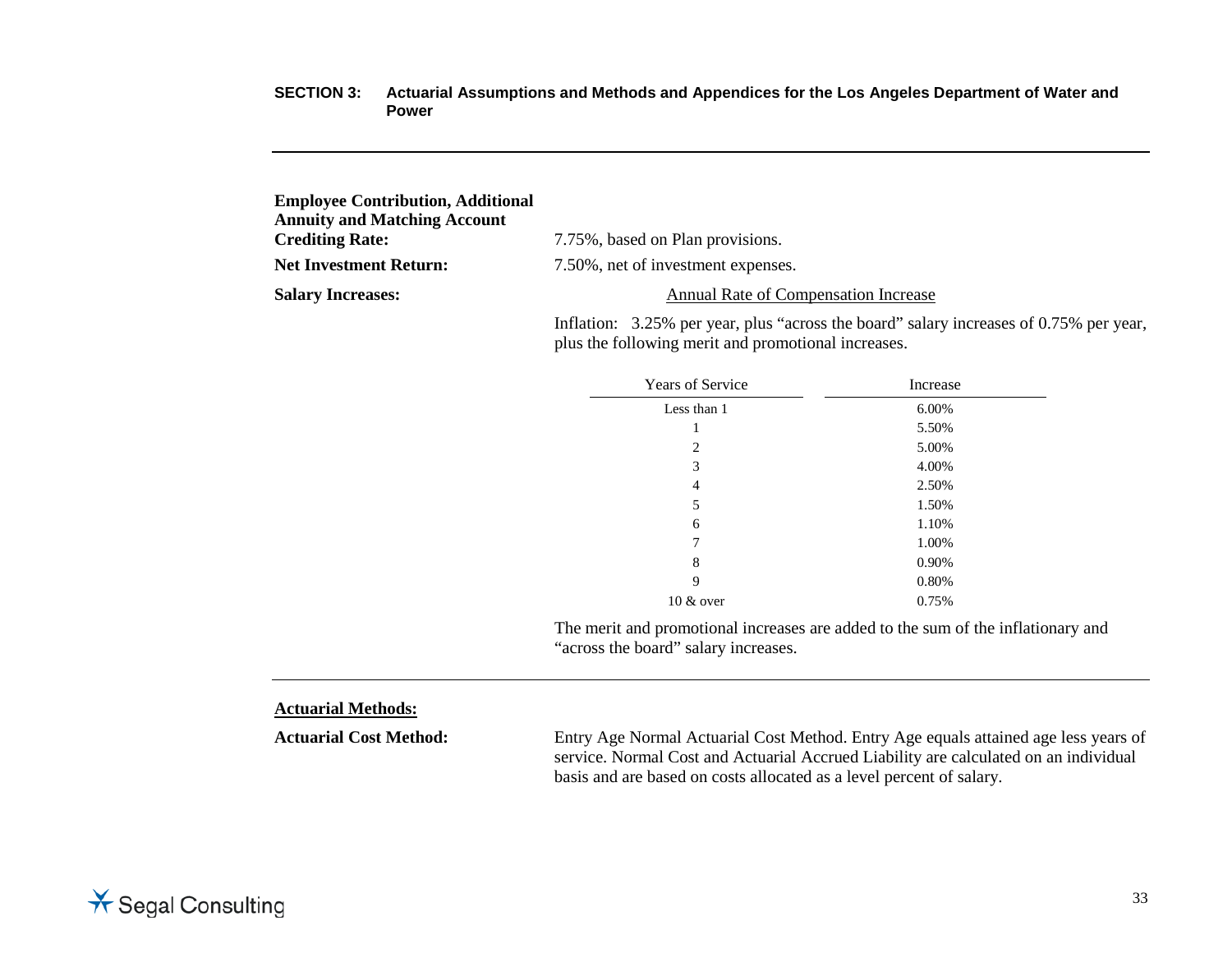| <b>Expected Remaining Service Lives:</b>        | The average of the expected service lives of all employees is determined by:                                                                                |  |  |  |
|-------------------------------------------------|-------------------------------------------------------------------------------------------------------------------------------------------------------------|--|--|--|
|                                                 | Calculating each active employee's expected remaining service life as the present<br>≻<br>value of \$1 per year of future service at zero percent interest. |  |  |  |
|                                                 | Setting the remaining service life to zero for each nonactive or retired member.<br>≻                                                                       |  |  |  |
|                                                 | Dividing the sum of the above amounts by the total number of active employee,<br>≻<br>nonactive and retired members.                                        |  |  |  |
| <b>Changes in Actuarial Assumptions:</b>        | Based on the June 30, 2012 Actuarial Experience Study, the following assumptions<br>have been changed. Previously, these assumptions were as follows:       |  |  |  |
| <b>Demographic Assumptions:</b>                 |                                                                                                                                                             |  |  |  |
| <b>Mortality Rates:</b>                         |                                                                                                                                                             |  |  |  |
| After Service Retirement<br>and Pre-retirement: | RP-2000 Combined Healthy Mortality Table with ages set back two years for males<br>and one year for females.                                                |  |  |  |
| After Disability Retirement                     | RP-2000 Combined Healthy Mortality Table with ages set back two years for males<br>and one year for females.                                                |  |  |  |

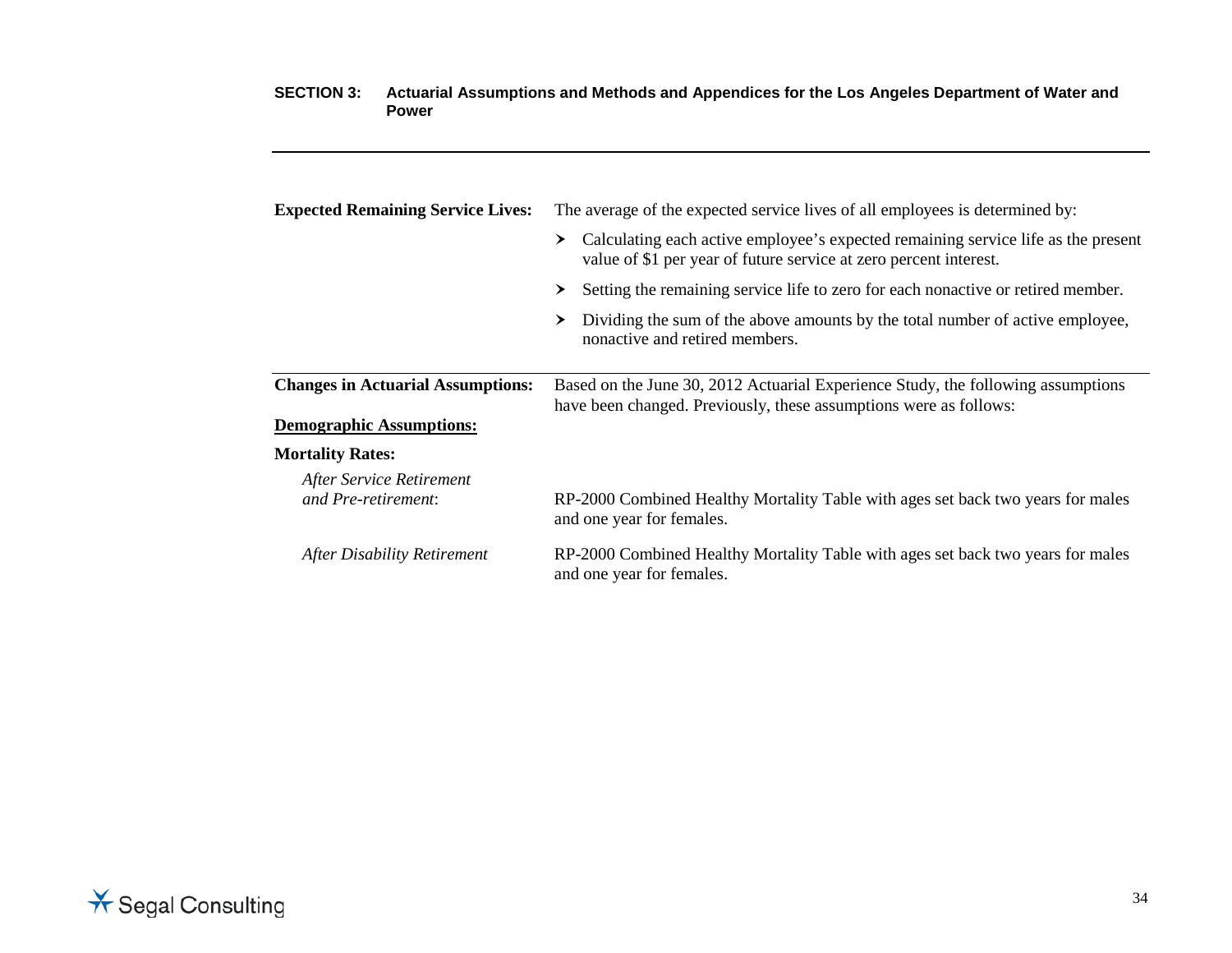## **Changes in Actuarial Assumptions (continued):**

**Termination Rates before Retirement:**

|     | <b>Rate (%)</b> |        |                           |        |  |  |
|-----|-----------------|--------|---------------------------|--------|--|--|
|     | Mortality*      |        | <b>Total Withdrawal**</b> |        |  |  |
| Age | <b>Male</b>     | Female | <b>Male</b>               | Female |  |  |
| 25  | 0.037           | 0.020  | 6.550                     | 9.200  |  |  |
| 30  | 0.039           | 0.025  | 4.350                     | 7.250  |  |  |
| 35  | 0.063           | 0.044  | 3.060                     | 5.550  |  |  |
| 40  | 0.096           | 0.065  | 2.180                     | 4.150  |  |  |
| 45  | 0.130           | 0.103  | 1.660                     | 3.150  |  |  |
| 50  | 0.186           | 0.155  | 1.260                     | 2.450  |  |  |
| 55  | 0.292           | 0.242  | 0.980                     | 2.100  |  |  |
| 60  | 0.527           | 0.444  | 0.720                     | 1.100  |  |  |
| 65  | 1.001           | 0.862  | 0.420                     | 0.350  |  |  |

*\* 5% of pre-retirement deaths are assumed to be duty related, with the remaining being non-duty related.*

*\*\* No withdrawal is assumed after a member is first eligible to retire. Ordinary withdrawal members are assumed to receive their account balance at termination. Vested termination members are assumed to receive a deferred retirement benefit. 45% of terminations are assumed to be ordinary withdrawals, with the remaining being vested terminations.*

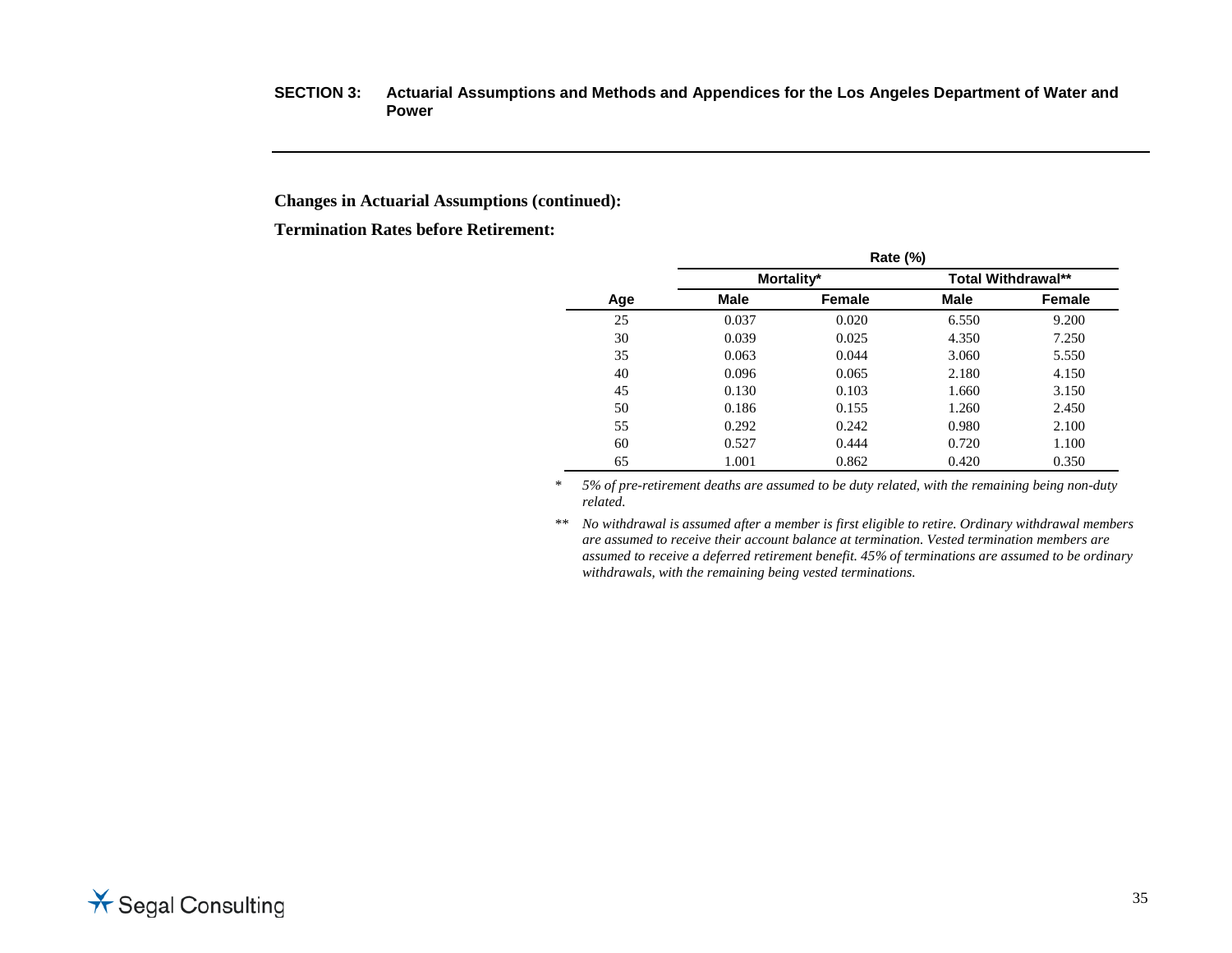## **Changes in Actuarial Assumptions (continued):**

|                          |     | Tier 1                           |                          |  |  |
|--------------------------|-----|----------------------------------|--------------------------|--|--|
| <b>Retirement Rates:</b> | Age | <b>Under 30 Years of Service</b> | Over 30 Years of Service |  |  |
|                          | 50  | 0.00%                            | 0.00%                    |  |  |
|                          | 51  | 0.00                             | 0.00                     |  |  |
|                          | 52  | 0.00                             | 0.00                     |  |  |
|                          | 53  | 0.00                             | 0.00                     |  |  |
|                          | 54  | 0.00                             | 0.00                     |  |  |
|                          | 55  | 4.00                             | 25.00                    |  |  |
|                          | 56  | 3.00                             | 15.00                    |  |  |
|                          | 57  | 3.00                             | 12.50                    |  |  |
|                          | 58  | 3.00                             | 12.50                    |  |  |
|                          | 59  | 4.00                             | 12.50                    |  |  |
|                          | 60  | 5.00                             | 20.00                    |  |  |
|                          | 61  | 5.00                             | 10.00                    |  |  |
|                          | 62  | 5.00                             | 10.00                    |  |  |
|                          | 63  | 5.00                             | 25.00                    |  |  |
|                          | 64  | 5.00                             | 20.00                    |  |  |
|                          | 65  | 15.00                            | 25.00                    |  |  |
|                          | 66  | 15.00                            | 25.00                    |  |  |
|                          | 67  | 15.00                            | 25.00                    |  |  |
|                          | 68  | 15.00                            | 25.00                    |  |  |
|                          | 69  | 15.00                            | 25.00                    |  |  |
|                          | 70  | 100.00                           | 100.00                   |  |  |

retirement death or retirement. Current retirees who retired before April 1, 2012, with Options A, B, C, or F are missing this data and are all assumed to have a spouse. Spousal gender is assumed to be opposite that of the member.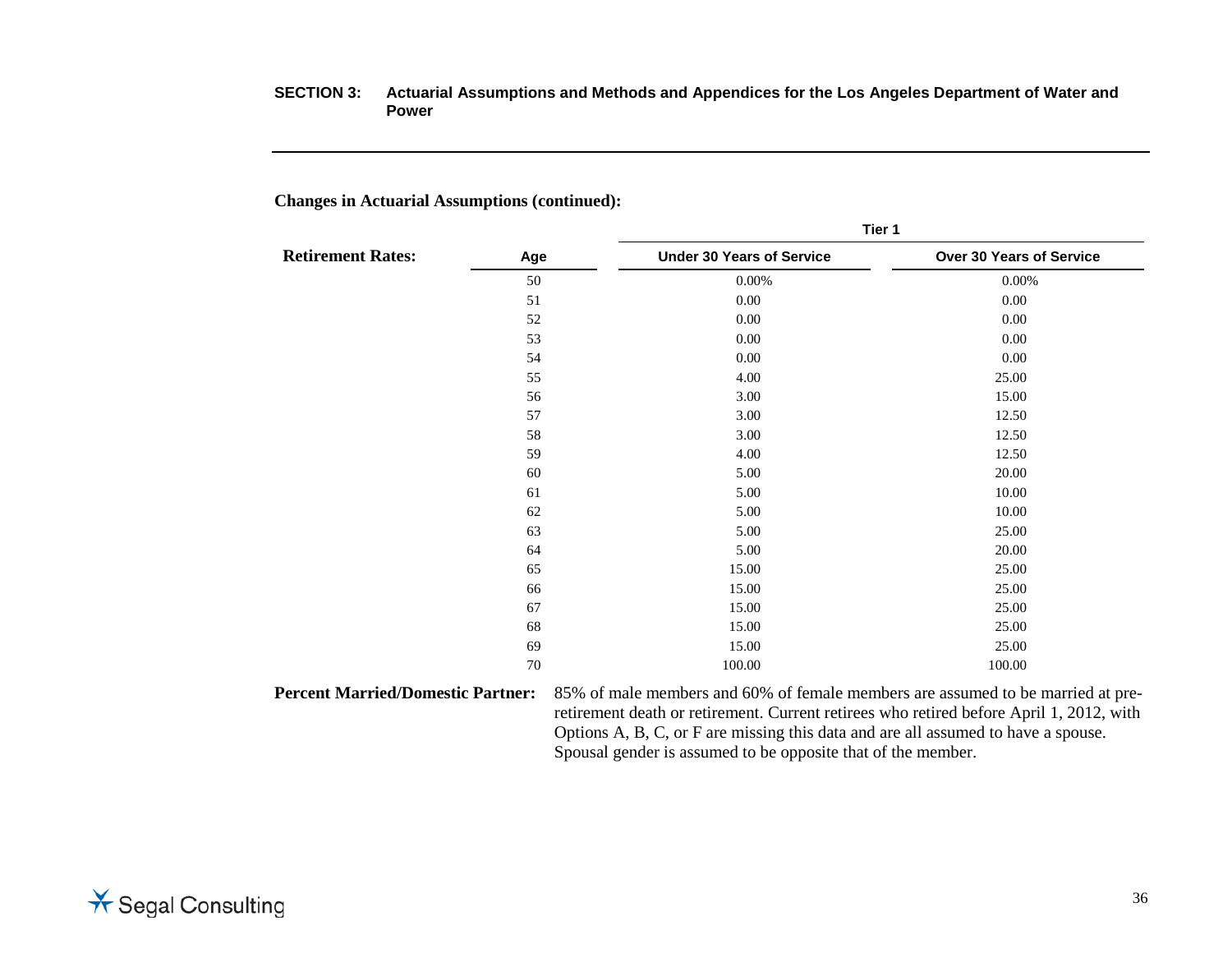## **Changes in Actuarial Assumptions (continued):**

#### **Economic Assumptions:**

| <b>Consumer Price Index:</b> |  |  | Increase of 3.50% per year; benefit increases due to CPI subject to 3.00% maximum. |  |
|------------------------------|--|--|------------------------------------------------------------------------------------|--|
|------------------------------|--|--|------------------------------------------------------------------------------------|--|

Net Investment Return: 7.75%, net of administration and investment expenses.

**Salary Increases:** Annual Rate of Compensation Increase

Inflation: 3.50% per year, plus "across the board" salary increases of 0.75% per year, plus the following merit and promotional increases.

| <b>Years of Service</b>     | Increase |  |  |
|-----------------------------|----------|--|--|
|                             | 6.25%    |  |  |
|                             | 5.25%    |  |  |
| $\mathcal{D}_{\mathcal{C}}$ | 4.75%    |  |  |
| 3                           | 3.50%    |  |  |
|                             | 2.00%    |  |  |
| 5 & Over                    | 1.10%    |  |  |

The merit and promotional increases are added to the sum of the inflationary and "across the board" salary increases.

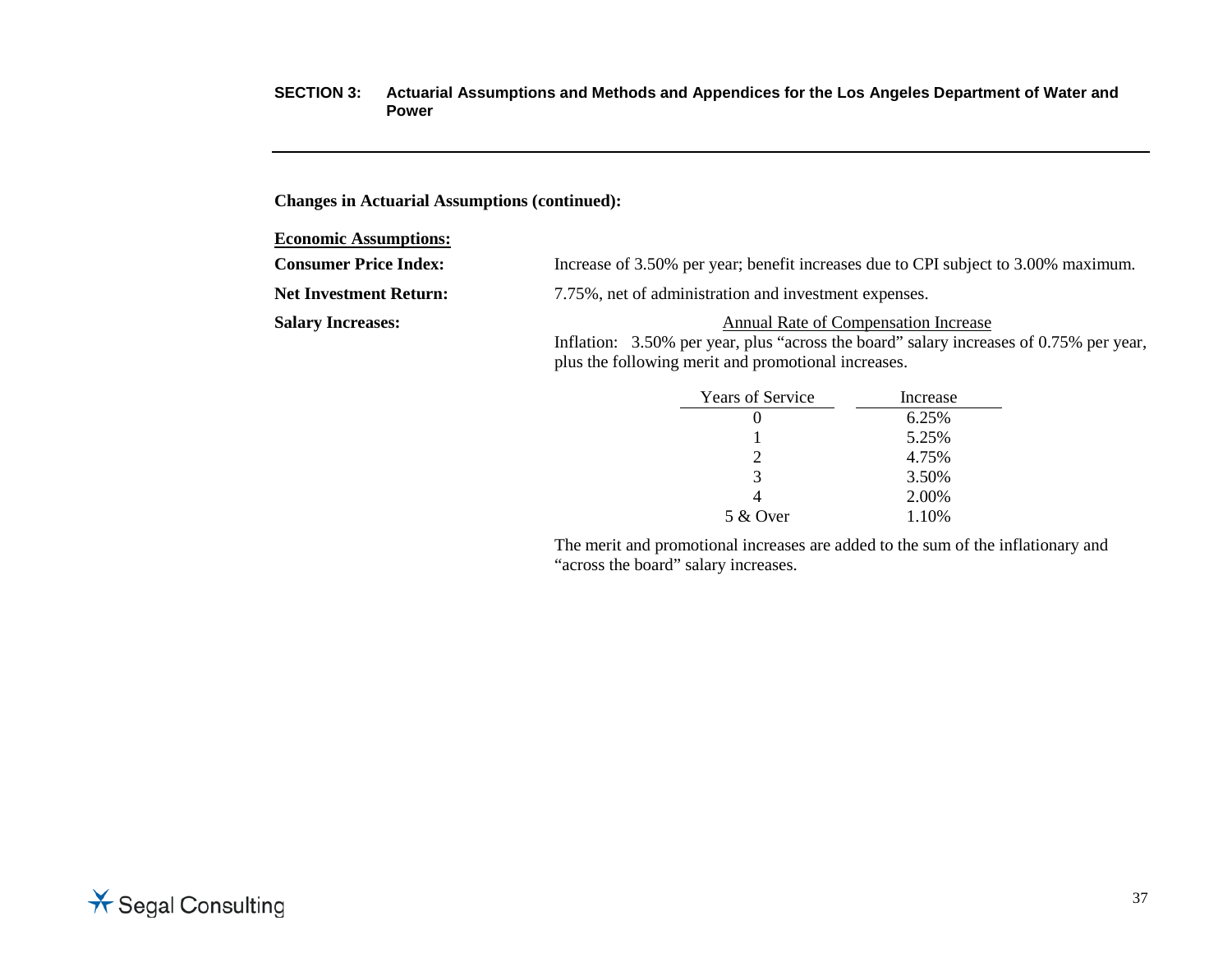#### **APPENDIX A**

**Calculation of Discount Rate as of June 30, 2014 Projection of Pension Plan's Fiduciary Net Position (\$ in millions)**

|                       | <b>Projected Beginning</b>                   |                      |                                                             | Projected                            |                                                               |
|-----------------------|----------------------------------------------|----------------------|-------------------------------------------------------------|--------------------------------------|---------------------------------------------------------------|
| <b>Year Beginning</b> | <b>Plan Fiduciary Net</b><br><b>Position</b> | <b>Contributions</b> | <b>Projected Total Projected Benefit</b><br><b>Payments</b> | <b>Investment</b><br><b>Earnings</b> | <b>Projected Ending Plan</b><br><b>Fiduciary Net Position</b> |
| July 1,               | (a)                                          | (b)                  | (c)                                                         | (d)                                  | $(e) = (a) + (b) - (c) + (d)$                                 |
| 2014                  | \$9,703                                      | \$502                | \$505                                                       | \$728                                | \$10,428                                                      |
| 2015                  | 10,428                                       | 468                  | 535                                                         | 780                                  | 11,142                                                        |
| 2016                  | 11,142                                       | 450                  | 570                                                         | 831                                  | 11,853                                                        |
| 2017                  | 11,853                                       | 419                  | 609                                                         | 882                                  | 12,545                                                        |
| 2018                  | 12,545                                       | 397                  | 651                                                         | 931                                  | 13,223                                                        |
| 2019                  | 13,223                                       | 373                  | 696                                                         | 980                                  | 13,879                                                        |
| 2020                  | 13,879                                       | 338                  | 744                                                         | 1,026                                | 14,499                                                        |
| 2021                  | 14,499                                       | 312                  | 793                                                         | 1,069                                | 15,087                                                        |
| 2022                  | 15,087                                       | 303                  | 843                                                         | 1,111                                | 15,659                                                        |
| 2023                  | 15,659                                       | 319                  | 891                                                         | 1,153                                | 16,240                                                        |
| 2039                  | 18,564                                       | 55                   | 1,566                                                       | 1,336                                | 18,388                                                        |
| 2040                  | 18,388                                       | 47                   | 1,589                                                       | 1,321                                | 18,167                                                        |
| 2041                  | 18,167                                       | 41                   | 1,606                                                       | 1,304                                | 17,905                                                        |
| 2042                  | 17,905                                       | 35                   | 1,617                                                       | 1,284                                | 17,607                                                        |
| 2043                  | 17,607                                       | 29                   | 1,622                                                       | 1,261                                | 17,274                                                        |
| 2088                  | 31,258                                       | $\mathbf{0}$         | 24                                                          | 2,343                                | 33,577                                                        |
| 2089                  | 33,577                                       | $\overline{0}$       | 19                                                          | 2,518                                | 36,076                                                        |
| 2090                  | 36,076                                       | $\overline{0}$       | 14                                                          | 2,705                                | 38,767                                                        |
| 2091                  | 38,767                                       | $\mathbf{0}$         | $11\,$                                                      | 2,907                                | 41,664                                                        |
| 2092                  | 41,664                                       | $\theta$             | 8                                                           | 3,124                                | 44,780                                                        |
| 2116                  | 236,219                                      | $\overline{0}$       | $0*$                                                        | 17,716                               | 253,935                                                       |
| 2117                  | 253,935                                      |                      |                                                             |                                      |                                                               |

2117 Discounted Value: 148<sup>\*\*</sup>

*\* Less than \$1 million, when rounded.*

*\*\* \$253,935 million when discounted with interest at the rate of 7.50% per annum has a value of \$148 million as of June 30, 2014.*

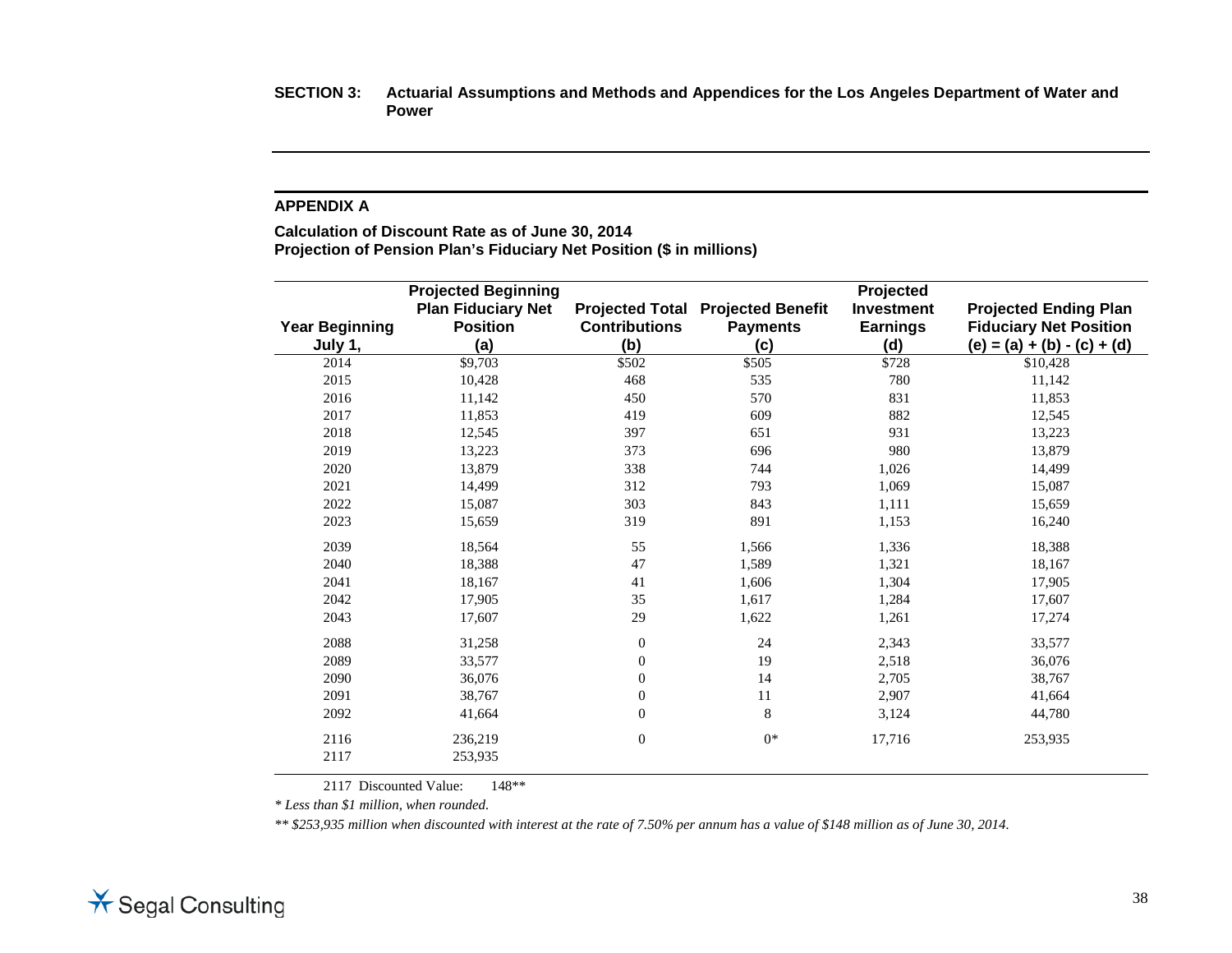#### **APPENDIX A (continued)**

#### **Calculation of Discount Rate as of June 30, 2014 Projection of Pension Plan's Fiduciary Net Position (\$ in millions)**

#### Notes:

- (1) Amounts may not total exactly due to rounding.
- (2) Years 2024-2038, 2044-2087, and 2093-2115 have been omitted from this table.
- (3) Column (a): Except for the "discounted value" shown for 2117, none of the projected beginning Plan's Fiduciary Net Position amounts shown have been adjusted for the time value of money.
- (4) Column (b): Projected total contributions include employee and employer normal cost rates applied to closed group projected payroll (based on covered active members as of June 30, 2014), plus employer contributions to the unfunded actuarial accrued liability. Contributions are assumed to occur halfway through the year, on average.
- (5) Column (c): Projected benefit payments have been determined in accordance with Paragraph 39 of GASB Statement No. 67, and are based on the closed group of active, inactive vested, retired members, and beneficiaries as of June 30, 2014. The projected benefit payments reflect the cost of living increase assumptions used in the July 1, 2014 valuation report. The projected benefit payments are assumed to occur halfway through the year, on average.
- (6) Column (d): Projected investment earnings are based on the assumed investment rate of return of 7.50% per annum.
- (7) Throughout the projection, administrative expenses are not shown as they are expected to be offset by additional employer contributions above those shown in this projection.
- (8) As illustrated in this Appendix, the Plan's Fiduciary Net Position was projected to be available to make all projected future benefit payments for current Plan members. In other words, there is no projected "cross-over date" when projected benefits are not covered by projected assets. Therefore, the long-term expected rate of return on Plan investments of 7.50% per annum was applied to all periods of projected benefit payments to determine the Total Pension Liability as of June 30, 2014 shown earlier in this report, pursuant to Paragraph 44 of GASB Statement No. 67.

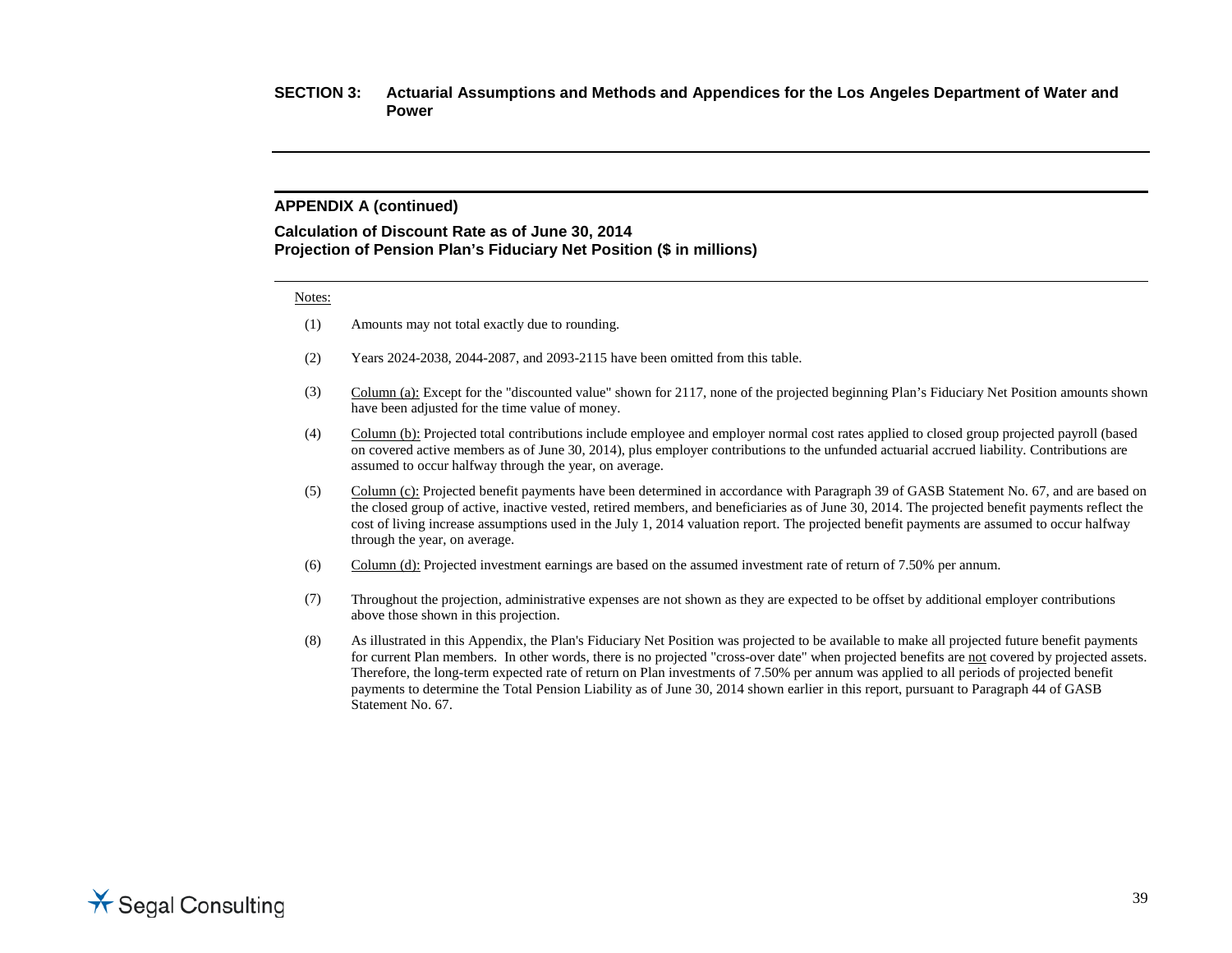#### **APPENDIX B**

**Calculation of Discount Rate as of June 30, 2013 Projection of Pension Plan's Fiduciary Net Position (\$ in millions)**

| <b>Year Beginning</b><br>July 1, | <b>Projected Beginning</b><br><b>Plan Fiduciary Net</b><br><b>Position</b><br>(a) | <b>Contributions</b><br>(b) | <b>Projected Total Projected Benefit</b><br><b>Payments</b><br>(c) | Projected<br><b>Investment</b><br><b>Earnings</b><br>(d) | <b>Projected Ending Plan</b><br><b>Fiduciary Net Position</b><br>$(e) = (a) + (b) - (c) + (d)$ |
|----------------------------------|-----------------------------------------------------------------------------------|-----------------------------|--------------------------------------------------------------------|----------------------------------------------------------|------------------------------------------------------------------------------------------------|
| 2013                             | \$8,304                                                                           | \$473                       | \$485                                                              | \$643                                                    | \$8,935                                                                                        |
| 2014                             | 8,935                                                                             | 455                         | 510                                                                | 690                                                      | 9,570                                                                                          |
| 2015                             | 9,570                                                                             | 442                         | 542                                                                | 738                                                      | 10,208                                                                                         |
| 2016                             | 10,208                                                                            | 444                         | 576                                                                | 786                                                      | 10,862                                                                                         |
| 2017                             | 10,862                                                                            | 432                         | 614                                                                | 835                                                      | 11,515                                                                                         |
| 2018                             | 11,515                                                                            | 428                         | 656                                                                | 884                                                      | 12,170                                                                                         |
| 2019                             | 12,170                                                                            | 404                         | 701                                                                | 932                                                      | 12,805                                                                                         |
| 2020                             | 12,805                                                                            | 368                         | 749                                                                | 978                                                      | 13,402                                                                                         |
| 2021                             | 13,402                                                                            | 342                         | 798                                                                | 1,021                                                    | 13,967                                                                                         |
| 2022                             | 13,967                                                                            | 333                         | 848                                                                | 1,063                                                    | 14,515                                                                                         |
| 2038                             | 16,818                                                                            | 45                          | 1,493                                                              | 1,247                                                    | 16,618                                                                                         |
| 2039                             | 16,618                                                                            | 39                          | 1,511                                                              | 1,231                                                    | 16,376                                                                                         |
| 2040                             | 16,376                                                                            | 33                          | 1,524                                                              | 1,211                                                    | 16,096                                                                                         |
| 2041                             | 16,096                                                                            | 28                          | 1,531                                                              | 1,189                                                    | 15,782                                                                                         |
| 2042                             | 15,782                                                                            | 23                          | 1,531                                                              | 1,165                                                    | 15,439                                                                                         |
| 2087                             | 33,392                                                                            | $\boldsymbol{0}$            | 14                                                                 | 2,587                                                    | 35,965                                                                                         |
| 2088                             | 35,965                                                                            | $\mathbf{0}$                | 11                                                                 | 2,787                                                    | 38,741                                                                                         |
| 2089                             | 38,741                                                                            | $\boldsymbol{0}$            | 8                                                                  | 3,002                                                    | 41,734                                                                                         |
| 2090                             | 41,734                                                                            | $\boldsymbol{0}$            | 6                                                                  | 3,234                                                    | 44,962                                                                                         |
| 2091                             | 44,962                                                                            | $\mathbf{0}$                | 5                                                                  | 3,484                                                    | 48,442                                                                                         |
| 2115                             | 269,610                                                                           | $\boldsymbol{0}$            | $0*$                                                               | 20,895                                                   | 290,504                                                                                        |
| 2116                             | 290,504                                                                           |                             |                                                                    |                                                          |                                                                                                |

2116 Discounted Value: 133<sup>\*\*</sup>

*\* Less than \$1 million, when rounded.*

*\*\* \$290,504 million when discounted with interest at the rate of 7.75% per annum has a value of \$133 million as of June 30, 2013.*

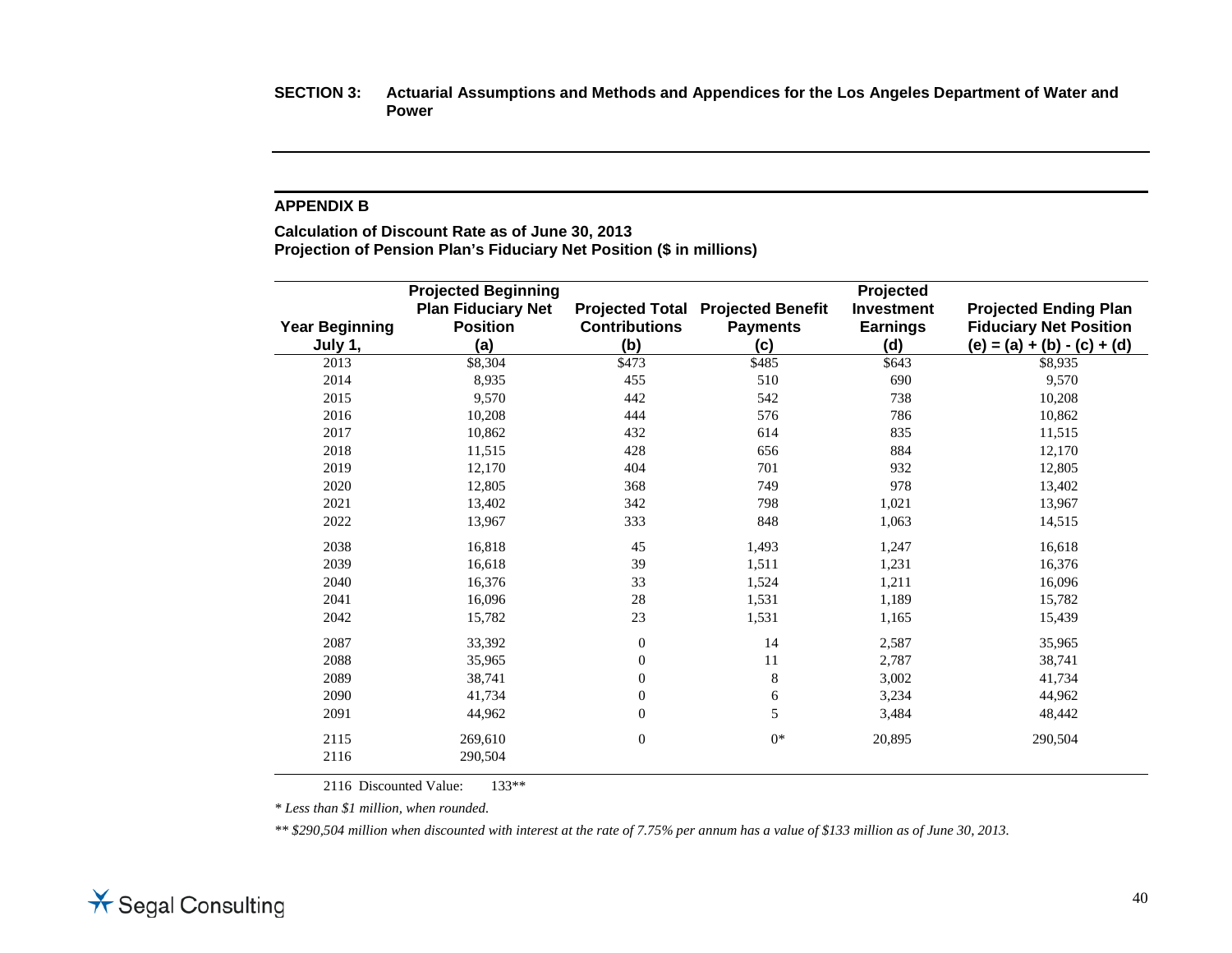#### **APPENDIX B (continued)**

#### **Calculation of Discount Rate as of June 30, 2013 Projection of Pension Plan's Fiduciary Net Position (\$ in millions)**

#### Notes:

- (1) Amounts may not total exactly due to rounding.
- (2) Years 2023-2037, 2043-2086, and 2092-2114 have been omitted from this table.
- (3) Column (a): Except for the "discounted value" shown for 2116, none of the projected beginning Plan's Fiduciary Net Position amounts shown have been adjusted for the time value of money.
- (4) Column (b): Projected total contributions include employee and employer normal cost rates applied to closed group projected payroll (based on covered active members as of June 30, 2013), plus employer contributions to the unfunded actuarial accrued liability. Contributions are assumed to occur halfway through the year, on average.
- (5) Column (c): Projected benefit payments have been determined in accordance with Paragraph 39 of GASB Statement No. 67, and are based on the closed group of active, inactive vested, retired members, and beneficiaries as of June 30, 2013. The projected benefit payments reflect the cost of living increase assumptions used in the July 1, 2013 valuation report. The projected benefit payments are assumed to occur halfway through the year, on average.
- (6) Column (d): Projected investment earnings are based on the assumed investment rate of return of 7.75% per annum.
- (7) Throughout the projection, administrative expenses are not shown as they are expected to be offset by additional employer contributions above those shown in this projection.
- (8) As illustrated in this Appendix, the Plan's Fiduciary Net Position was projected to be available to make all projected future benefit payments for current Plan members. In other words, there is no projected "cross-over date" when projected benefits are not covered by projected assets. Therefore, the long-term expected rate of return on Plan investments of 7.75% per annum was applied to all periods of projected benefit payments to determine the Total Pension Liability as of June 30, 2013 shown earlier in this report, pursuant to Paragraph 44 of GASB Statement No. 67.

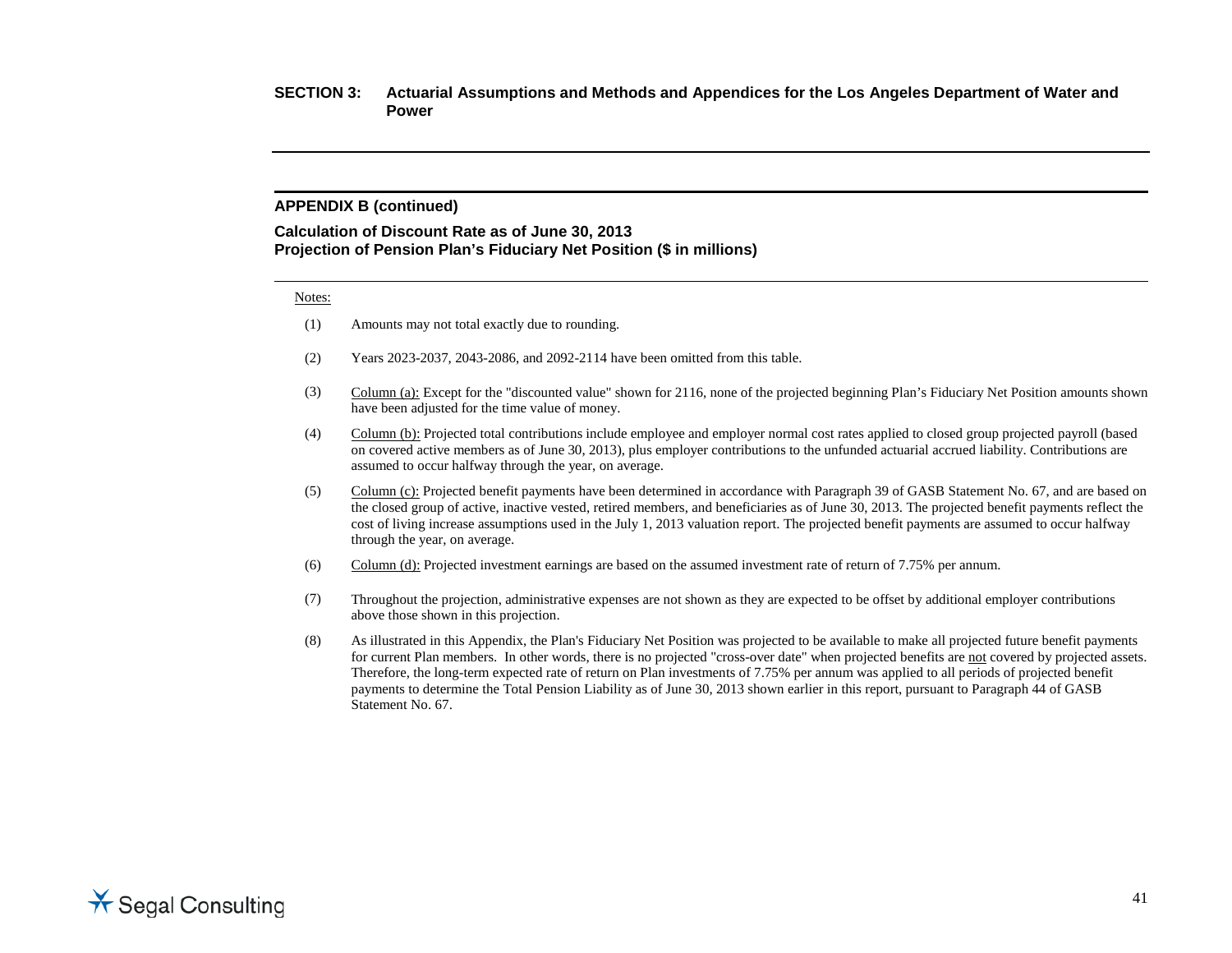## **APPENDIX C**

#### **GLOSSARY**

Definitions of certain terms *as they are used in Statement 68;* the terms may have different meanings in other contexts.

## **Active employees**

Individuals employed at the end of the reporting or measurement period, as applicable.

#### **Actual contributions**

Cash contributions recognized as additions to a pension Plan's Fiduciary Net Position.

#### **Actuarial present value of projected benefit payments**

Projected benefit payments discounted to reflect the expected effects of the time value (present value) of money and the probabilities of payment.

#### **Actuarial valuation**

The determination, as of a point in time (the actuarial valuation date), of the service cost, Total Pension Liability, and related actuarial present value of projected benefit payments for pensions performed in conformity with Actuarial Standards of Practice unless otherwise specified by the GASB.

#### **Actuarial valuation date**

The date as of which an actuarial valuation is performed.

#### **Actuarially determined contribution**

A target or recommended contribution to a defined benefit pension plan for the reporting period, determined in conformity with Actuarial Standards of Practice based on the most recent measurement available when the contribution for the reporting period was adopted.

#### **Ad hoc cost-of-living adjustments (ad hoc COLAs)**

Cost-of-living adjustments that require a decision to grant by the authority responsible for making such decisions.

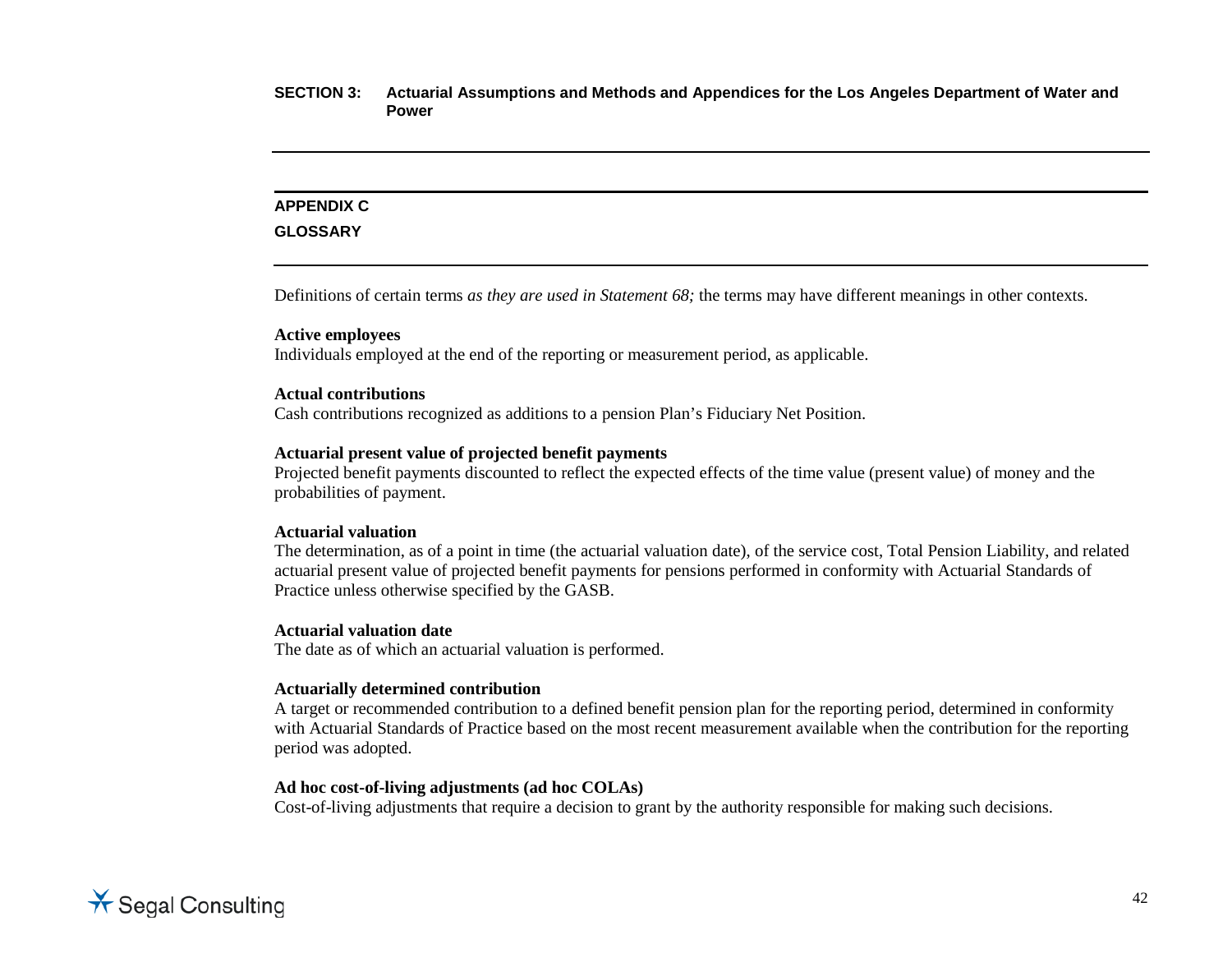#### **APPENDIX C (continued)**

**GLOSSARY**

#### **Ad hoc postemployment benefit changes**

Postemployment benefit changes that require a decision to grant by the authority responsible for making such decisions.

#### **Agent employer**

An employer whose employees are provided with pensions through an agent multiple-employer defined benefit pension plan.

### **Agent multiple-employer defined benefit pension plan (agent pension plan)**

A multiple-employer defined benefit pension plan in which pension plan assets are pooled for investment purposes but separate accounts are maintained for each individual employer so that each employer's share of the pooled assets is legally available to pay the benefits of only its employees.

#### **Allocated insurance contract**

A contract with an insurance company under which related payments to the insurance company are currently used to purchase immediate or deferred annuities for individual employees. Also may be referred to as an annuity contract.

## **Automatic cost-of-living adjustments (automatic COLAs)**

Cost-of-living adjustments that occur without a requirement for a decision to grant by a responsible authority, including those for which the amounts are determined by reference to a specified experience factor (such as the earnings experience of the pension plan) or to another variable (such as an increase in the consumer price index).

## **Automatic postemployment benefit changes**

Postemployment benefit changes that occur without a requirement for a decision to grant by a responsible authority, including those for which the amounts are determined by reference to a specified experience factor (such as the earnings experience of the pension plan) or to another variable (such as an increase in the consumer price index).

#### **Closed period**

A specific number of years that is counted from one date and declines to zero with the passage of time. For example, if the recognition period initially is five years on a closed basis, four years remain after the first year, three years after the second year, and so forth.

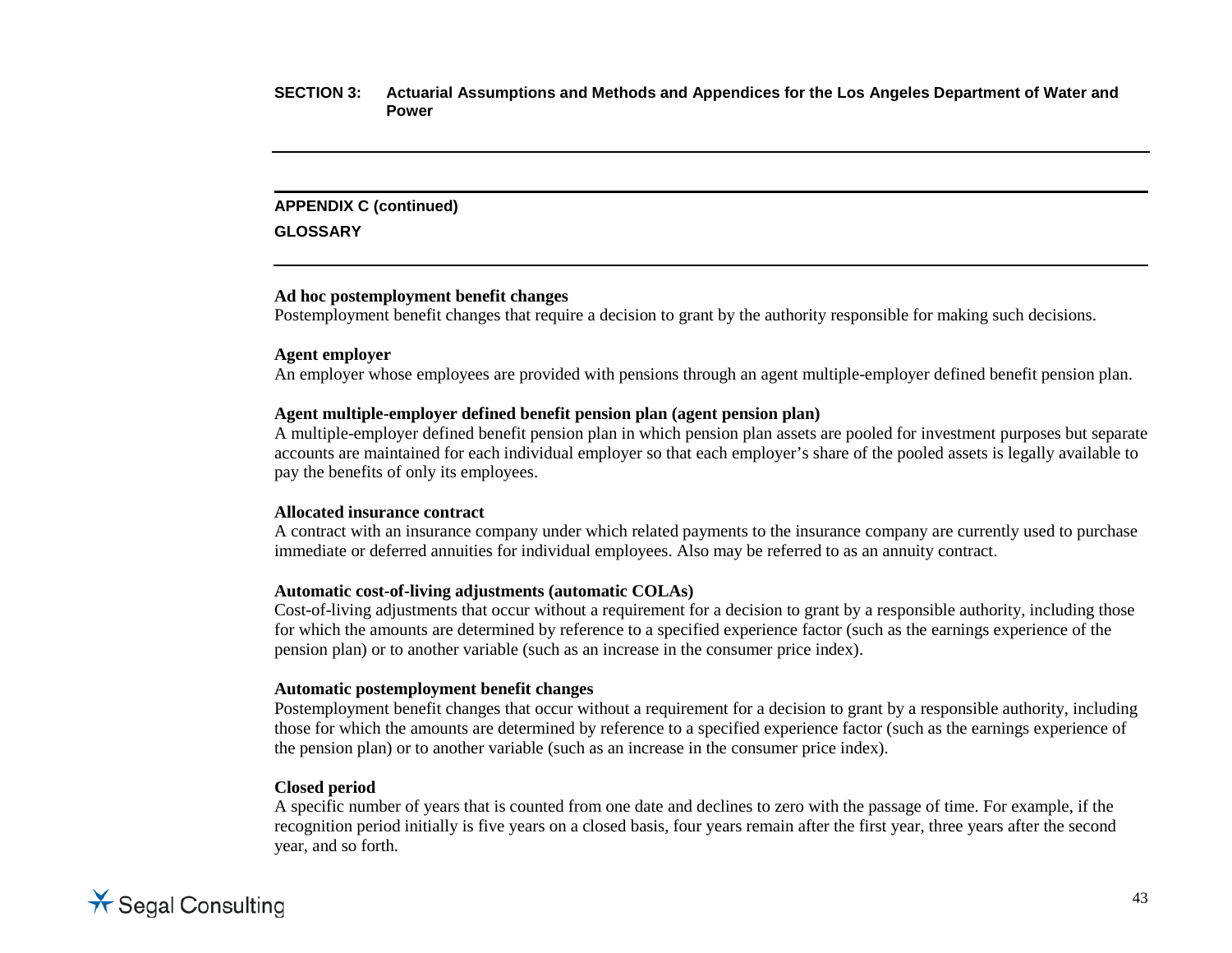#### **APPENDIX C (continued)**

**GLOSSARY**

## **Collective deferred outflows of resources and deferred inflows of resources related to pensions**

Deferred outflows of resources and deferred inflows of resources related to pensions arising from certain changes in the collective Net Pension Liability.

#### **Collective Net Pension Liability**

The Net Pension Liability for benefits provided through (1) a cost-sharing pension plan or (2) a single-employer or agent pension plan in circumstances in which there is a special funding situation.

#### **Collective pension expense**

Pension expense arising from certain changes in the collective Net Pension Liability.

#### **Contributions**

Additions to a pension Plan's Fiduciary Net Position for amounts from employers, nonemployer contributing entities (for example, state government contributions to a local government pension plan), or employees. Contributions can result from cash receipts by the pension plan or from recognition by the pension plan of a receivable from one of these sources.

## **Cost-of-living adjustments**

Postemployment benefit changes intended to adjust benefit payments for the effects of inflation.

## **Cost-sharing employer**

An employer whose employees are provided with pensions through a cost-sharing multiple-employer defined benefit pension plan.

## **Cost-sharing multiple-employer defined benefit pension plan (cost-sharing pension plan)**

A multiple-employer defined benefit pension plan in which the pension obligations to the employees of more than one employer are pooled and pension plan assets can be used to pay the benefits of the employees of any employer that provides pensions through the pension plan.

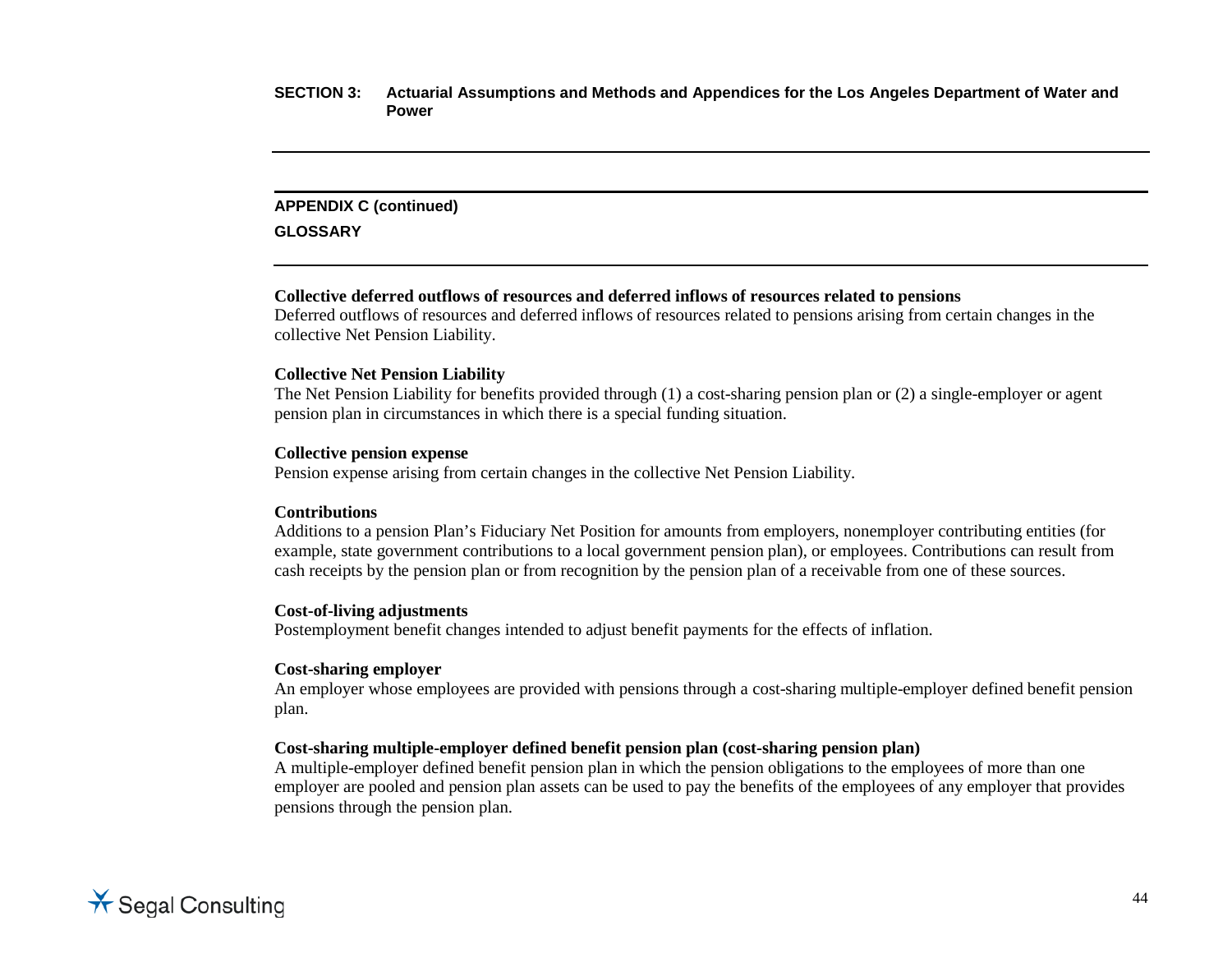#### **APPENDIX C (continued)**

**GLOSSARY**

### **Covered-employee payroll**

The payroll of employees that are provided with pensions through the pension plan.

## **Deferred retirement option program (DROP)**

A program that permits an employee to elect a calculation of benefit payments based on service credits and salary, as applicable, as of the DROP entry date. The employee continues to provide service to the employer and is paid for that service by the employer after the DROP entry date; however, the pensions that would have been paid to the employee (if the employee had retired and not entered the DROP) are credited to an individual employee account within the defined benefit pension plan until the end of the DROP period.

## **Defined benefit pension plans**

Pension plans that are used to provide defined benefit pensions.

## **Defined benefit pensions**

Pensions for which the income or other benefits that the employee will receive at or after separation from employment are defined by the benefit terms. The pensions may be stated as a specified dollar amount or as an amount that is calculated based on one or more factors such as age, years of service, and compensation. (A pension that does not meet the criteria of a defined contribution pension is classified as a defined benefit pension for purposes of Statement 68.)

## **Defined contribution pension plans**

Pension plans that are used to provide defined contribution pensions.

## **Defined contribution pensions**

Pensions having terms that (1) provide an individual account for each employee; (2) define the contributions that an employer is required to make (or the credits that it is required to provide) to an active employee's account for periods in which that employee renders service; and (3) provide that the pensions an employee will receive will depend only on the contributions (or credits) to the employee's account, actual earnings on investments of those contributions (or credits), and the effects of forfeitures of contributions (or credits) made for other employees, as well as pension plan administrative costs, that are allocated to the employee's account.

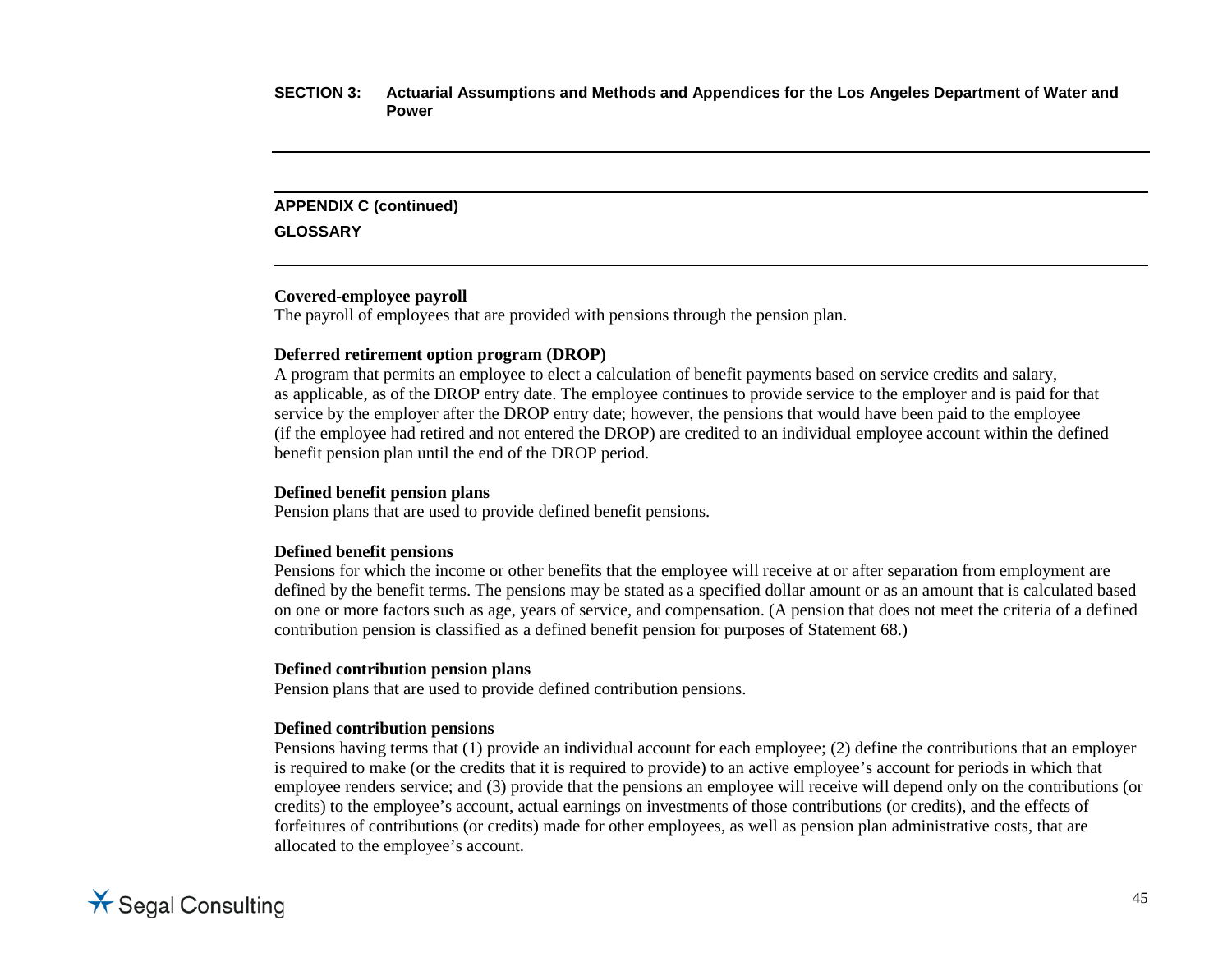## **APPENDIX C (continued)**

**GLOSSARY**

#### **Discount rate**

The single rate of return that, when applied to all projected benefit payments, results in an actuarial present value of projected benefit payments equal to the total of the following:

- 1. The actuarial present value of benefit payments projected to be made in future periods in which (a) the amount of the pension Plan's Fiduciary Net Position is projected (under the requirements of Statement 68) to be greater than the benefit payments that are projected to be made in that period and (b) pension plan assets up to that point are expected to be invested using a strategy to achieve the long-term expected rate of return, calculated using the long-term expected rate of return on pension plan investments.
- 2. The actuarial present value of projected benefit payments not included in (1), calculated using the municipal bond rate.

## **Entry age actuarial cost method**

A method under which the actuarial present value of the projected benefits of each individual included in an actuarial valuation is allocated on a level basis over the earnings or service of the individual between entry age and assumed exit age(s). The portion of this actuarial present value allocated to a valuation year is called the *normalcost.* The portion of this actuarial present value not provided for at a valuation date by the actuarial present value of future normal costs is called the *actuarial accrued liability.*

## **Inactive employees**

Terminated individuals that have accumulated benefits but are not yet receiving them, and retirees or their beneficiaries currently receiving benefits.

## **Measurement period**

The period between the prior and the current measurement dates.

## **Multiple-employer defined benefit pension plan**

A defined benefit pension plan that is used to provide pensions to the employees of more than one employer.

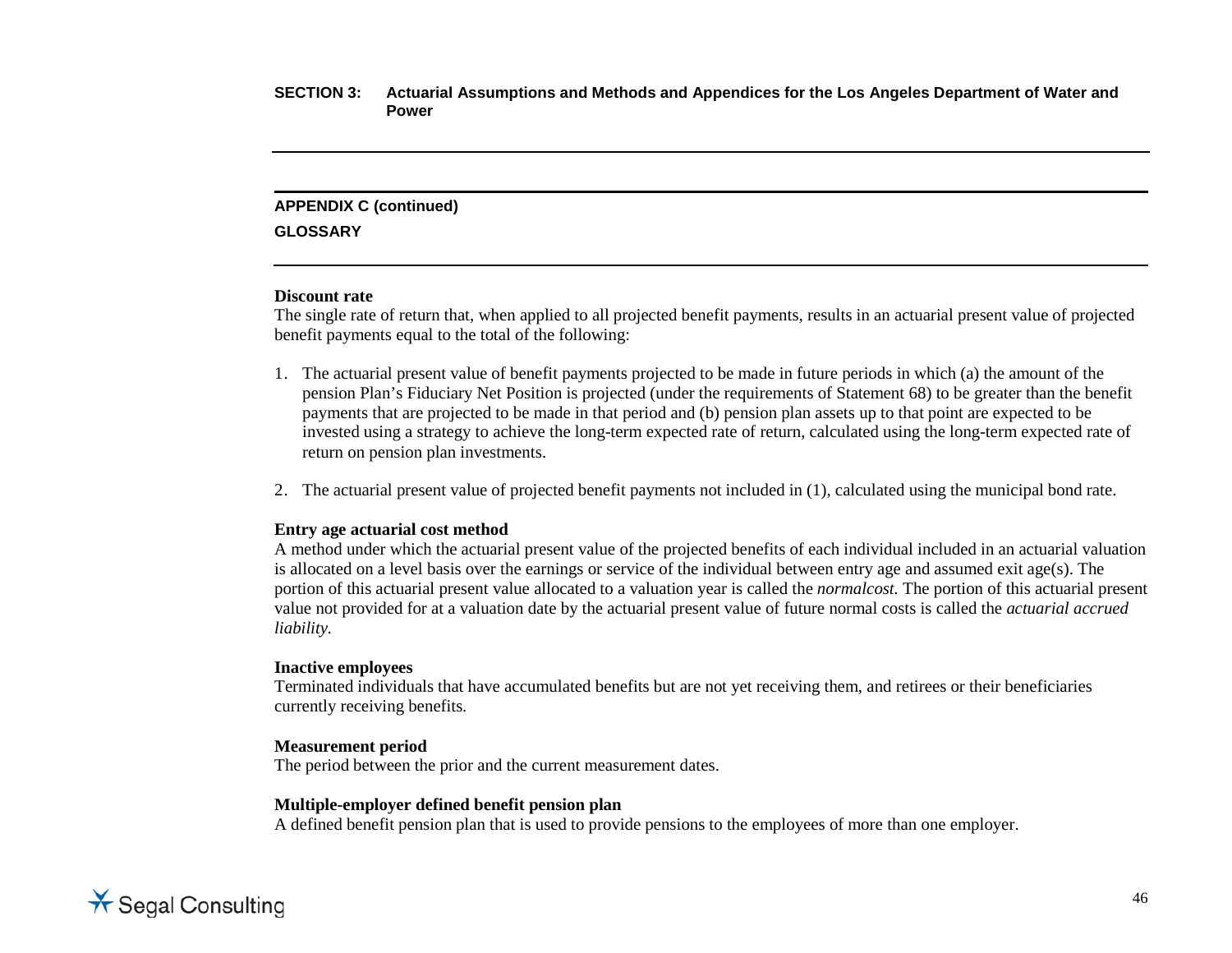#### **APPENDIX C (continued)**

**GLOSSARY**

#### **Net Pension Liability**

The liability of employers and nonemployer contributing entities to employees for benefits provided through a defined benefit pension plan.

#### **Nonemployer contributing entities**

Entities that make contributions to a pension plan that is used to provide pensions to the employees of other entities. For purposes of Statement 68, employees are not considered nonemployer contributing entities.

#### **Other postemployment benefits**

All postemployment benefits other than retirement income (such as death benefits, life insurance, disability, and long-term care) that are provided separately from a pension plan, as well as postemployment healthcare benefits, regardless of the manner in which they are provided. Other postemployment benefits do not include termination benefits.

#### **Pension plans**

Arrangements through which pensions are determined, assets dedicated for pensions are accumulated and managed, and benefits are paid as they come due.

#### **Pensions**

Retirement income and, if provided through a pension plan, postemployment benefits other than retirement income (such as death benefits, life insurance, and disability benefits). Pensions do not include postemployment healthcare benefits and termination benefits.

## **Plan members**

Individuals that are covered under the terms of a pension plan. Plan members generally include (1) employees in active service (active plan members) and (2) terminated employees who have accumulated benefits but are not yet receiving them and retirees or their beneficiaries currently receiving benefits (inactive plan members).

#### **Postemployment**

The period after employment.

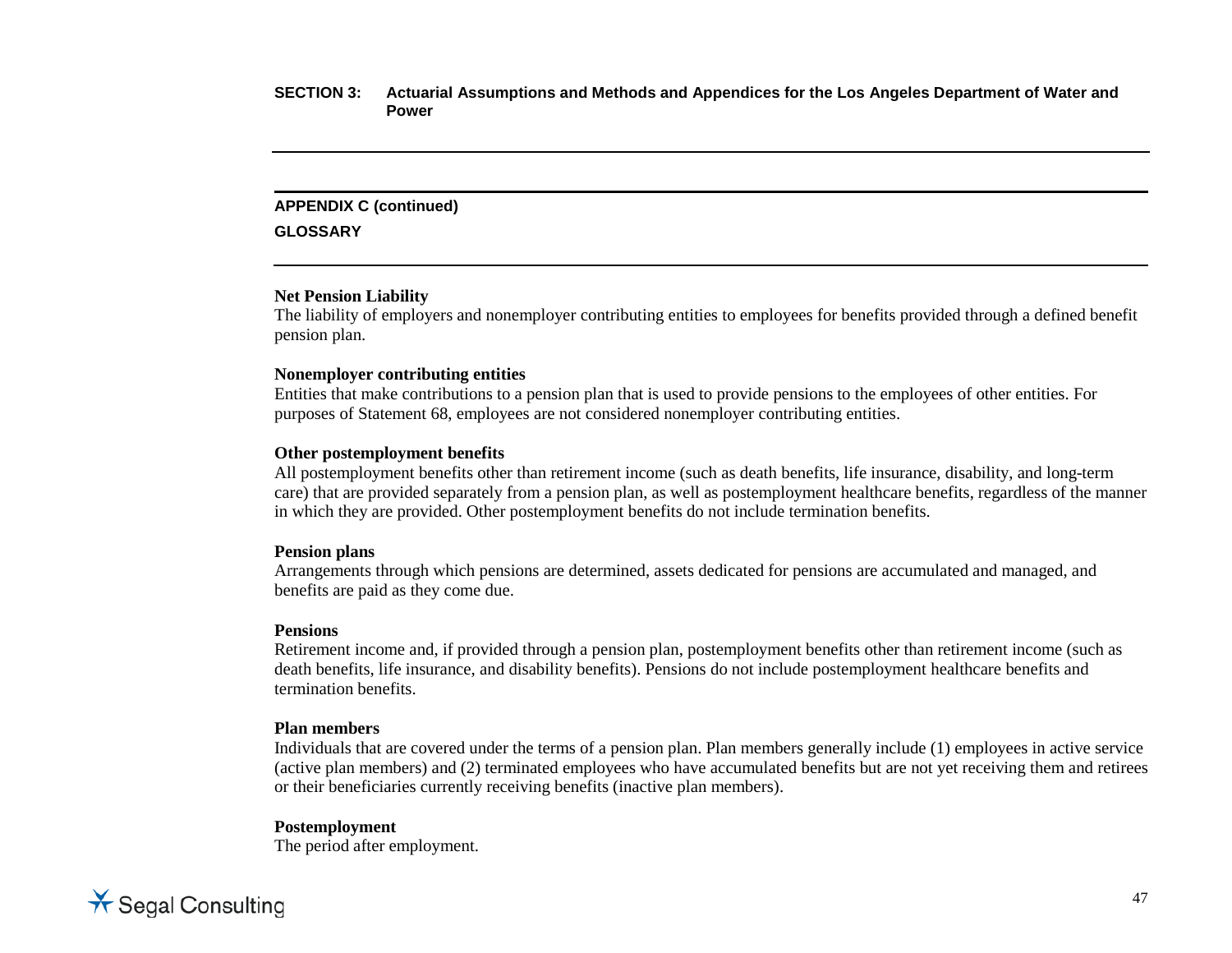#### **APPENDIX C (continued)**

**GLOSSARY**

### **Postemployment benefit changes**

Adjustments to the pension of an inactive employee.

#### **Postemployment healthcare benefits**

Medical, dental, vision, and other health-related benefits paid subsequent to the termination of employment.

#### **Projected benefit payments**

All benefits estimated to be payable through the pension plan to current active and inactive employees as a result of their past service and their expected future service.

#### **Public employee retirement system**

A special-purpose government that administers one or more pension plans; also may administer other types of employee benefit plans, including postemployment healthcare plans and deferred compensation plans.

#### **Real rate of return**

The rate of return on an investment after adjustment to eliminate inflation.

#### **Service costs**

The portions of the actuarial present value of projected benefit payments that are attributed to valuation years.

#### **Single employer**

An employer whose employees are provided with pensions through a single-employer defined benefit pension plan.

#### **Single-employer defined benefit pension plan (single-employer pension plan)**

A defined benefit pension plan that is used to provide pensions to employees of only one employer.